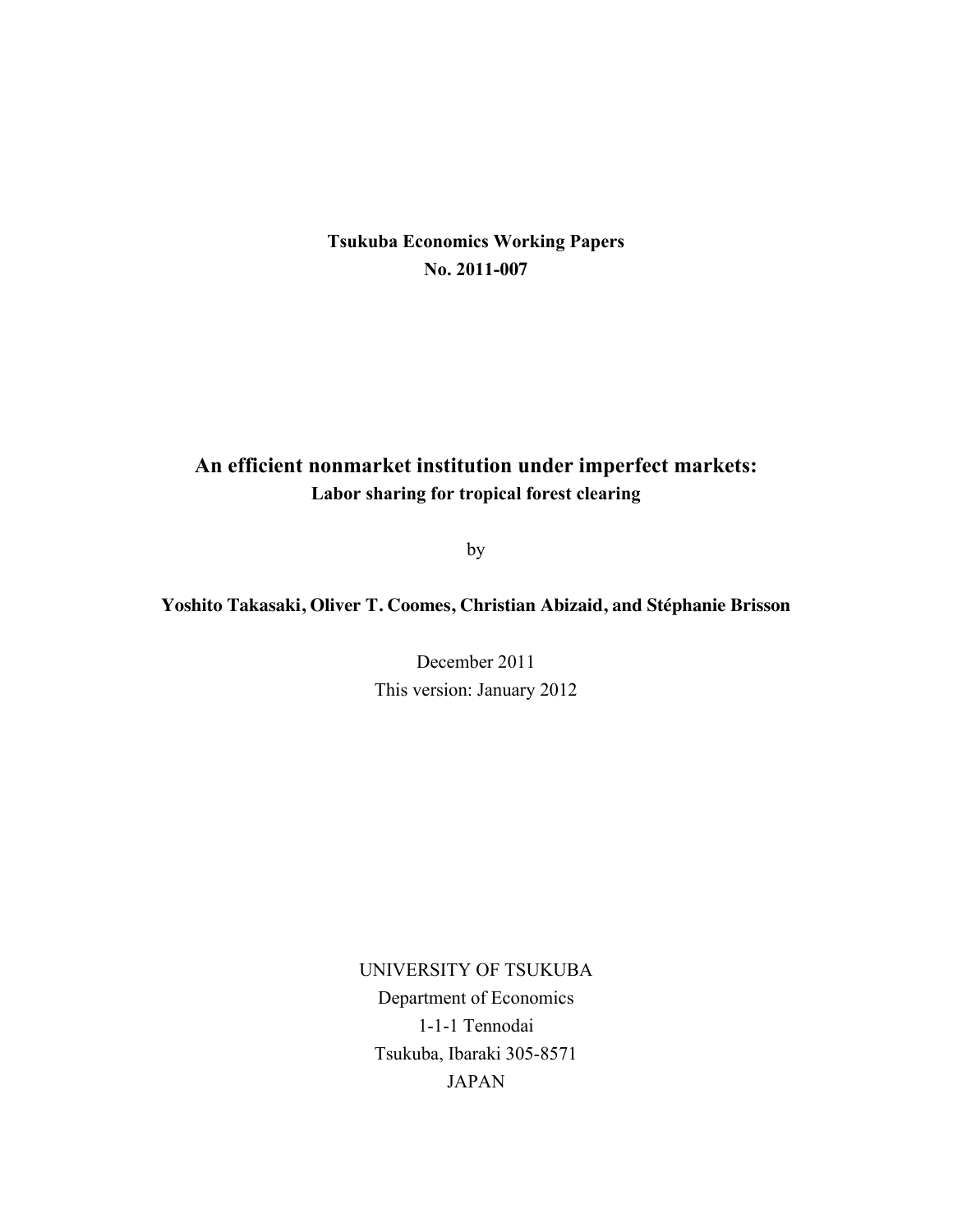# **An efficient nonmarket institution under imperfect markets: Labor sharing for tropical forest clearing**

Yoshito Takasaki<sup>a</sup>\*, Oliver T. Coomes<sup>b</sup>, Christian Abizaid<sup>c</sup>, and Stéphanie Brisson<sup>b</sup>

<sup>a</sup> University of Tsukuba, <sup>b</sup>McGill University, <sup>c</sup>University of Toronto

January 17, 2012

# *Abstract*

This article examines the substitutability/productivity, efficiency, and evolution of an important nonmarket institution in agrarian societies – labor sharing. From analyses of field-level data on forest clearing through time among shifting cultivators in the Peruvian Amazon, we find: (1) that family, hired, and cooperative labor are perfect substitutes; although hired and cooperative labor are as productive as one another, their productivity is higher than that of family labor; (2) the combination of labor market and sharing makes productivity-adjusted total labor use unconstrained by household and network endowments, i.e., efficient labor allocation; and (3) as labor composition is constrained by network endowments and liquidity, credit policies alter not only labor composition, but also network formation.

*Keywords*: cooperative labor sharing, labor market, substitutability, productivity, efficiency, network, tropical forest clearing. *JEL codes*: O13, O15, O17.

# *Acknowledgements*

The authors gratefully acknowledge the people of our two study villages for their kind collaboration that made this project possible. Rinda Mozombite, Limber Barbarán, and Carlos Rengifo Ipushima provided valuable assistance in the field. Funding support was provided by the Social Science and Humanities Research Council of Canada, The Fonds Quebeçois pour la Formation de Chercheurs et l'Aide a la Recherche (FCAR), McGill University, University of Toronto, and the Japan Society for the Promotion of Science. This article benefited significantly from the insightful comments and suggestions of Clément Imbert, Takashi Kurosaki, and conference participants on an earlier version of this work presented at NEUDC (2011, Yale).

\*Corresponding author. Graduate School of Humanities and Social Sciences, University of Tsukuba, 1-1-1 Tennodai, Tsukuba, Ibaraki 305-8571 Japan, Tel./fax: +81 29 853 6280. E-mail address: takasaki $@$ sk.tsukuba.ac.jp.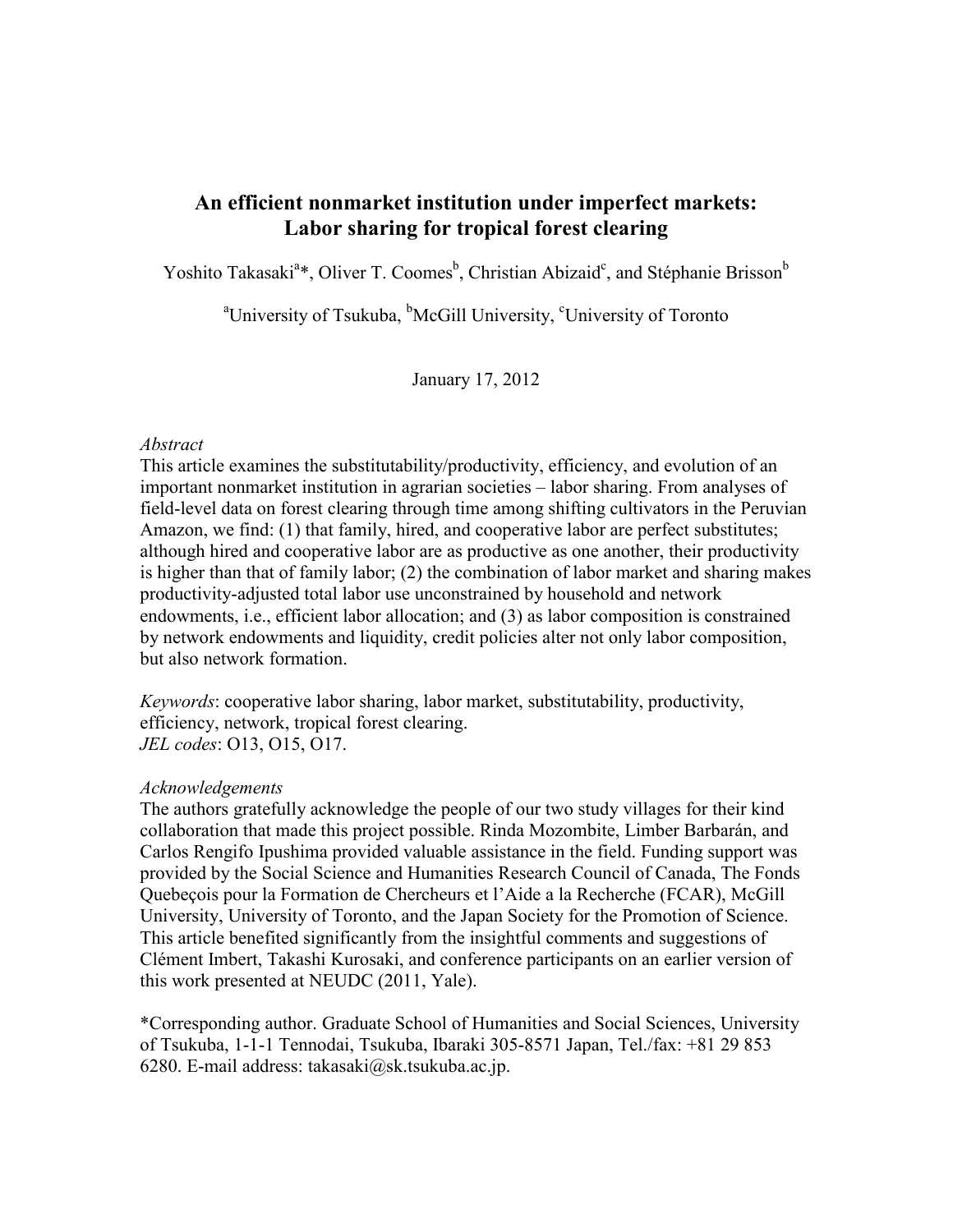In rural developing areas where market institutions are missing or imperfect, how informal nonmarket institutions serve as market substitutes for better resource allocation is a central question. In peasant agriculture, credit market imperfections often preclude poor farmers with limited working capital from hiring sufficient labor, although they need extra-family labor to accomplish certain tasks such as weeding, harvesting, and field opening. Farmers resort to labor-sharing arrangements, which are given various names, depending on locales and contexts, such as cooperative labor, reciprocal labor, collective labor, communal labor, exchanged labor, festive labor, work group, and work party (Erasmus 1956, Moore 1975). Distinct from hired labor for which buyers pay market wages, the cost of cooperative labor reflects the opportunity cost of labor to be reciprocated and the costs of drink/food to be offered. In-depth ethnographic studies describe labor-sharing institutions which persist alongside labor markets in rural areas around the world (e.g., Chibnik and de Jong 1989, Donaldson 2011, Downey 2010, Geschiere 1995, Guillet 1980, Sajor 2000, Saul 1983, Worby 1995). Although development economists have extensively studied agrarian contracts such as share cropping (e.g., Bardhan 1989), labor sharing has not been given comparable treatment<sup>1</sup>; this is in contrast to extensive economic analyses of reciprocal nonmarket institutions such as risk sharing (Coate and Ravallion 1993, Ligon, Thomas, and Worrall 2002) and credit arrangements (Besley, Coate, and Loury 1993).

Consider reciprocal labor-sharing arrangements with limited commitment as being analogous to informal risk sharing (Coate and Ravallion 1993, Ligon, Thomas, and Worrall 2002). Incentive and/or enforcement problems associated with securing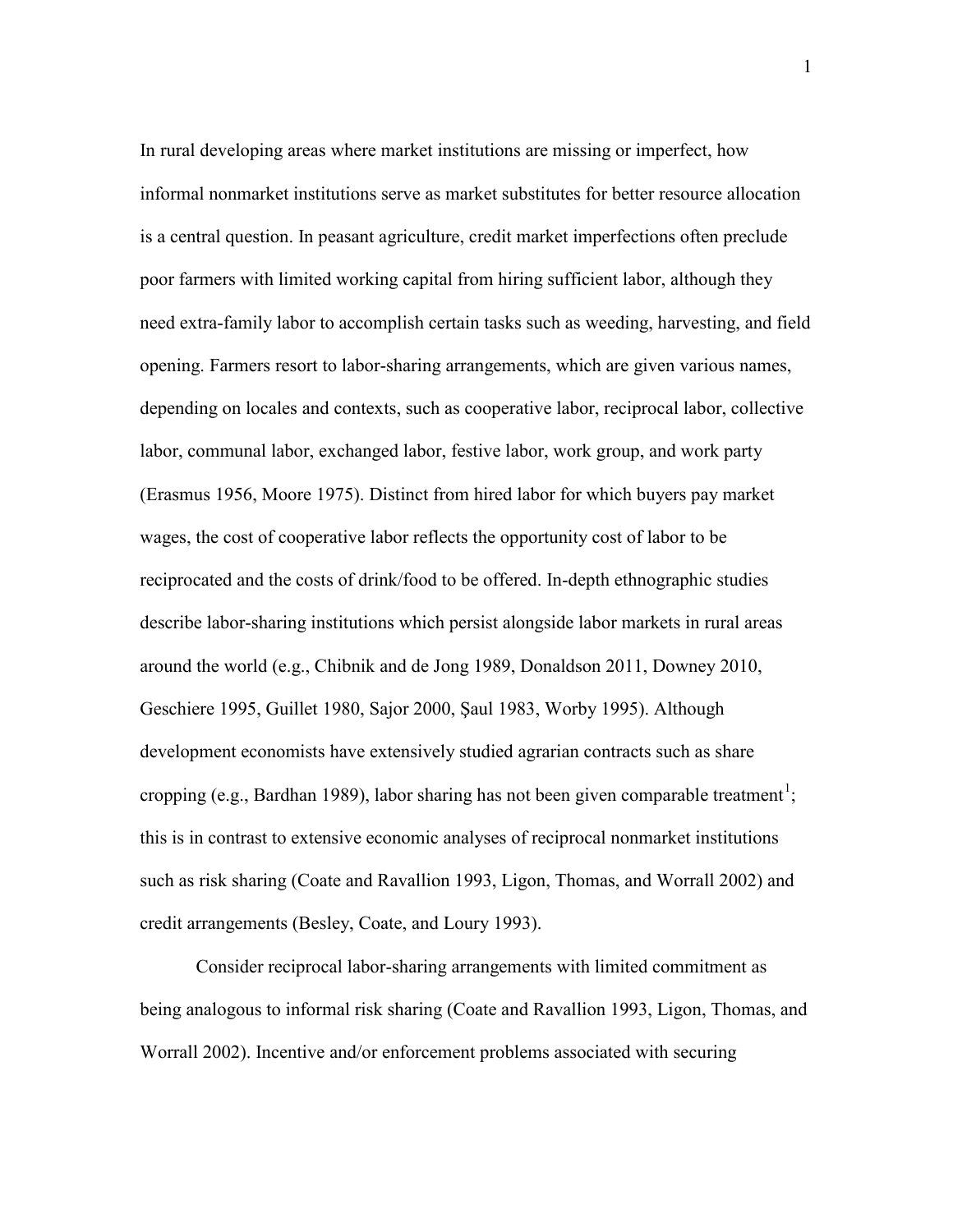cooperative labor for one's farm over time may be mitigated through reputational mechanisms (Ernst, Gächter, and Kirchsteiger 1997), social norms (Bandiera, Barankay, and Rasul 2010), mutual monitoring, peer pressure (Kandel and Lazear 1992, Mas and Moretti 2009), and high returns to teamwork (Hamilton, Nickerson, and Owan 2003), as found in other work settings; these and other factors may even make cooperative labor more productive than family labor. Similarly, if wage labor contracts are not based on an anonymous spot market, but on personalized, repeated interaction, reputational mechanisms for future employment may mitigate incentive problems in hired labor even without reciprocity (i.e., analogous to permanent labor contract in contrast to casual labor contract, Dutta, Ray, and Sengupta 1989); this is especially so when employment opportunities are limited in poor communities.

Using original field-level data on forest clearing through time among shifting cultivators in the Peruvian Amazon, where land is claimed by clearing and held in usufruct  $-$  i.e., land market is missing  $-$  and credit is scarce, this article examines the substitutability/productivity, efficiency, and institutional interaction/evolution of cooperative labor sharing. Specifically, we pursue three lines of enquiry. First, are family, hired, and cooperative labor perfect substitutes, and are they as productive as one another? The extant literature shows mixed empirical findings on substitutability and productivity of hired and family labor for agriculture, though not explicitly for field opening (e.g., Bardhan 1973, Brown and Salkin 1974, Deolalikar and Vijvergerg 1983, Deolalikar and Vijvergerg 1987, Desai and Mazumdar 1970, Frisvold 1994, Pitt and Rosenzweig 1986). We estimate two-level constant-elasticity-of-substitution (CES)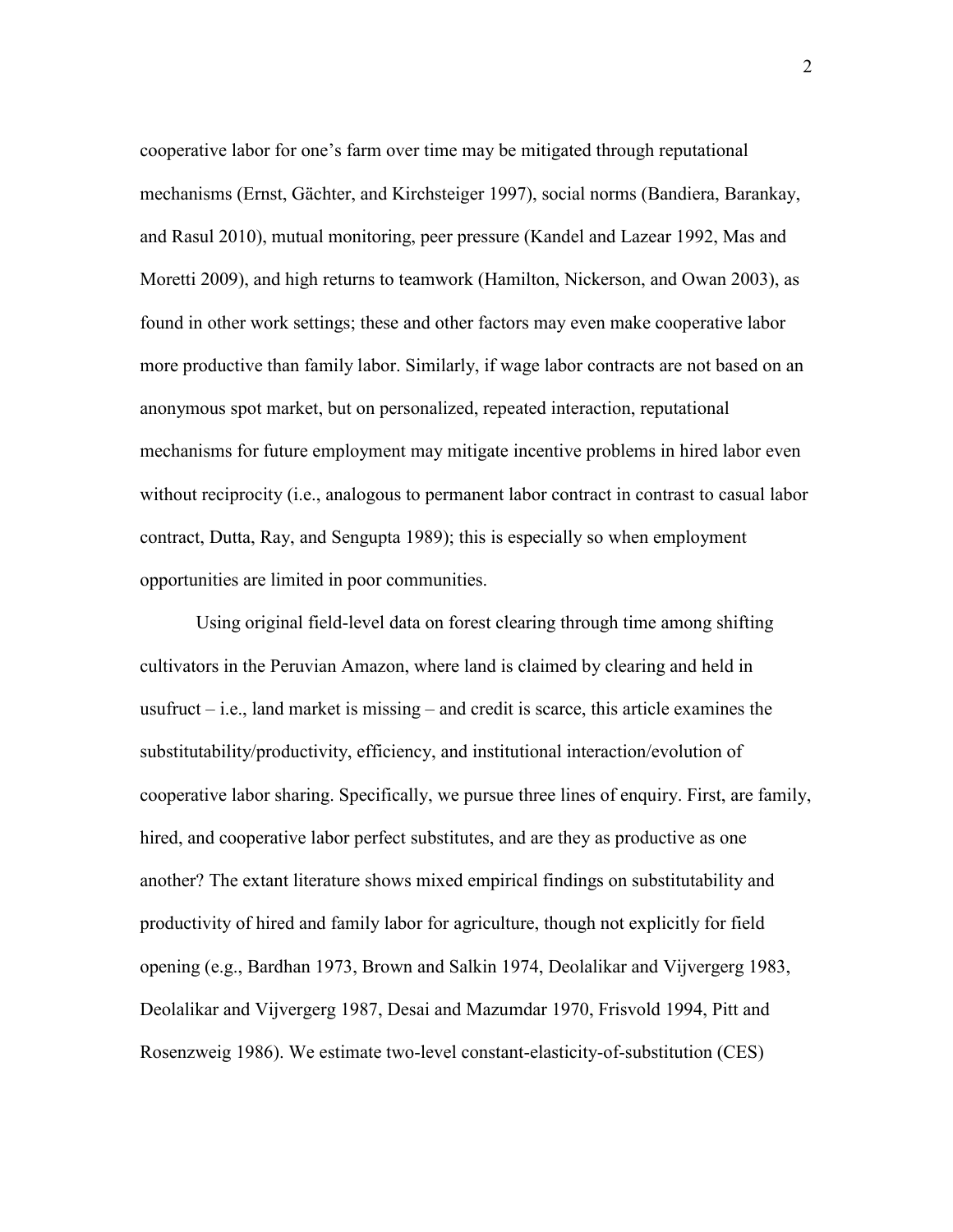production functions for forest clearing with family, hired, and cooperative labor as separate inputs, controlling for household fixed effects; our results show infinite elasticities of substitution (i.e., perfect substitutes), equal productivity of hired and cooperative labor, and their higher productivity compared to family labor. We examine why extra-family labor is more productive than family labor.

Second, does the combination of labor market and sharing enable efficient labor allocation, despite market imperfections? When markets are perfect, household consumption (labor supply) and production (labor demand) decisions are separated (Singh, Squire, and Strauss 1986, Taylor and Adelman 2003). The well-established test for this separability hypothesis is to see whether total labor use follows market wages, unconstrained by household demographic characteristics (Benjamin 1992); inseparability makes labor demand dependent on the household shadow wage determined by supply factors. Whereas extant empirical results on separability are mixed (e.g., Benjamin 1992, Kevane 1996, López 1986, Pitt and Rosenzweig 1986), agricultural household models have not yet been extended to incorporate nonmarket labor institutions.<sup>2</sup> Theoretically, efficient labor allocation is possible as far as the unit cost of labor sharing – labor reciprocation and inkind – is endogenously set at the level of market wage. Our article augments the separability test: a null hypothesis is that labor demand is unconstrained not only by household demographic characteristics, but also by network characteristics, given that labor-sharing arrangements are organized by household networks (as risk-sharing arrangements are, e.g., Dercon and De Weerdt 2006, Fafchamps and Gubert 2007, Fafchamps and Lund 2003).<sup>3</sup> Importantly, both the conventional and augmented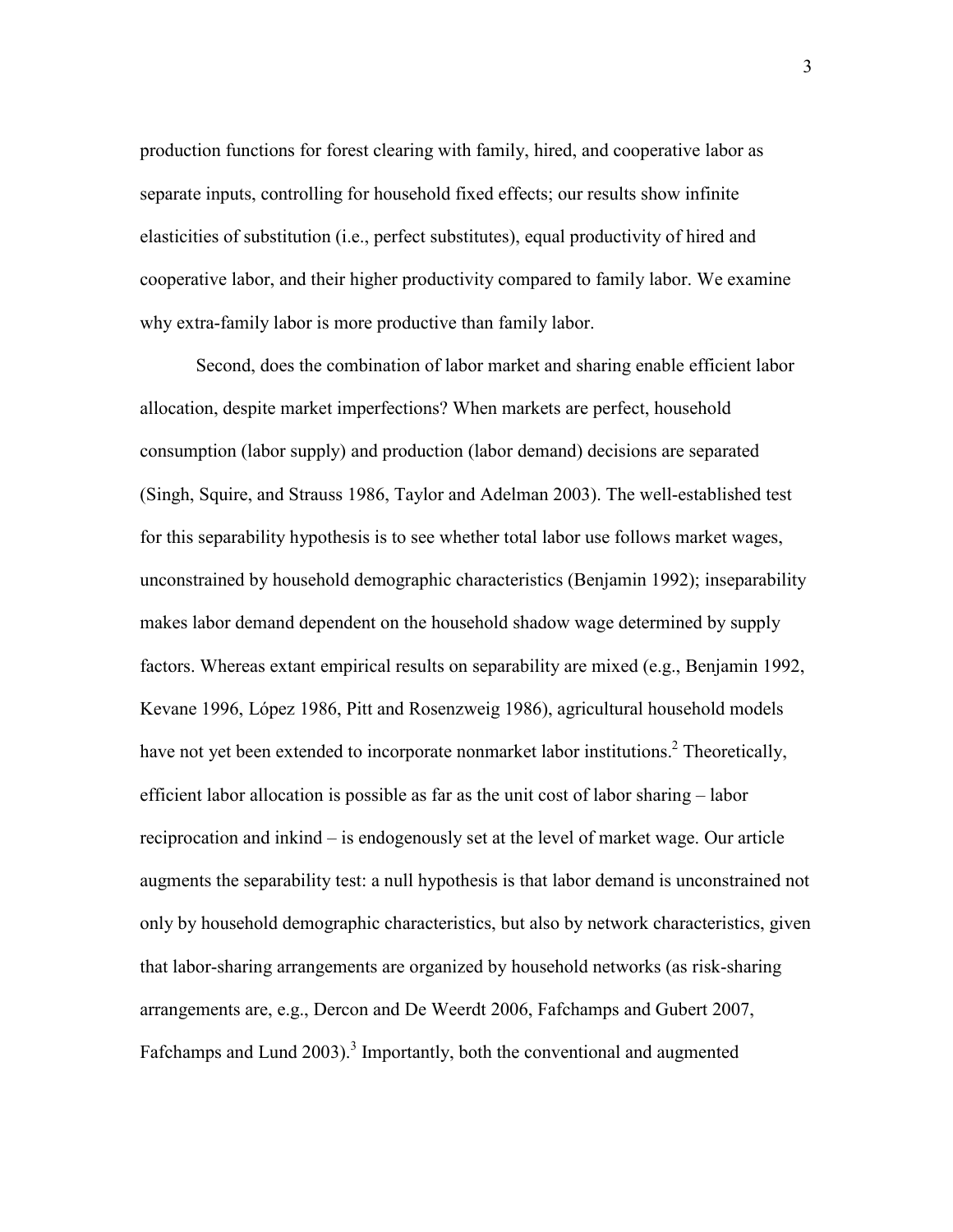separability tests assume perfect substitutability of labor inputs; distinct from most extant works, we first test this assumption. We develop an empirical model focusing on kin network endowments. Our results do not reject separability, suggesting that forest clearing is labor efficient and responsive to market prices (e.g., de Janvry, Fafchamps, and Sadoulet 1991).

Third, how do market and nonmarket institutions for labor allocation co-evolve in response to economic policies? We make use of credit policies which were introduced in one of our sample villages as a natural experiment. Kranton (1996) demonstrates theoretically that market and nonmarket reciprocal institutions interact with each other through external costs imposed on each other – search costs in anonymous market and enforcement in personalized reciprocal exchange – and which institution persists depends on the initial distributions of participants in these two institutions. Although both market and nonmarket institutions are personalized in our context (and in many other rural developing areas), the key implications of Kranton's (1996) work still hold; as credit relaxes liquidity constraints and labor market exchange expands, it becomes difficult to recruit cooperative labor (i.e., external cost). We conjecture that households not only reallocate hired and cooperative labor with equal productivity (i.e., substitution, or quantity adjustment), but also alter the formation of labor-sharing networks for stronger reciprocity (i.e., network tightening, or quality adjustment) (Downey 2010 finds similar flexibility in labor-sharing networks among Amerindians in Belize). Our analyses reveal supportive evidence for both.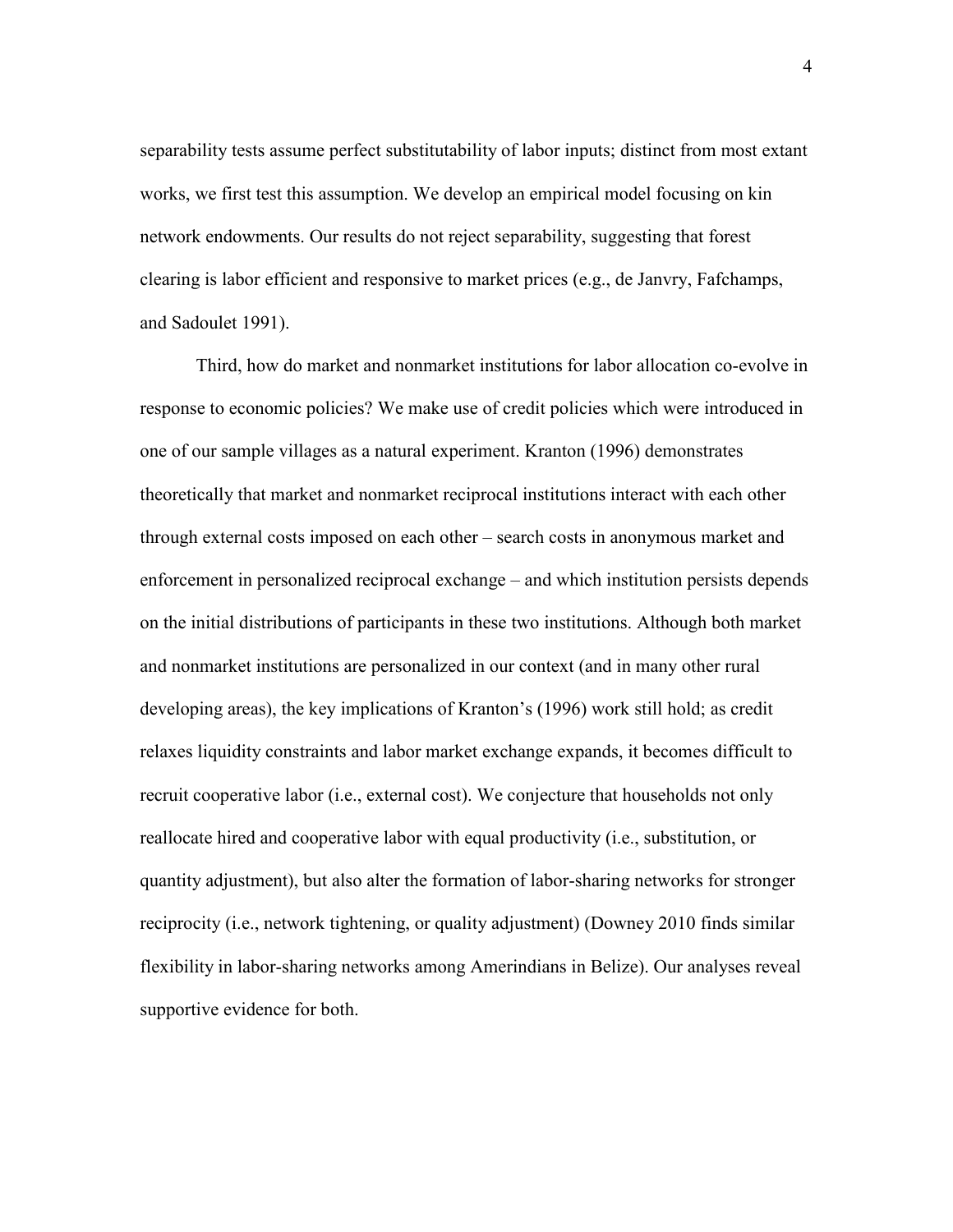This article begins with a description of the study area and the data. We then report descriptive statistics of land, forest clearing labor, and labor sharing. After developing econometric specifications to test our hypotheses discussed above, estimation results are reported. The last section presents a summary of the main results and a conclusion.

#### **Study Area and Data**

This study is based on household survey data gathered in 2001 from traditional mestizo peasant (*ribereño*) households in two communities located on the Marañón River, one of the primary Andean tributaries of the Amazon River in Peru (about one-day's travel by river boat to Iquitos). One village is located on the lowland, which is susceptible to flooding (each year the river rises and falls over a range of 8-10 metres), and the other is on the upland, which is never flooded. Although all households in the lowland village were sampled, in the larger upland village households were randomly sampled in each of three strata defined by land holdings. The analysis is based on 74 households with complete data (34 in the lowland village; 40 in the upland village). $4\overline{ }$ 

Forests are *de facto* open access within community territory. Once cleared, land is held by usufruct (i.e., without title), privately used, and transferred principally along family lines; land markets are absent. Forest clearing is a highly laborious task, undertaken by males using only machetes and axes (no chainsaws). We collected fieldlevel data on acquisition (cleared or transferred) and forest clearing labor (if cleared) in a retrospective manner, for each field held at the time of survey in 2001 – when it was cleared first for claiming – and each field acquired at the time of household formation in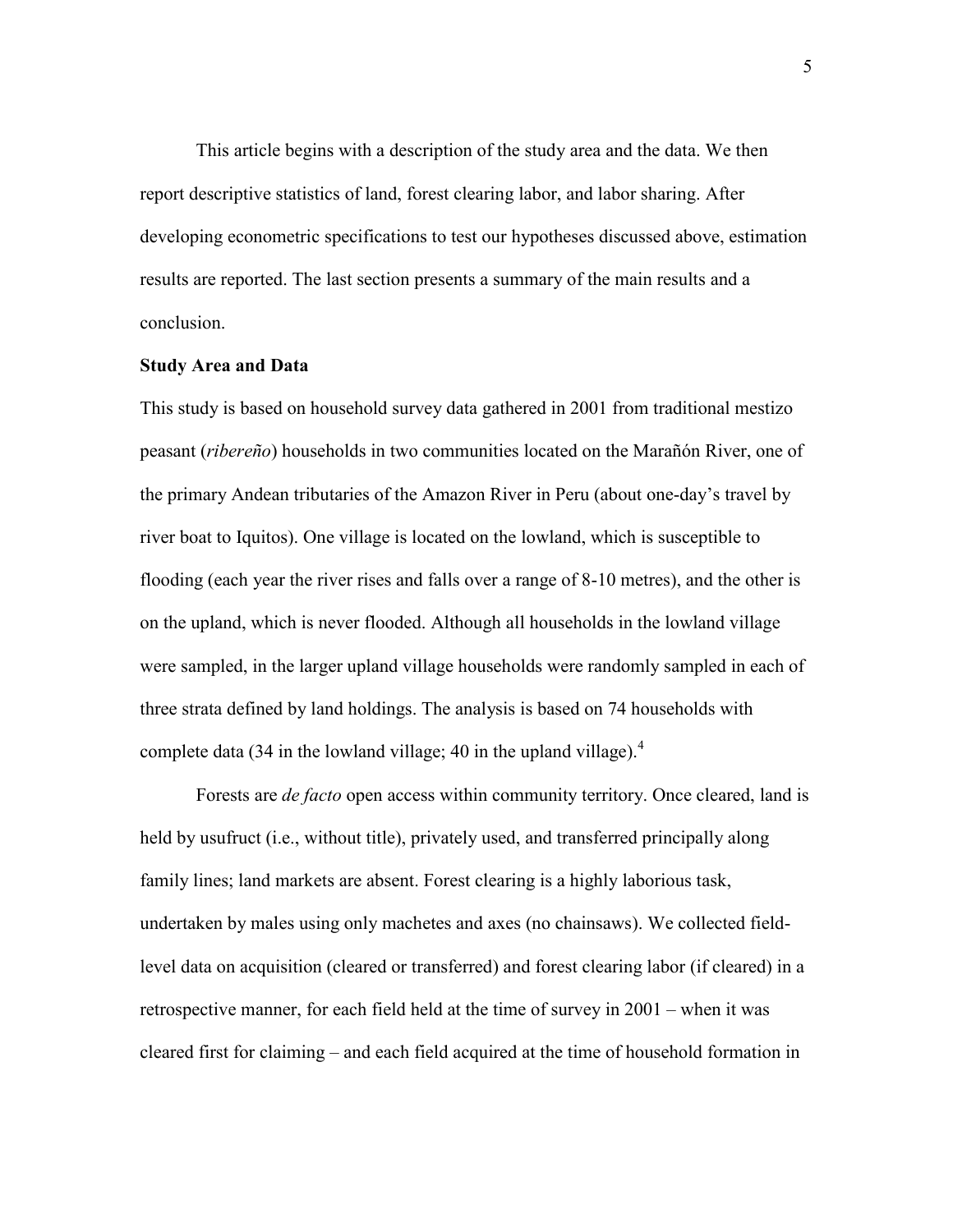the current village. Respondents were readily able to recall their forest clearing practices (we discuss potential recall bias later).<sup>5</sup> The database does not contain fields acquired (cleared or not) after household formation and not held in 2001 (i.e., transferred to others) (we discuss potential attrition bias later); thus, we lack complete data of land holdings through time.

All live births, deaths, and departures from each household were also recorded, allowing the tracking of demographic composition of households through time. As we can identify members of each kin group, we were also able to construct the demographic composition of kin groups through time, and thus, at the time of forest clearing for each cleared field. These demographic variables, however, underestimate true historical kingroup size, because the data do not capture those few households that migrated out and are based on the sample, not census, in the upland village (we discuss potential systematic measurement errors later). In field data at the time of forest clearing, there is no significant difference in demographic characteristics – at the household and kin-group levels – between two villages (see Table A); this is also true in household-level data in 2001 (results not shown).

## **Land and Labor**

## *Land Holdings and Portfolio*

At the time of interviews in 2001, on average, a household in the lowland village held 6.2 fields with 6.3 ha and in the upland village, 4.6 fields with 9.5 ha (see Table 1). In addition to upland, four distinct types of lowland exist depending on land form and elevation: high levee is flooded only by high floods in some years; low levee is flooded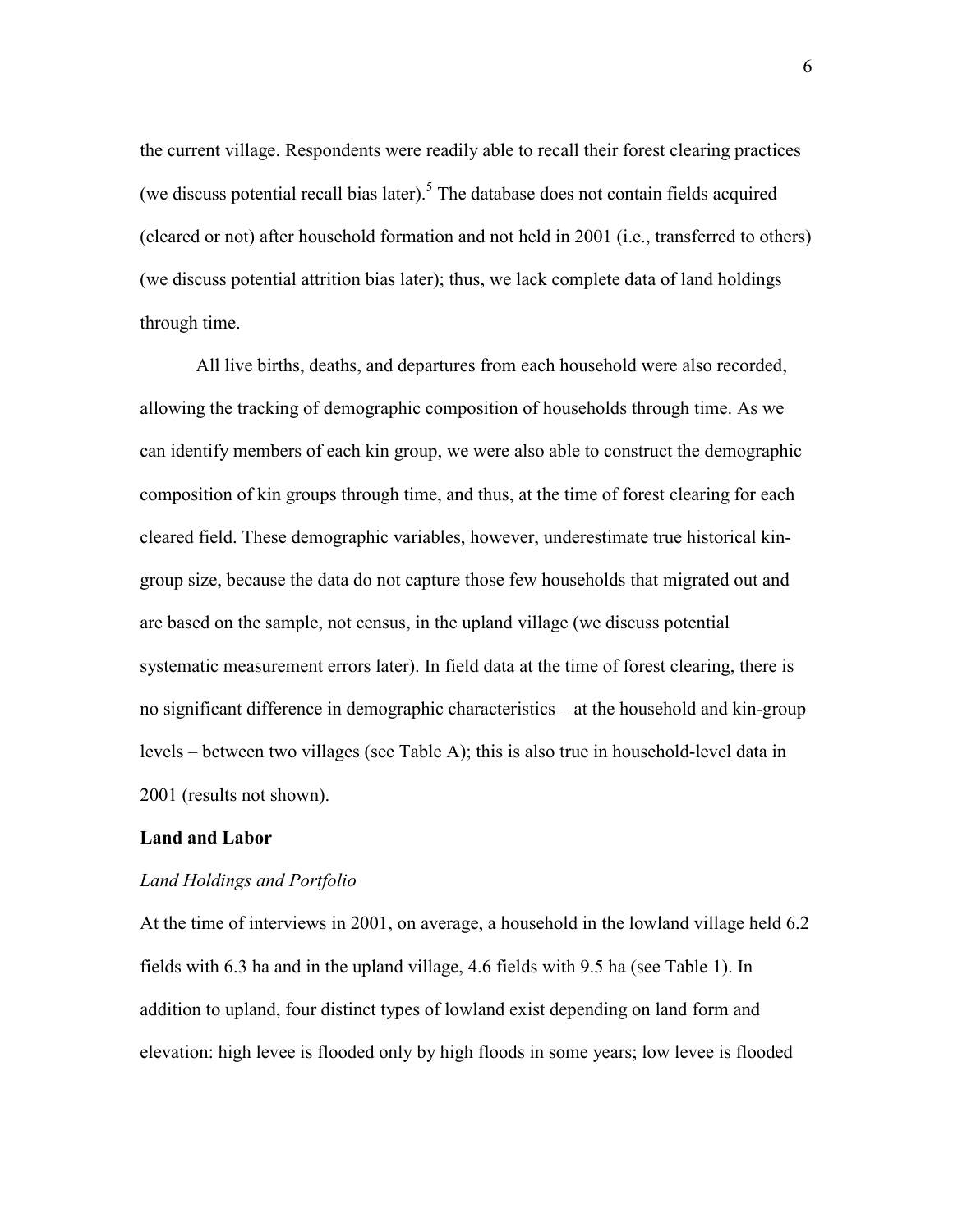each year; and, mudflat and sandbar appear only for a limited time during the low-water season. Lowland alluvial soils are significantly more fertile than upland soils. Land portfolios are quite distinct between two villages: upland is available only in the upland village (upland portfolio size is typically larger than other lands because of fallowing); fertile high levee and mudflat are scarce (mudflat is scarce, especially near the upland village); low levee holdings are almost uniform (locally abundant); and, sandbar is an uncommon land type. A typical household agricultural portfolio includes food crops on low levee along with a combination of cash crops (especially rice) on fertile mudflat and/or food/tree crops on secure upland and relatively secure/fertile high levee.<sup>6</sup> Current land holdings consist of cleared land and non-cleared land which includes transferred land and claimed mudflats/sandbars without clearing (typically mudflats/sandbars without woody vegetation do not require clearing).

## *Forest Clearing Labor*

Our analyses on forest clearing focus on cleared upland/high levee/low levee fields with complete labor use data ( $n=260$ ). In the lowland village ( $n=121$ ), low levee is dominant in terms of the number and area of fields cleared; in the upland village (n=139), upland and low levee are the main land types, followed by high levee (see panel A of Table 2). The mean size of cleared field is about 1 ha in both villages, regardless of land types; total labor use for clearing per hectare is also similar across land types in each village (about 29 labor days) (panel B of Table 2).

In addition to family labor and hired labor (fixed wage contract), households commonly host cooperative labor events, whereby they recruit people in the same village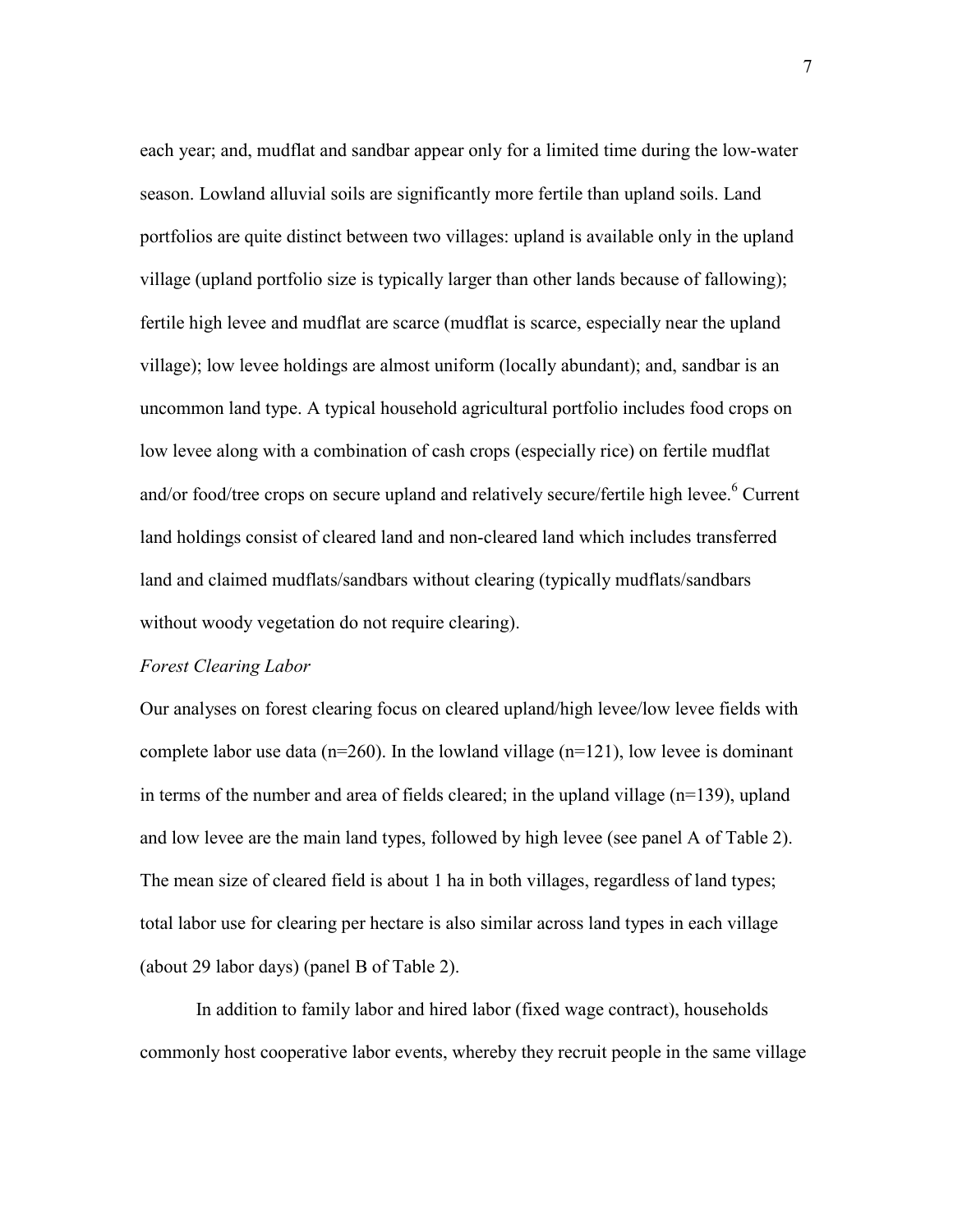to clear forests for a day or less and offer drink (usually a fermented drink made from manioc) and occasionally food to the guests in exchange. Distinct from exchange labor or a work group, in which reciprocity among group members is explicit (failure to reciprocation often leads to the termination of the contract), attendance is voluntary and thus reciprocity is implicit (as in informal risk sharing). It is not uncommon for someone to decline an invitation or fail to show up, and for others to attend, even if they were not formally invited.<sup>7</sup> This type of cooperative labor is well suited for forest clearing, because it involves massive laborious work to be done quickly (cleared field needs to be burned before weed invasion), it can be done irregularly (lack of synchronization, cf. harvesting), and the task is so simple that work quality may not be a major concern (even with drink) (Chibnik and de Jong 1989). Cooperative labor events in the sample are categorized into two major types: *minga*, which involves a full day of work (7 hours) with two meals as well as generous drink, and *mañaneo*, which entails a half day of work (3 hours in the morning) with drink but no meal (Brisson 2003).<sup>8</sup>

In each village, family and cooperative labor were much more commonly deployed for clearing than hired labor was (about two thirds and a half of fields vs. about 14% of fields). Although mañaneo was more common than minga in the lowland village, minga was much more common than mañaneo in the upland village. The number of workers per event was larger in the lowland village than the upland village (22.3 vs. 16.2), with no significant difference between minga and mañaneo; in labor amount (labor-day), minga was larger than mañaneo in the lowland village and minga dominated cooperative labor in the upland village.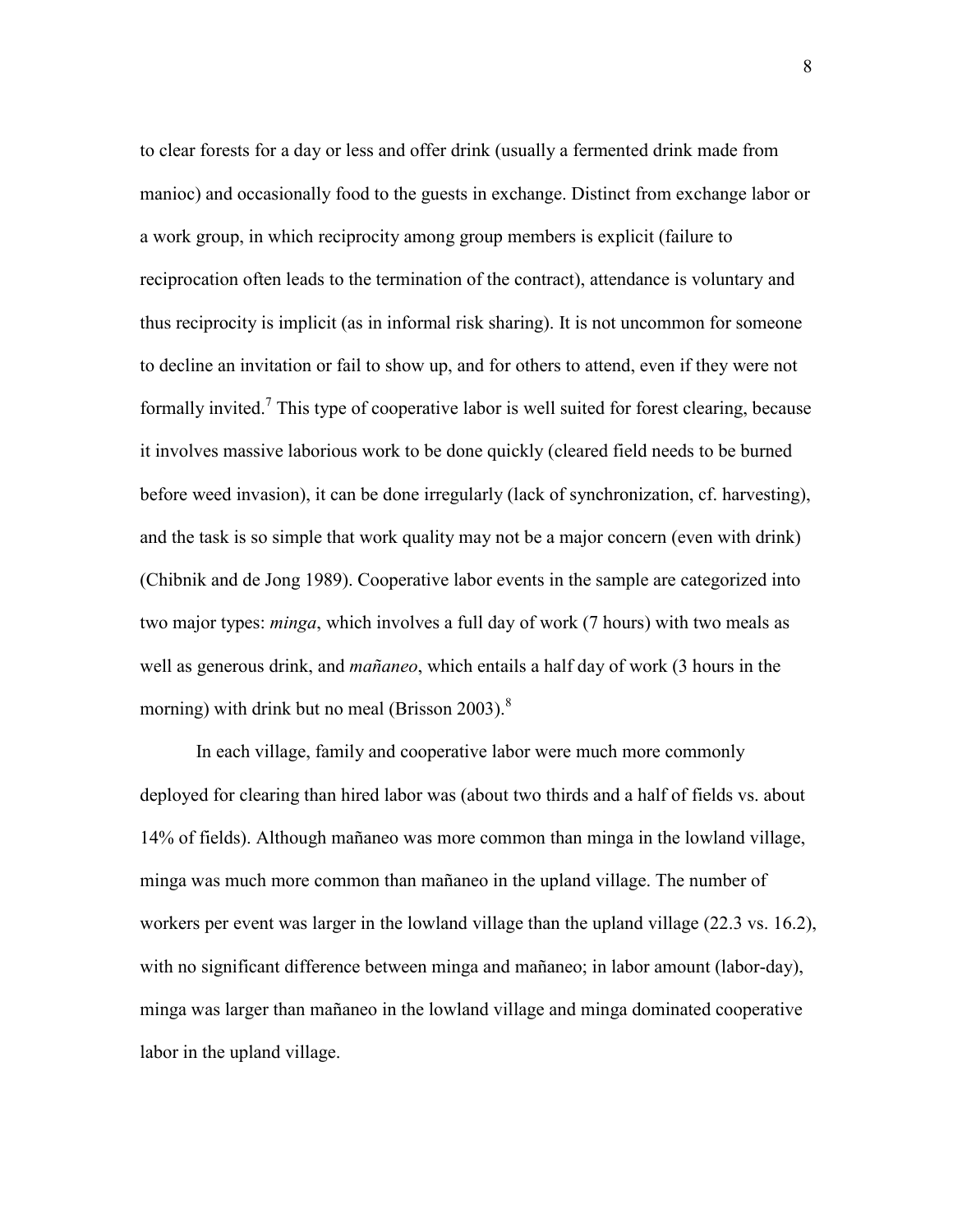Hired labor played a major role in the upland village: it was common (29% of fields) and large in amount (44% of labor days) to clear high levee (most high levee fields are cleared, not transferred); hired labor was uncommon to clear upland (9% of fields) but large in amount (27% of labor days) (cf. 16% of labor days to clear low levee) (we explain why shortly). For upland/high levee/low levee, hired labor in the upland village was larger in proportion than the lowland village (24 vs. 11% of labor days); the converse holds true for family labor, whereas the proportion of cooperative labor was similar in two villages.

The most common labor arrangements were family labor alone (36-40% of fields), cooperative labor alone (25-29% of fields), and their combination (19-23% of fields). Cooperative labor and hired labor are almost mutually exclusive; i.e., households typically deployed either cooperative or hired labor, not both, when they needed extrafamily labor. Hired labor alone and hired labor combined with family labor were relatively common to clear high levee in the upland village (18 and 12% of fields). *Evolution of Forest Clearing Labor*

In this field-level dataset, fields were cleared from 1949 through 2001: 18% before 1980, 23% during the 1980s, and 59% in 1990s or later (panel C of Table 2). Labor composition significantly changed through time mainly because of local credit opportunities as follows. In the 1970s, credit for jute on lowland was available in both villages; during the 1980s, under Garcia's populist regime the region experienced a credit boom targeted through the National Agrarian Bank toward upland crops (only in the upland village); in the early 1990s credit virtually disappeared under Fujimori's regime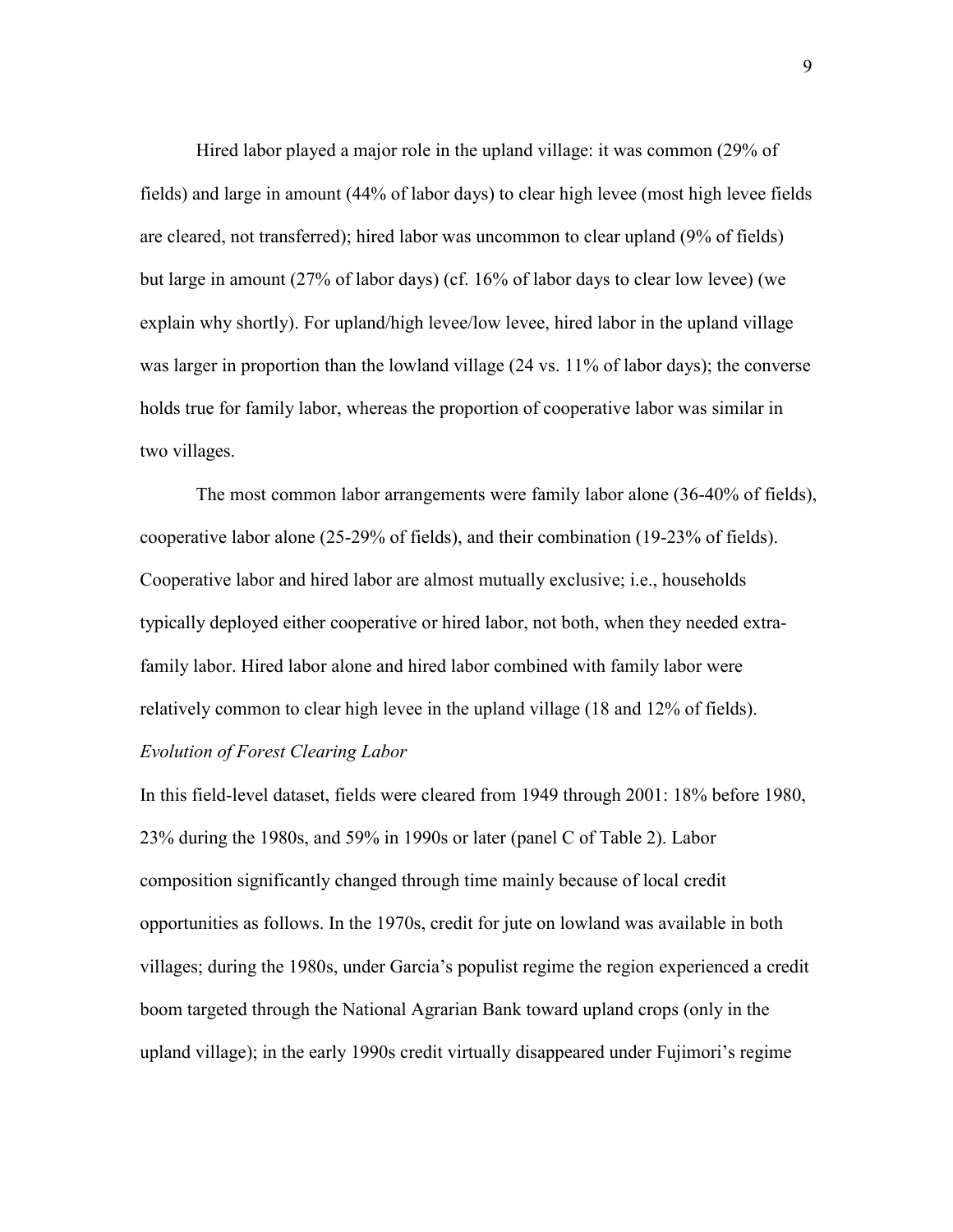(Coomes 1996), followed by private credit expansion for lowland rice production in the late 1990s (especially in the lowland village with large mudflats). Correspondingly, although hired labor was relatively common at the same level in both villages in the 1970s, hired labor became more common and then less common in the upland village; the opposite pattern occurred in the lowland village. In the upland village, hired labor was especially commonly used to clear high levee in the 1980s and remained relatively common afterwards, indicating that credit for upland agriculture during the 1980s may have been used also for clearing high levee (with the small numbers of observations of upland/high levee in each period, except for upland in the 1990s, interpreting their evolution requires caution).

These changes in labor markets through time are associated with corresponding changes in family and cooperative labor use, in distinct manners across land types: on one hand, cooperative labor decreased and family labor increased over periods to clear low levee in both villages; on the other hand, cooperative labor use to clear upland became less common during the1980s and then more common by the 1990s, and the converse holds true for high levee in the upland village. Notable institutional changes occurred in cooperative labor: in the lowland village minga was replaced by mañaneo through time, and in the upland village mañaneo emerged to clear low levee in the 1980s and upland and high levee in the 1990s. As such, the labor-sharing institution strongly responded to the market expansion: the more hired labor, the less cooperative labor in incidence and scale.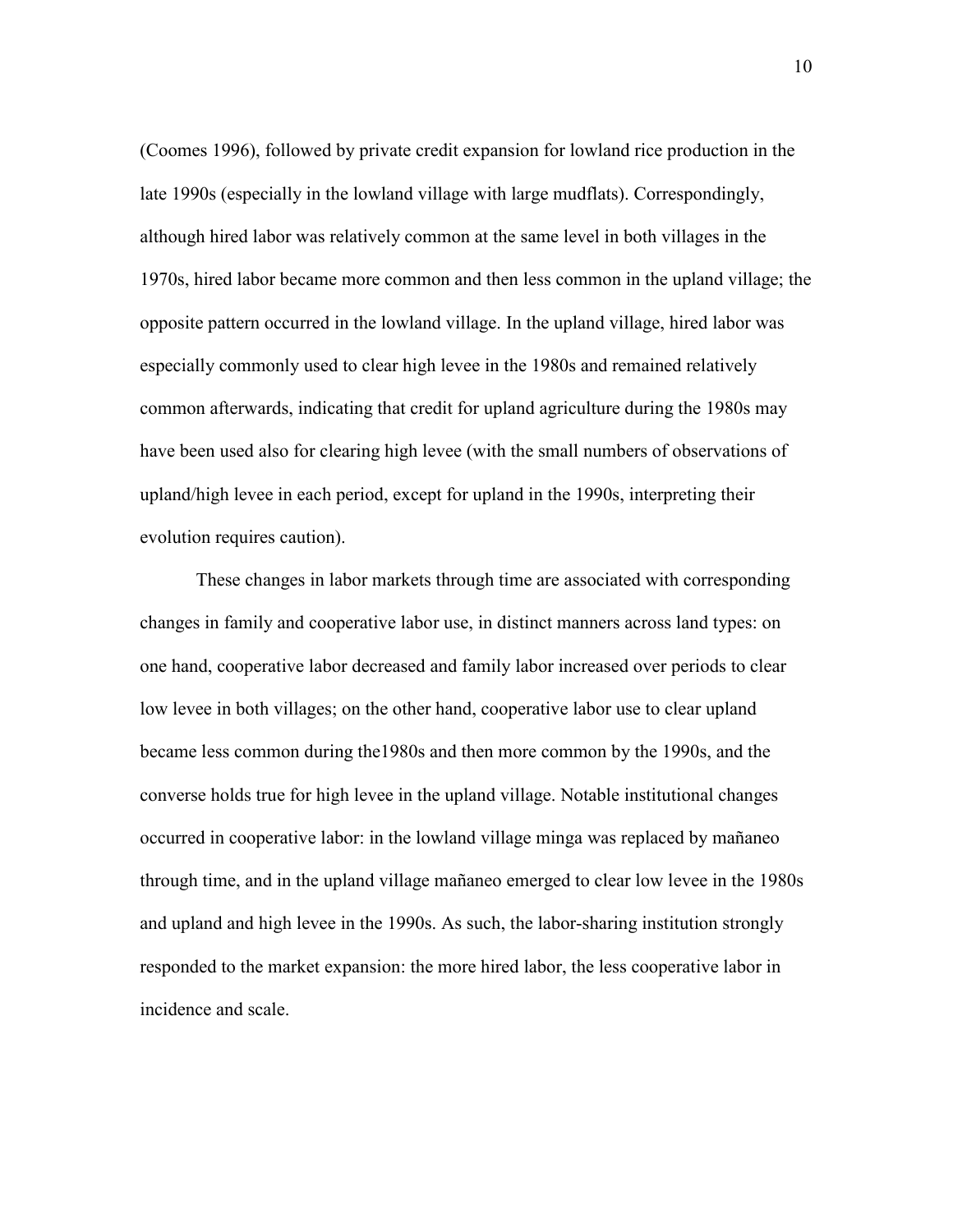#### **Econometric Specification**

#### *Substitutability and Productivity*

We assume the following two-level CES production function (Sato 1967) in which two forms of extra-family labor – hired and cooperative labor which are almost mutually exclusive as found above – are nested.

$$
y = \alpha \left\{ \eta \left[ \kappa h^{\theta} + (1 - \kappa) c^{\theta} \right] ^{\phi/\theta} + (1 - \eta) f^{\phi} \right\}^{1/\phi},\tag{1}
$$

where *y* is the size of field cleared; *f*, *h*, and *c* are family, hired, and cooperative labor input, respectively;  $\alpha$  is a positive efficiency parameter;  $\kappa$  and  $\eta$  ( $0 \leq \kappa$ ,  $\eta \leq 1$ ) are distribution parameters;  $\theta$  and  $\phi$  ( $\leq$  1) are the intra-class and interclass elasticity-ofsubstitution parameters, respectively  $(\theta, \phi = 1$  imply perfect substitutability;  $\theta$ ,  $\phi = 0$ imply the Cobb-Douglas specification; and  $\theta$ ,  $\phi$  = - $\infty$  imply perfect complementarity). In equation (1), although the elasticities of substitution between hired and family labor and between cooperative and family labor are the same, the elasticity of substitution between hired and cooperative labor can be different from them. In the case where  $\theta = \phi$ , equation (1) becomes a CES production function

$$
y = \alpha \left\{ \delta h^{\rho} + \lambda c^{\rho} + (1 - \delta - \lambda) f^{\rho} \right\}^{1/\rho},\tag{2}
$$

where  $\rho = \theta = \phi \leq 1$ ,  $\delta = \eta \kappa$ , and  $\lambda = \eta(1 - \kappa)$ . The elasticity of substitution between any two inputs is equal to  $1/(1 - \rho)$ , and  $\rho = 1$  implies the infinite elasticity of substitution (i.e., perfect substitutability).

The two-level CES production function equation that will be empirically tested is  $ln y_{ijt} = ln \alpha + \frac{1}{\phi} ln \left\{ \eta \left[ \kappa h_{ijt}^{\theta} + (1 - \kappa) c_{ijt}^{\theta} \right] \right\}^{\phi/\theta} + (1 - \eta) f_{ijt}^{\phi} \right\} + \nu_t + \omega_j + \varepsilon_{ijt}$ , (3)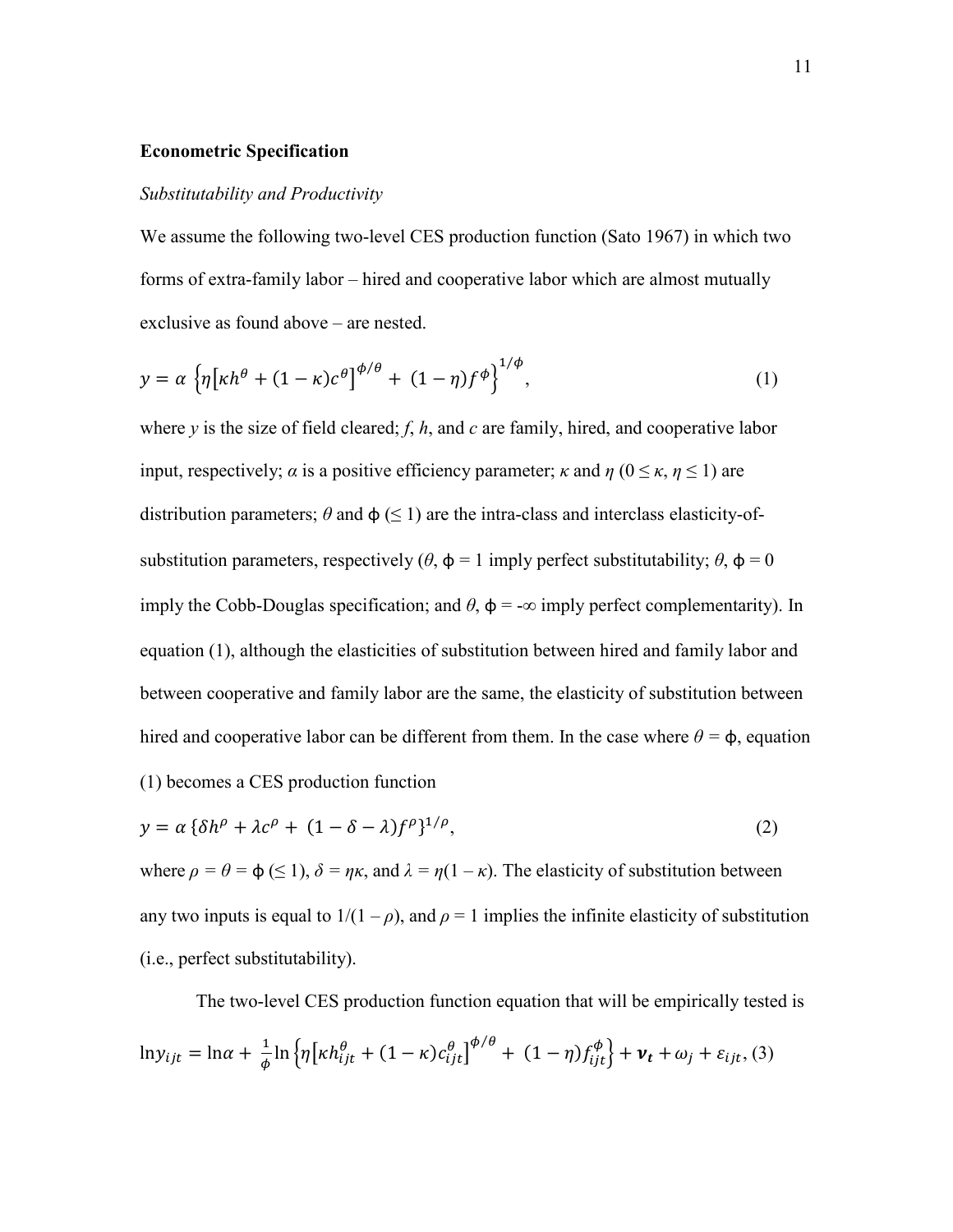where  $i, j$ , and  $t$  stand for field, household, and year, respectively;  $v_t$  is a vector of villageperiod dummies (1980s, and 1990s or later; 1970s or before as a base);  $\omega_i$  is unobservable household fixed effects (e.g., skills); and  $\varepsilon_{ii}$  is an error term. Village-period dummies control for time-variant/-invariant village factors, such as technological progress, forest stock, labor market conditions, and policies including credit ones; they also roughly control for cooperative labor type (minga or mañaneo) which varies across periods in each village. As our field-level data are measured in different years for each household in most cases, across-field variations in the same household also capture across-time variations. First differencing equation (3) gets rid of the household fixed effects, yielding

$$
\ln \frac{y_{i'j t'}}{y_{ijt}} = \frac{1}{\phi} \ln \frac{\left\{ \eta \left[ \kappa h_{i'j t'}^{\theta} + (1 - \kappa) c_{i'j t'}^{\theta} \right]^{\phi/\theta} + (1 - \eta) f_{i'j t'}^{\phi} \right\}}{\left\{ \eta \left[ \kappa h_{i j t}^{\theta} + (1 - \kappa) c_{i j t}^{\theta} \right]^{\phi/\theta} + (1 - \eta) f_{i j t}^{\phi} \right\}} + \nu_{t'} - \nu_{t} + \varepsilon_{i' j t'} - \varepsilon_{i j t}. \tag{4}
$$

We estimate equations (3) and (4) using nonlinear least squares (NLLS) (the same estimation strategies are employed by Duffy, Parageorgiou, and Perez-Sebastian 2004). The CES production function equation that will be empirically tested is the constrained equation (3) with  $\theta = \phi$  (= $\rho$ ), and its first-difference specification is analogously defined (as done by Duffy and Parageorgiou 2000). In each specification, we estimate both the unconstrained model and the constrained model with  $\theta$ ,  $\phi \le 1$  or  $\rho \le 1$  to test

# *Hypothesis 1* (perfect substitutability):  $\theta = \phi = 1$  and  $\rho = 1$ .

In the two-level CES production function  $(1)$ ,  $\kappa$  measures the productivity of hired labor relative to cooperative labor and  $\eta$  measures the productivity of nested extra-family labor relative to family labor. In the CES production function (2),  $\delta$  and  $\lambda$  measures the productivity of hired and cooperative labor, respectively, relative to family labor; with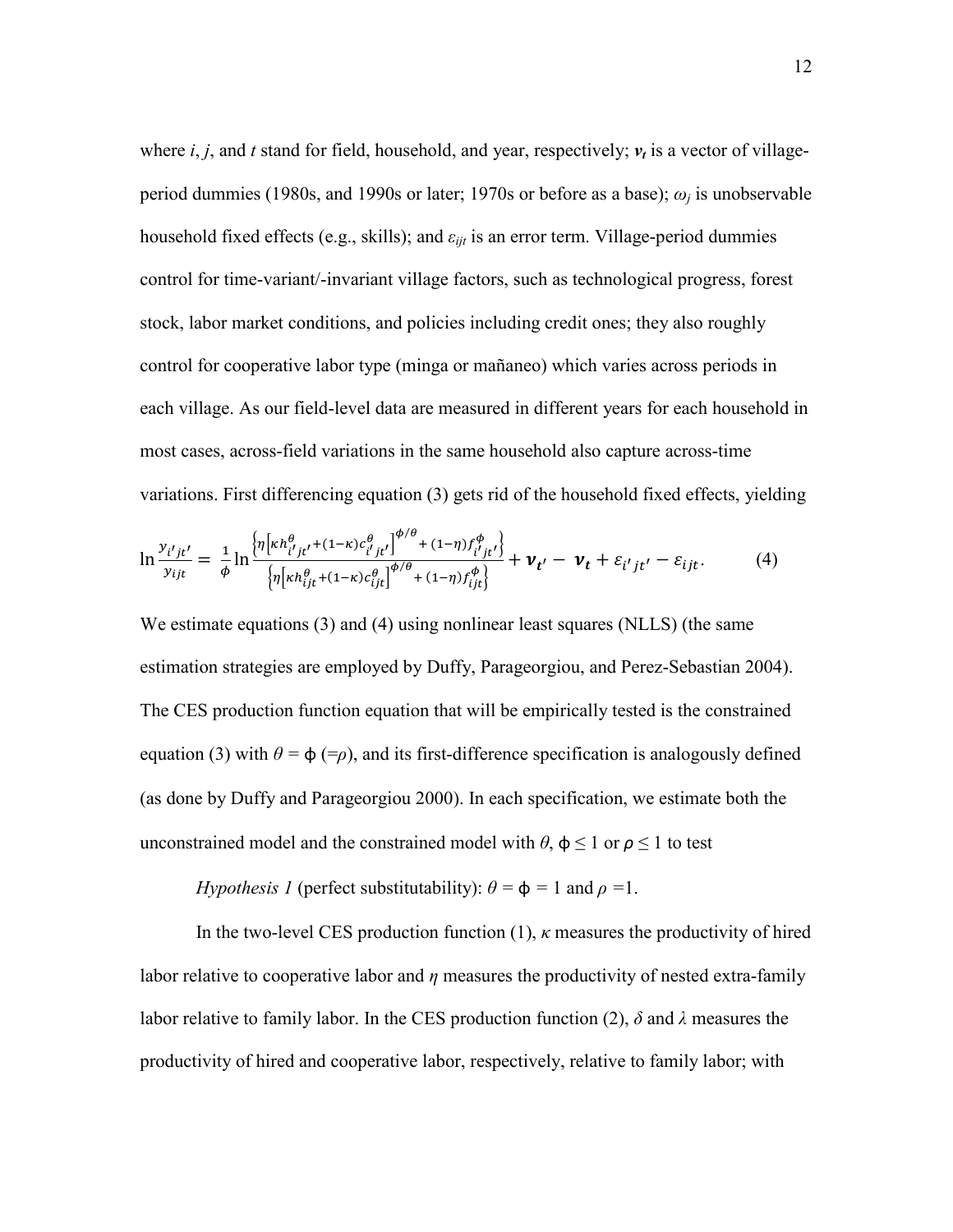perfect substitutability ( $\rho = 1$ ), equation (2) becomes the linear production function with a constant marginal product of each input.

We first consider upland/high levee/low levee together, ignoring across-type heterogeneity, and then low levee only (other land types are too uncommon for this disaggregate analysis). Although within-type heterogeneity is still not controlled for, it should be much smaller than across-type heterogeneity (the first-difference specification does not eliminate unobservable land quality because our field data are not panel). The first-difference specification also controls for potential attrition bias in our field data, unless household past land transfers are systematically related with forest-clearing productivity within the same land type and such correlations significantly change over time. To check the robustness of our results to recall bias, we repeated the analysis dropping old fields (those cleared before 1980) which tend to contain larger recall errors, finding very similar results to those presented below.

## *Separability*

Separation of the household production and consumption decisions suggests that the unit cost of cooperative labor  $-i.e.,$  the opportunity cost of reciprocated labor evaluated at the shadow wage and the costs of drink/food to be offered – is endogenously set at the level of market wage by adjusting reciprocation and the type of labor sharing (minga vs. mañaneo) as well as quantities and quality of drink/food.<sup>9</sup> Then, even if labor market is constrained by liquidity, households can efficiently use total labor as cooperative labor complements hired labor. Put differently, although labor sharing is constrained by network endowments as households with stronger networks can better mobilize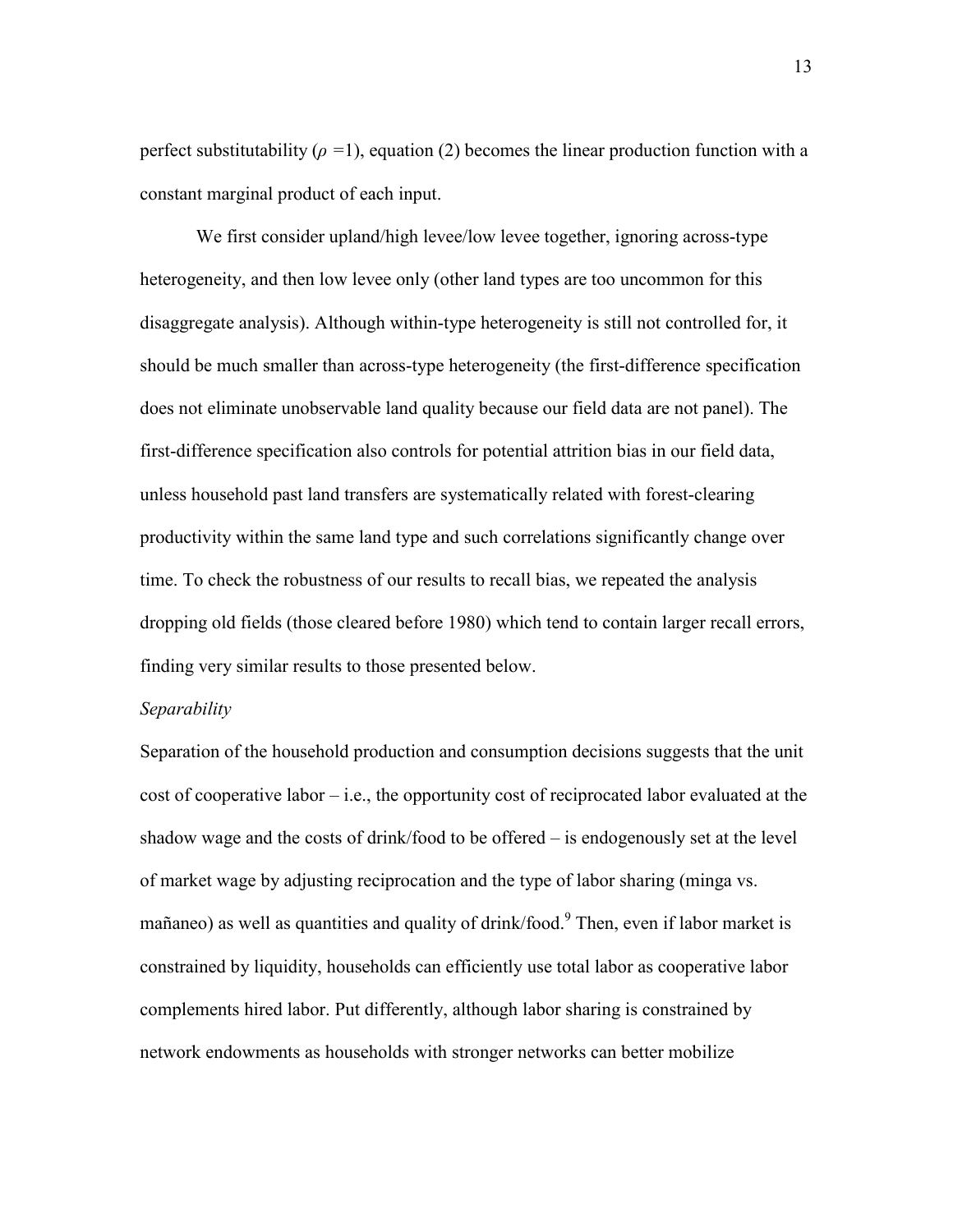cooperative labor, hired labor can complement cooperative labor. That is, the combination of labor market and labor sharing can enable efficient labor allocation.

Given that family, hired, and cooperative labor are perfect substitutes, we test the augmented separability by estimating the following labor demand equation:

$$
\ln l_{ijt} = \beta_0 + \beta_1 x_{ijt} + \beta_2 z_{ijt} + \nu_t + u_{ijt},
$$
\n<sup>(5)</sup>

where  $l_{ijt}$  is productivity-adjusted total labor use to clear forests (labor-day);  $x_{ijt}$  is a vector of household demographic characteristics (detailed below); *zij***<sup>t</sup>** is a vector of network characteristics (defined shortly); and  $u_{ijt}$  is an error term. As how flexibly a household can choose minga or mañaneo varies across periods in each village, the village-period dummies control for exogenously determined (accepted) cost of drink/food. We consider upland/high levee/low levee together and then low levee separately.

*Hypothesis 2* (separability): Productivity-adjusted total labor use for forest

clearing is not affected by household and network endowments, i.e.,  $\beta_1 = \beta_2 = 0$ .

A key empirical question is how we can capture exogenous network characteristics. Our strategy is to employ a reduced-form approach by using exogenous determinants of labor-sharing networks in order to avoid potential identification problems associated with network formation. Although historical labor network data are lacking, Abizaid et al. (2012) conducted social network analyses on cooperative labor for all agricultural tasks (mostly forest clearing, plus weeding and harvesting) in 2001 in the lowland village with data from a complete census and examined the determinants of network formation using the dyadic regression framework (Fafchamps and Gubert 2007). Two major findings stem from that work. First, cooperative labor networks are formed by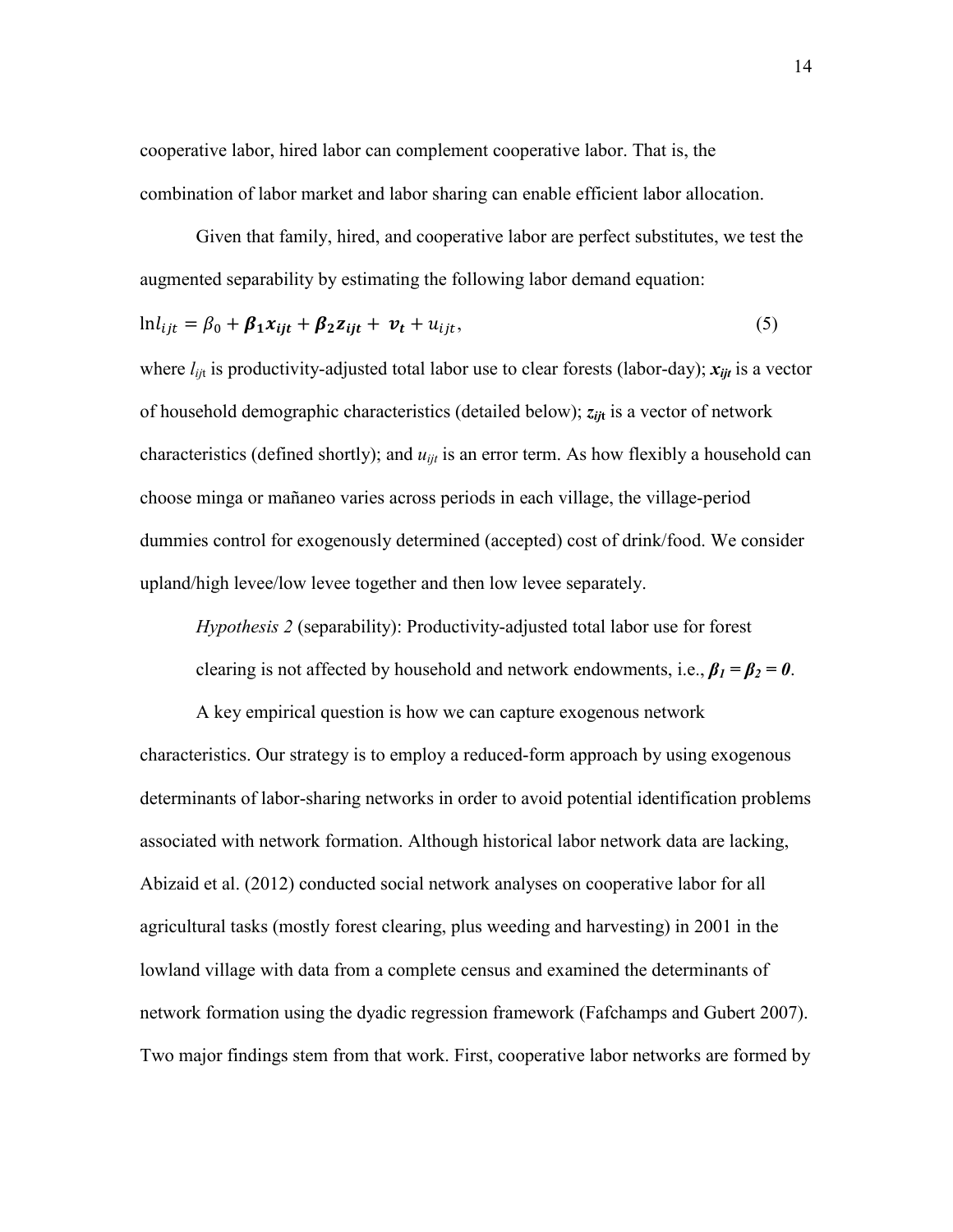kin-group affiliation and female kin relationship – within and outside kin group. That is, cooperative male labor is organized by female networks, not by male networks. Second, kin-group structure (connections/relationships of households in the group), not size (number of households in the group), matters in the within-group networks.<sup>10</sup> Based on these results, we focus on kin networks, employing the following three specifications.

First, we focus on within-group networks using kin-group dummies (fixed effects), which fully control for their characteristics: specifically, we employ OLS using seven dummies for major kin groups (four in the lowland village; three in the upland village) with minor kin groups/no kin-group affiliation as a base. Within-group networks are not sufficient for cooperative labor; the number of male working adults (age 15-64) in the same kin group (excluding own male adults) – including both major and minor groups – is much smaller than the number of workers per event on average (5.0 vs. 22.3 in the lowland village; 5.1 vs. 16.1 in the upland village) (Tables A and 2). Thus, households must also rely on across-group networks which are wider than within-group networks.

Second, we capture across-group networks while controlling for within-group network size. Specifically, we use number of male working adults in the same kin group (excluding own endowment) to capture within-group network size and number of female working adults in the same kin group (excluding own) to capture across-group networks and the characteristics other than size of within-group networks, both formed by female connections (both major and minor kin groups are considered). Our working assumption is that the more female adults in the kin group, the more female relatives in the village/group and thus the better connections. Since the number of adults in the kin group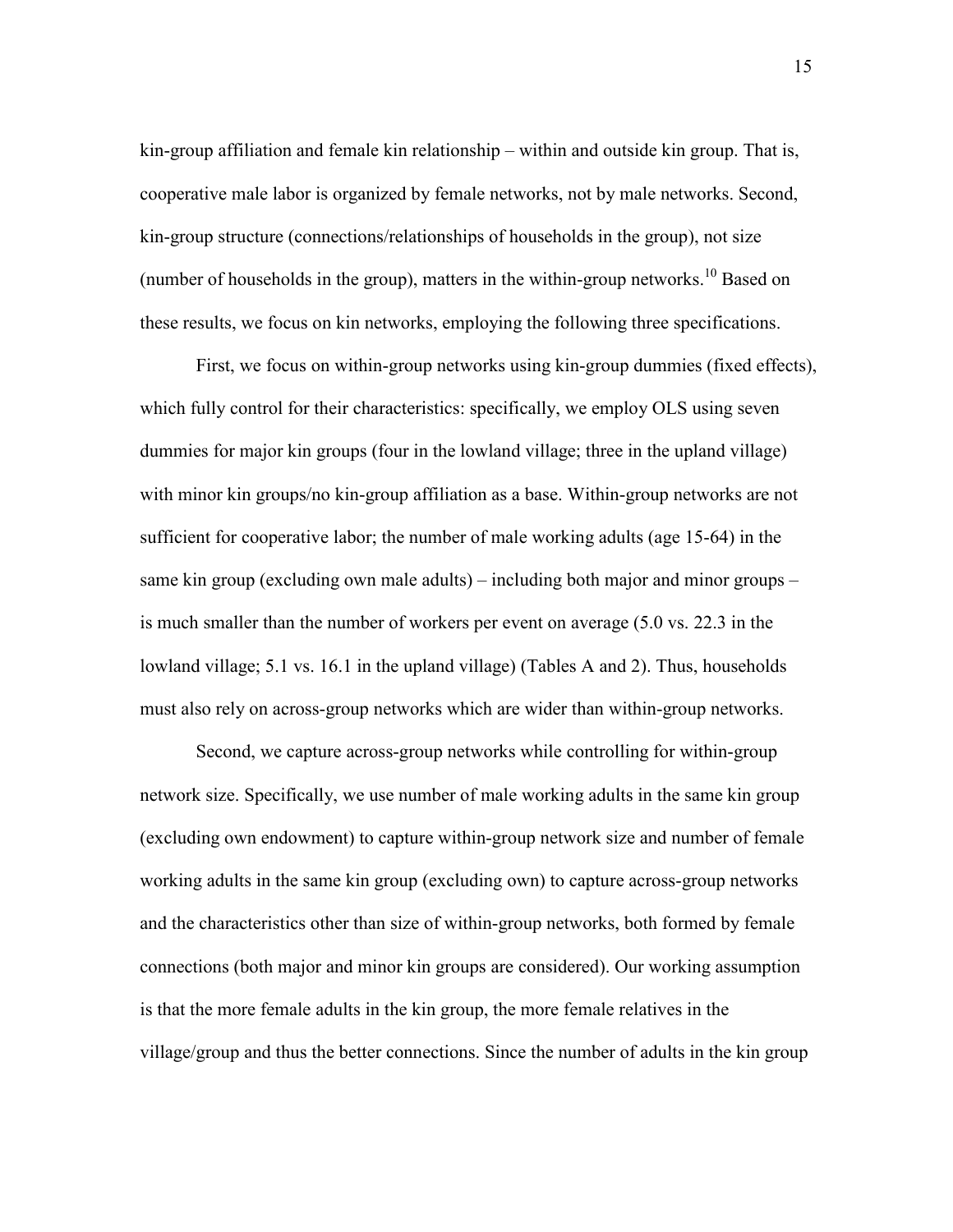change through time, we employ the fixed-effects specification, fully controlling for time-/field-invariant group factors, such as social capital and fixed components of all networks (within- and across-group), as well as unobservable household fixed effects. For the reasons listed above, the fixed-effects model controls for potential attrition bias in our field data. As discussed, these two variables underestimate true kin-group size. Whether such measurement errors cause bias after controlling for group fixed effects depends on whether changes in such errors are systematically correlated with changes in these variables and household demographic variables (discussed below).

Third, we use the share of male/female working adults in the same kin group within the village. They do not cause bias, unless household attrition patterns – because of migration and sampling – change in distinct manners across kin groups. In any case, qualitatively the same results of the level and share variables suggest the robustness of the estimation results. We also repeated the analysis dropping old fields which tend to contain larger attrition errors, as well as larger recall errors, finding very similar results.

Household demographic factors other than labor endowments measured by number of male/female working adults include number of children (almost no households had elderly members at the time of forest clearing), household age in the village (which can affect labor-sharing network), age of household head (lifecycle), and two dummies for male and female heads' birth in the village (which also can affect network) (descriptive statistics of these variables are shown in Table A). In the fixed-effects specification, the last two dummies vanish and effects of household age and age of household head cannot be distinguished.<sup>11</sup>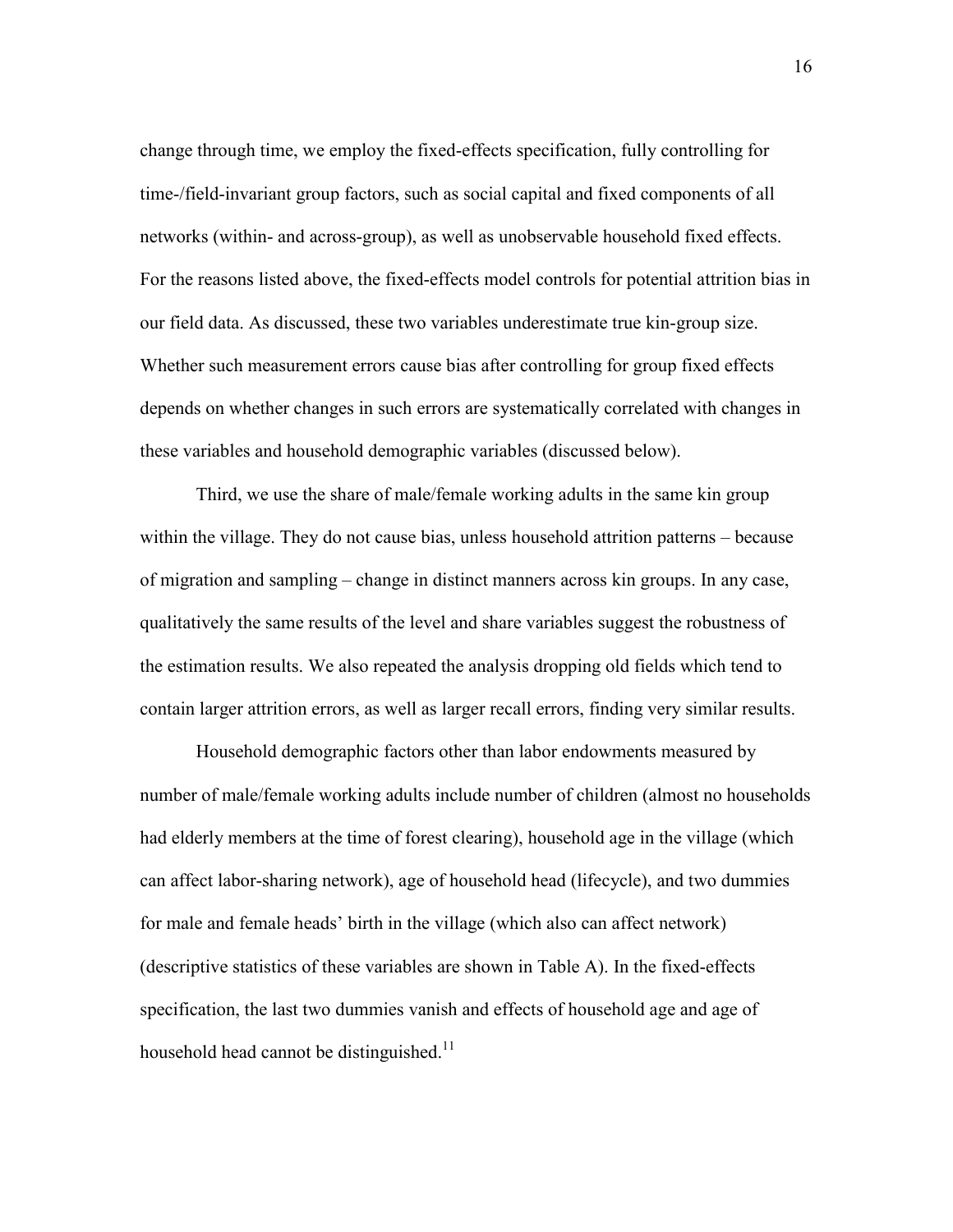Although the market wage in each period in each village is fully controlled for by the village-period dummies, within-period (yearly) variations are not controlled for (historical wage data are lacking). If an unobservable change in wage within the period is systematically correlated with a change in household/network endowments, our estimates would be biased. Such potential bias is unlikely to be a major concern for the following reasons. First, the largest shocks on local labor markets were credit policies which are controlled for by the village-period dummies, and compared to across-period wage variations, within-period fluctuations should be much smaller. Second, local labor employment plays a minimal role in households' livelihoods, and thus, local wage is unlikely to be strongly related to migration which influences demographic size. *Evolution*

# Our conjecture is that households respond to credit policies by altering not only labor composition as found above, but also the formation of labor-sharing networks. The former quantitative substitution suggests that network endowments affect two forms of extra-family labor in the opposite ways.

*Hypothesis 3-1* (network-endowment effects): The stronger networks, the more cooperative labor and the less hired labor.

We also conjecture that as the recruitment pool for cooperative labor shrinks, households rely more on close connections with a high degree of reciprocity. This quality adjustment (network tightening) can be tested using the upland credit boom as a natural experiment.

*Hypothesis 3-2* (network formation): Cooperative labor networks to clear upland/high levee are tighter than networks to clear low levee.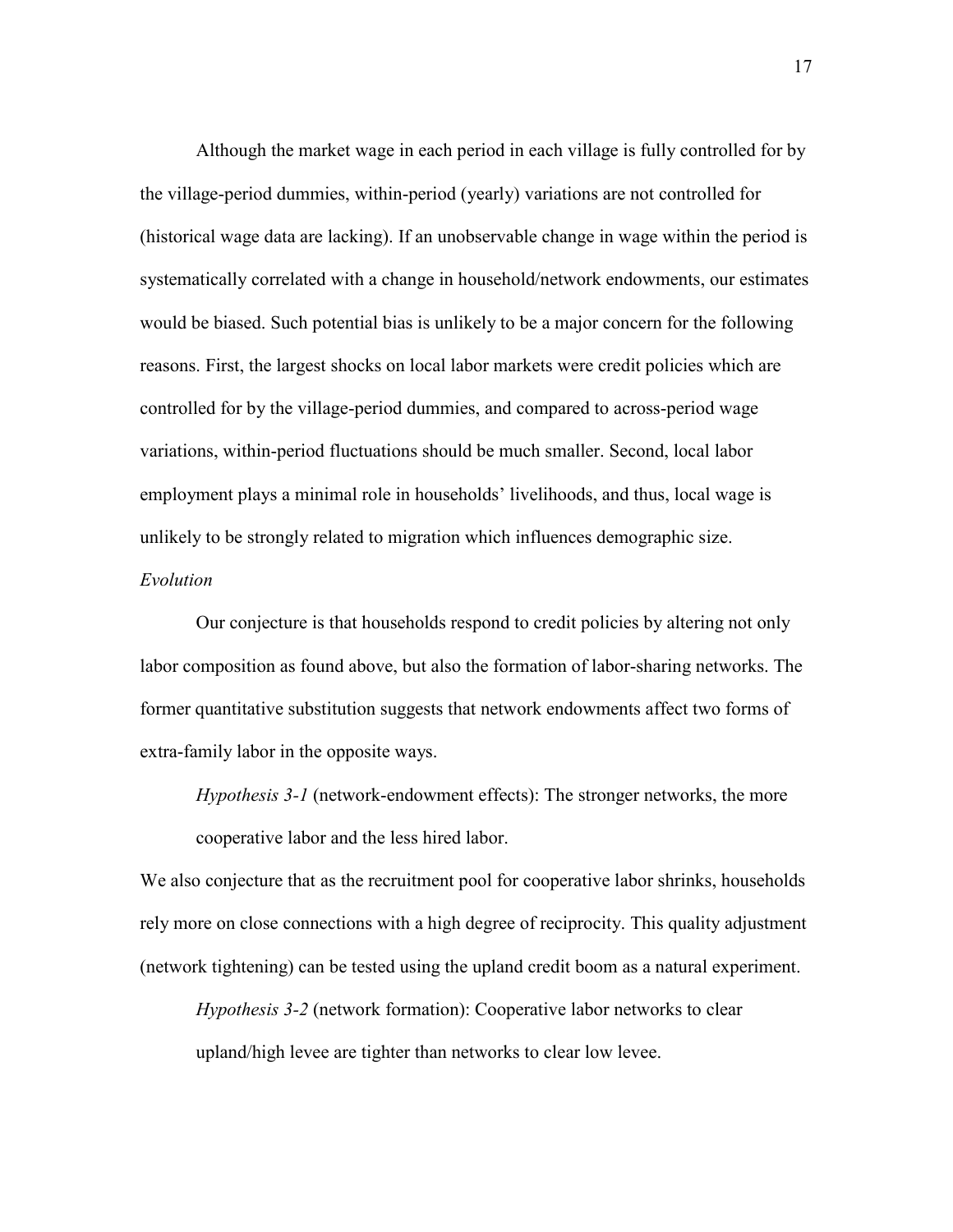To test hypotheses 3-1 and 3-2, we estimate equation (5) for family, hired, and cooperative labor separately, examining how distinctively within- and across-group network endowments affect upland/high levee and low levee clearing.<sup>12</sup> This also allows us to indirectly examine how labor composition is affected by liquidity (lack of historical wealth data precludes us from capturing liquidity constraints).

We estimate determinants of employment  $(d_{ijt}^k = 1(l_{ijt}^k > 0))$ , where 1(•) is an indicator function which takes 1 if the argument holds and 0 otherwise and  $l^{k}_{ijt}$  is type k labor input) using linear probability models first and then those of log of amount  $(d^k_{ijt} \text{ln} l^k_{ijt})$  to examine the combination of employment and intensity using OLS/fixed effects models. To capture potentially distinct network-endowment effects in two villages, we use male/female labor endowments in the kin group (level or share) interacted with village dummies for upland/high levee/low levee and low levee; kin group dummies defined within each village already capture across-village heterogeneity. We also analyze upland/high levee clearing in the upland village separately.

# **Estimation results**

# *Substitutability and Productivity*

NLLS estimation results of forest clearing functions for upland/high levee/low levee and low levee are reported in Table  $3<sup>13</sup>$  In the unconstrained models for the two-level CES production function (panel A) and the CES production function (panel B), respectively, all estimated  $\theta$  and  $\phi$ , but one for  $\theta$  taking .91, and all estimated  $\rho$ , but one taking .93, are a little bit larger than unity (up to 1.5) and none of them are statistically different from unity (a null hypothesis that  $\theta = \phi$  is not rejected at all); in the constrained models, all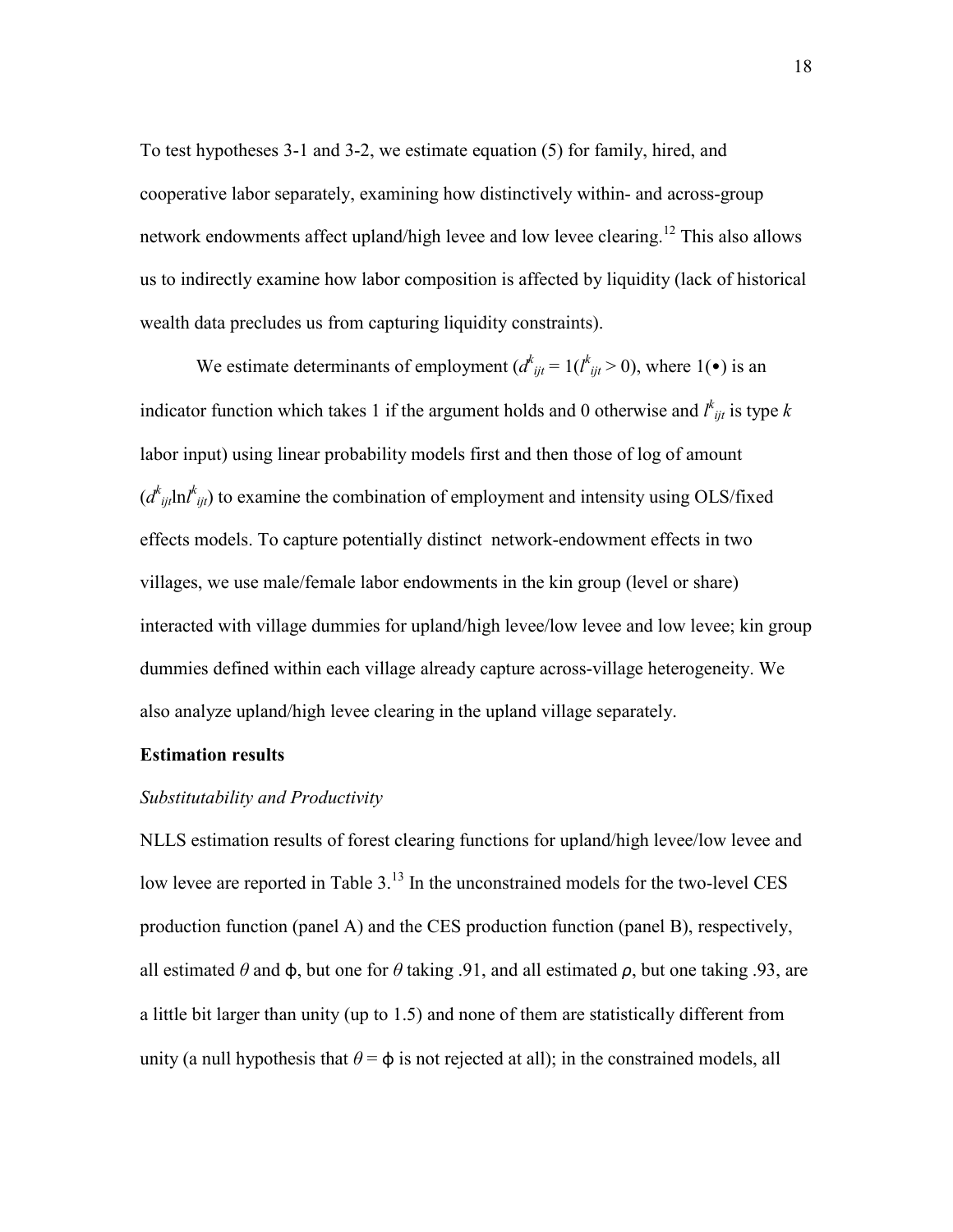results corresponding to estimates of greater than one take the boundary value 1. These results strongly support Hypothesis 1 – family, hired, and cooperative labor are perfect substitutes.

In each specification, estimation results for  $\kappa$  and  $\eta$  (panel A) and for  $\delta$  and  $\lambda$ (panel B) are very similar to each other between the unconstrained and constrained models. Although estimated  $\kappa$  is not statistically different from 1/2, estimated  $\eta$  is significantly greater than  $1/2$  in all cases. Estimated  $\delta$  and  $\lambda$  are not statistically different from each other, though they are significantly greater than  $1 - \delta - \lambda (= \mu)$  in all cases. Further, a null hypothesis that hired and cooperative labor are twice as productive as family labor, i.e.,  $\delta = \lambda = 2\mu$ , is not rejected. Very similar results are obtained for the linear production function (columns 1, 3, 5, and 7 of panel C).<sup>14</sup> These results suggest that although hired and cooperative labor are equally productive, they are more productive than family labor (we discuss a possible reason later). Combining hired and cooperative labor as extra-family labor, we also estimate the linear production functions with two inputs, i.e.,  $\delta = \lambda$  (columns 2, 3, 6, and 8 of panel C); estimated  $\delta$  are significantly greater than 1/2 and are not statistically different from 2/3.

# *Separability*

Estimation results of labor demand functions for upland/high levee/low levee and low levee are reported in Table 4 – OLS with kin group dummies in panel A, fixed-effects models with the number of male/female adults in the kin group in panel B, and fixedeffects models with the share of male/female adults in the kin group in panel C (only household labor endowments and network variables are shown; the results of household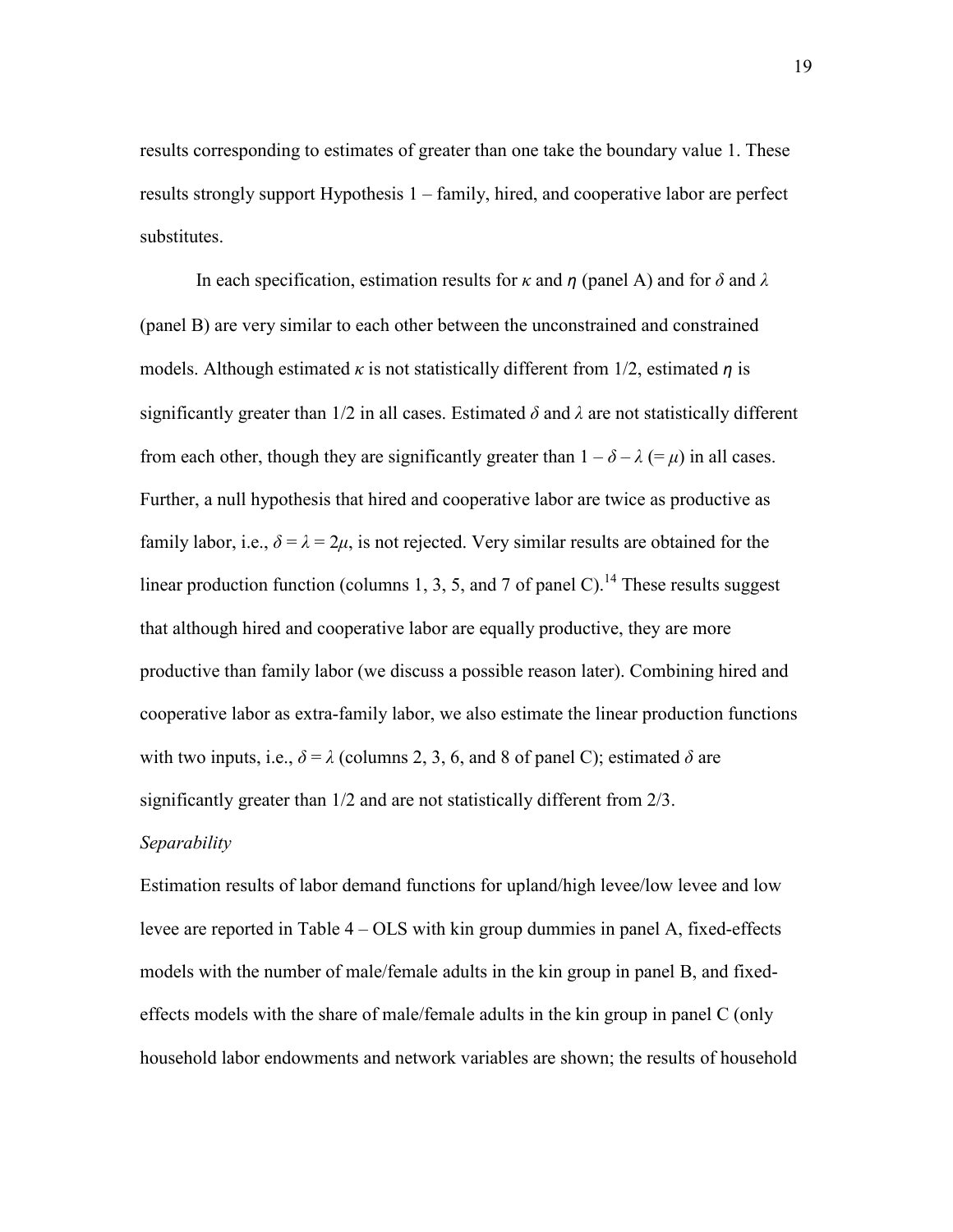labor endowments not reported in panel C are almost the same as those in panel B). In each panel, columns (1) and (3) show results for productivity-unadjusted total labor and columns (2) and (4) are for productivity-adjusted total labor in family labor unit – family labor plus hired/cooperative labor weighted by two (results are robust to other weights near two). No household demographic factors (including those not shown in the table) are statistically significant across models; similarly, most kin group dummies and network endowments are not statistically significant.<sup>15</sup> Thus, the augmented separability, Hypothesis 2, holds.

#### *Evolution*

Estimation results of labor composition (employment and amount) are reported in Table 5 (OLS with kin group dummies) and Table 6 (fixed-effects models with network endowments) – upland/high levee/low levee and low levee in both villages in panels A and B, respectively, and upland/high levee in the upland village in panel C; in Table 6 only household labor endowments and network variables are shown (the results of household labor endowments not reported in panels A2 and B2 are nearly the same as those in panels A1 and B1, respectively). First, within-group network endowments, captured by kin group dummies, in the lowland village negatively affect hired labor to clear low levee (the dominant type), and the results for upland/high levee/low levee are similar and jointly statistically significant; in contrast, within-group network endowments in the upland village negatively affect hired labor to clear upland/high levee, not low levee (the results are jointly statistically significant). Across-group network endowments, captured by female adult size/share, in the lowland village positively (and negatively)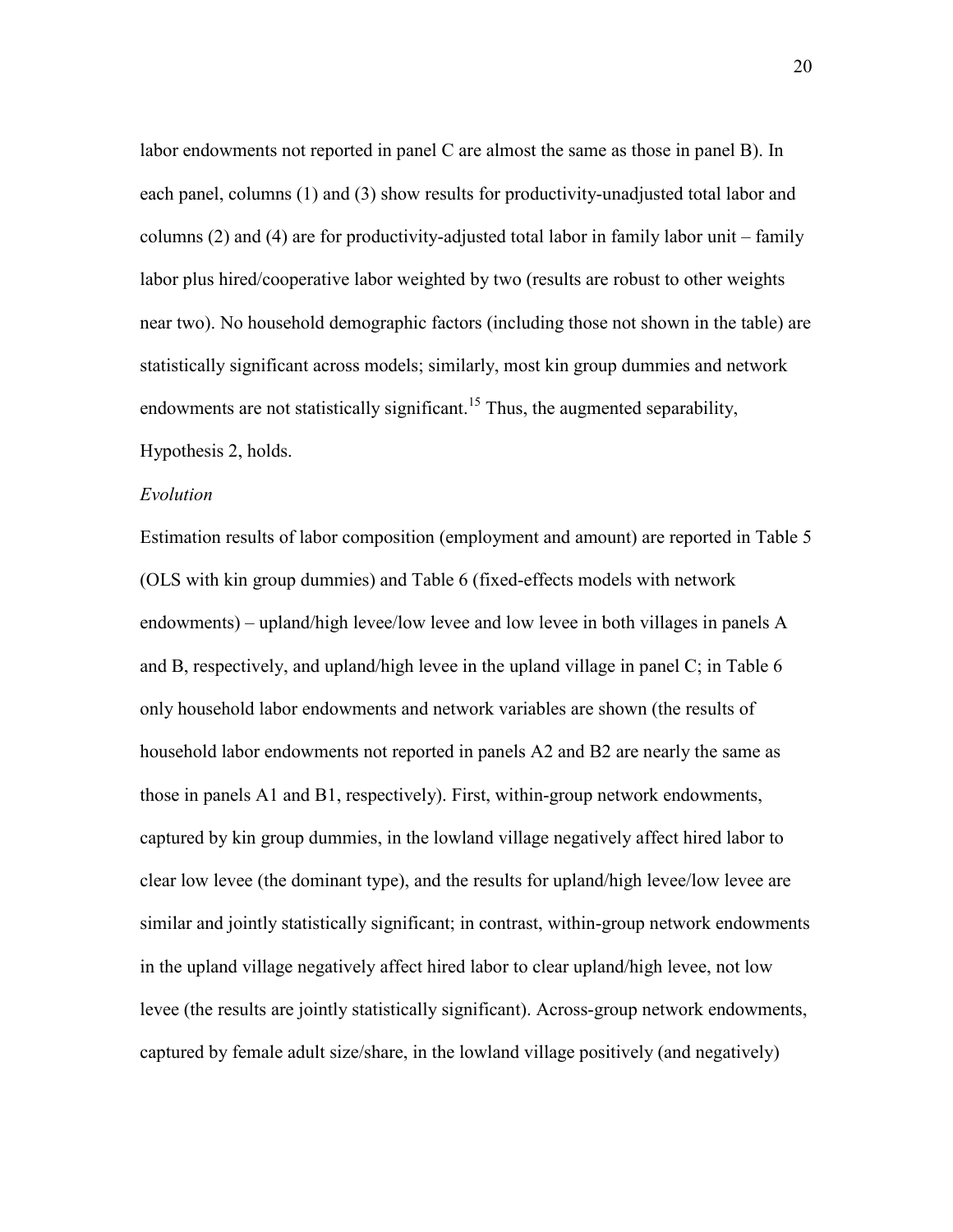affect cooperative (and hired labor) to clear low levee, and the results for upland/high levee/low levee are similar. In contrast, across-group network endowments in the upland village alter neither upland/high levee nor low levee clearing in a significant manner. Hence, network endowments affect two forms of extra-family labor in the opposite manners and cooperative labor networks for upland/high levee clearing are tighter than those for low levee clearing, i.e., Hypotheses 3-1 and 3-2 hold. On the other hand, withingroup network size, measured by male adult size/share, has a very limited influence across land types/villages, confirming that network size is not a key factor for labor sharing (Abizaid, et al. 2012). Significant results for family labor are also very limited.

Most household labor endowments (including those not reported in panels C1 and C2) are statistically nonsignificant; as the only exception, households with more female adults hire more labor for clearing (this holds across land types, though results only for upland/high levee/low levee are statistically significant; household male labor endowment is also statistically significant with the opposite sign and we return to this result later). This relationship may indicate a tight link of market and nonmarket institutions, whereby male adults who could build good reputation in cooperative labor events could get employment (as documented by Pierre 2005 in Haiti); then, female connections in nonmarket reciprocal exchange extend to personalized market exchange (another channel of institutional interaction). $^{16}$ 

# *Why Is Extra-Family Labor More Productive Than Family Labor?*

Rain forest clearing with rudimentary technology is highly laborious and we conjecture that clearing is more productively done by young male adults working together. As male

21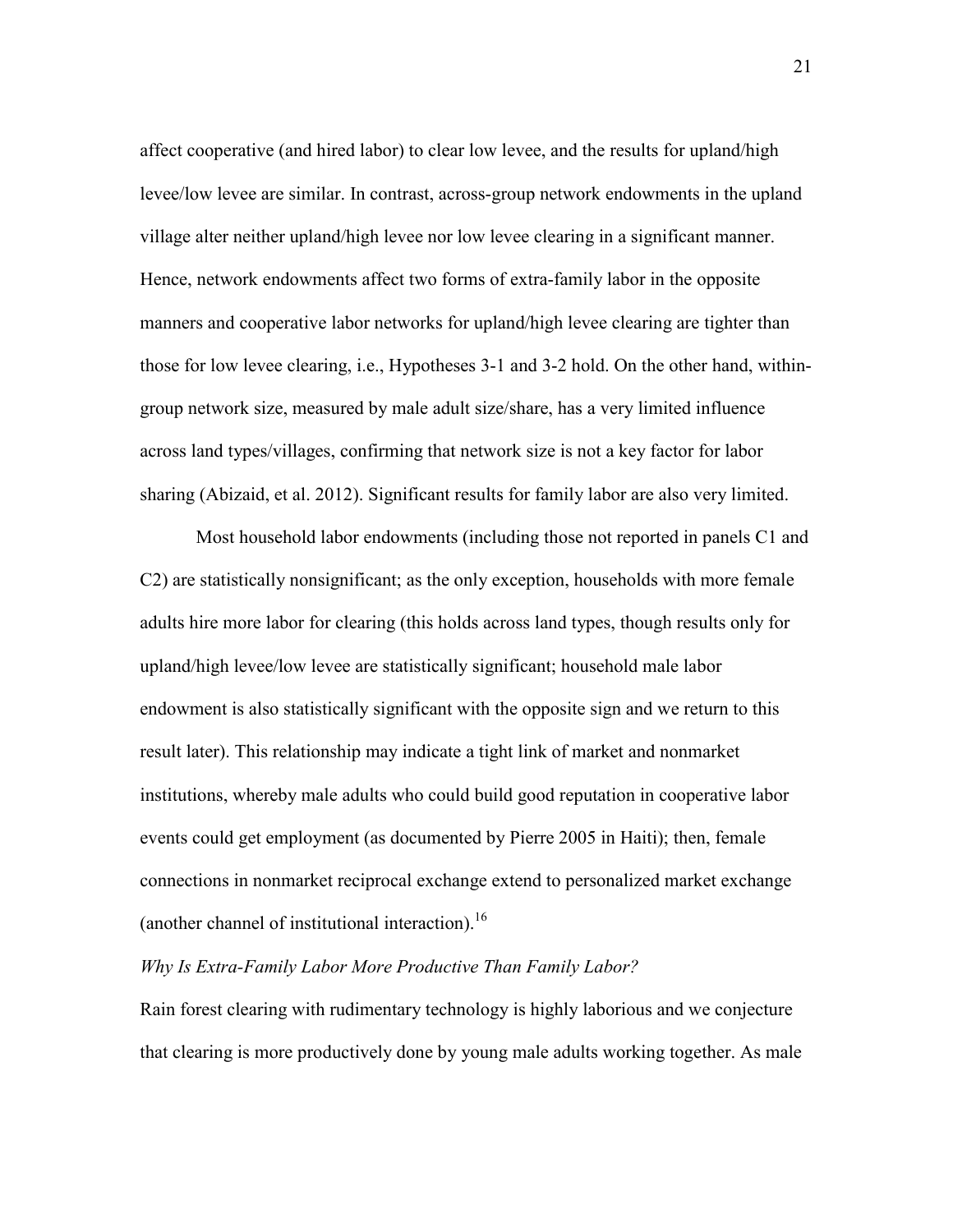working adults in the household become older over the lifecycle (and when households are very young, with small children), the household must rely more on extra-family labor. Under the tightly linked market and nonmarket institutions, young male adults may well work harder not only as wage laborers, but also in cooperative labor events, for future employment and reciprocity for land accumulation than they do on their own fields (Abizaid, et al. 2012 show supportive evidence in the pivotal roles of composite households – those comprised of parents and the families of adult children – in labor sharing in 2001). Moore (1975) offers other potential reasons why young adults may work more productively in groups in his extensive review of cooperative labor. As such, extra-family laborers may be younger and more productive in forest clearing than family laborers.

With lack of individual-level data on forest clearing labor, we indirectly test our conjecture by repeating the analyses of labor composition using young adults (age 15-29) and older working adults (age 30-64) in the household/kin group separately (this division is based on the distribution of adults through time; many adults were relatively young at the time of clearing). Although aggregate male labor endowments in the household/kin group do not alter labor composition as found above, if young male adults are more productive especially as extra-family laborers, disaggregated male labor endowments should influence the use of extra-family labor (as network endowments do).

*Hypothesis 4* (adult-lifecycle effects): The more young (older) male labor endowments in the household and the kin group, the less (more) hired labor and the more (less) cooperative labor, respectively.

22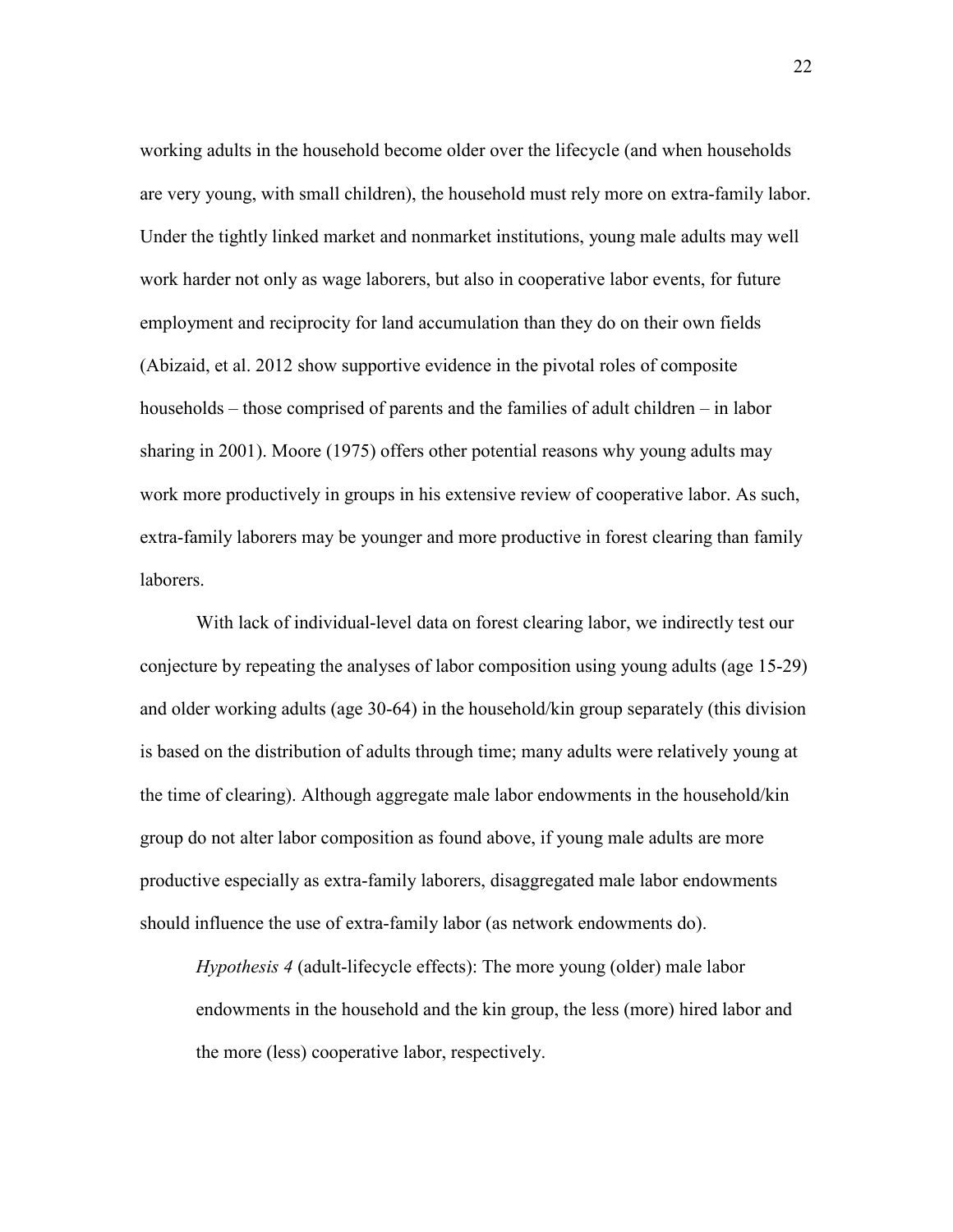With the small number of observations in our field data, we focus on upland/high levee/low levee and low levee in both villages with within-group labor endowments not interacted with village dummies.

Fixed-effects estimation results are reported in Table 7 with the same format as Table 6. The following findings support Hypothesis 4: (1) households with a larger number of own older male working adults are more likely to hire labor to clear low levee; (2) households with fewer young male adults hire a larger amount of labor to clear upland/high levee/low levee and low levee only (the results sustain in aggregate male labor endowment as found above); (3) households with a greater number/share of older male adults in the kin group use less cooperative labor – in both employment and amount – to clear upland/high levee/low levee; and, (4) no results for family labor are statistically significant.<sup>17</sup>

At the same time, both young and older female working adults in the household/kin group influence labor composition in the same way as found above (even if statistical significance varies between them, estimated coefficients are largely comparable); thus, labor networks are formed based on the connections of both females. Put differently, individual female kin networks are relatively stable (after marriage).

# **Conclusion**

Using original field-level data on forest clearing through time among shifting cultivators in the Peruvian Amazon, this article examined their nonmarket labor-sharing institution under imperfect markets. This is the first economic work that examines the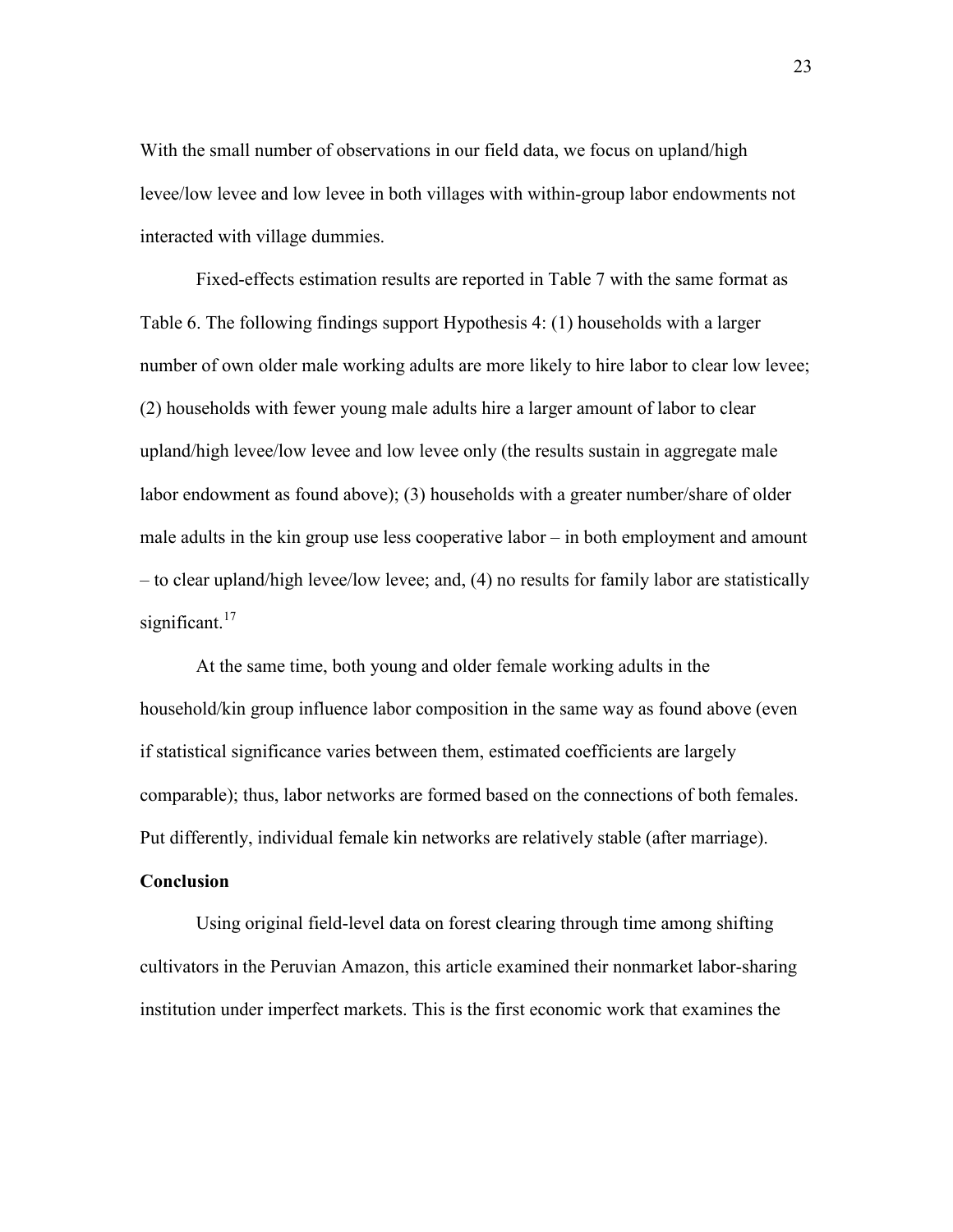substitutability, productivity, and efficiency of agricultural labor sharing. The following three major findings were obtained from our analyses of forest clearing labor:

- 1) Family, hired, and cooperative labor are perfect substitutes. Although hired and cooperative labor are as productive as one another, their productivity is higher than that of family labor, probably because extra-family laborers are younger and perhaps more highly motivated during agricultural work events than family laborers.
- 2) Labor allocation is efficient as the combination of labor market and labor sharing makes productivity-adjusted total labor use unconstrained by household and network endowments. Labor reciprocation allows cooperative labor to complement hired labor.
- 3) Labor composition, however, is constrained by network endowments and liquidity; hence, credit policies alter not only labor composition, but also network formation (network tightening for stronger reciprocity).

These findings suggest the following three implications for research and policy. First, nonmarket labor-sharing institutions can serve as market substitutes for efficient labor allocation. Although empirical findings on the separability hypothesis in the literature are mixed, results may change if labor sharing, where present, is explicitly incorporated in theoretical and empirical analyses. Inter-household labor reciprocation can also facilitate labor substitution. As such, labor sharing may play a much more significant role in peasant agriculture and peasants may be more responsive to market signals than currently thought. More attention is needed to better understand the economics of agricultural labor sharing and its potential role in and implications for rural development. For example, labor sharing may be complementary to other social networks

24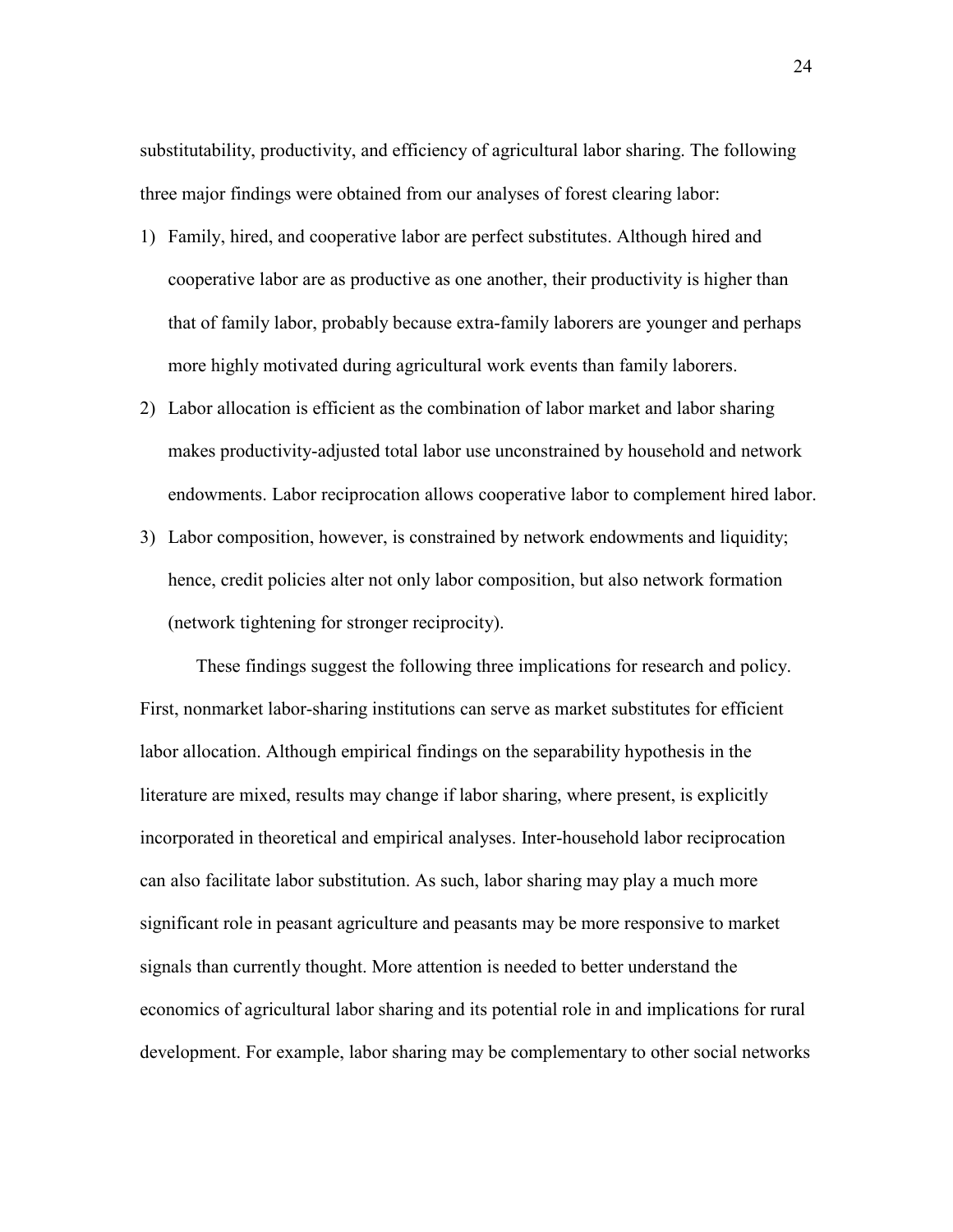among peasants such as ones for technology adoption (Conley and Udry 2010) and may significantly influence local public goods provisioning in community-based development (World Bank 2002).

Second, as economic development and policies relax market constraints, market exchange expands and nonmarket exchange contracts (North 1990). Labor-sharing institutions, for example, can persist not only because of their efficiency and productivity comparable to market exchange, but also through their flexibility in making quantitative and qualitative adjustments, i.e., substitution and network formation. The co-evolution of market and nonmarket institutions is a broad theme which is critical in studying development process for better policymaking. Exploring labor-sharing institutions along this line is promising and important because of their prevalence, significance, and dynamism as documented in many ethnographic studies.

Finally, efficient forest clearing among shifting cultivators does not necessarily lead to efficient allocation of lands under missing/imperfect land markets, because land accumulation is also determined by land transfer, another network-based nonmarket institution which reallocates cleared lands. Better understanding forest-clearing decisions and consequences – land accumulation and distribution and broad environmental outcomes, such as secondary forest regrowth and ecosystem service provisioning – in tropical forests requires the examination of the interaction between labor transfer (sharing) and land transfer. These issues are to be addressed in a separate article.

25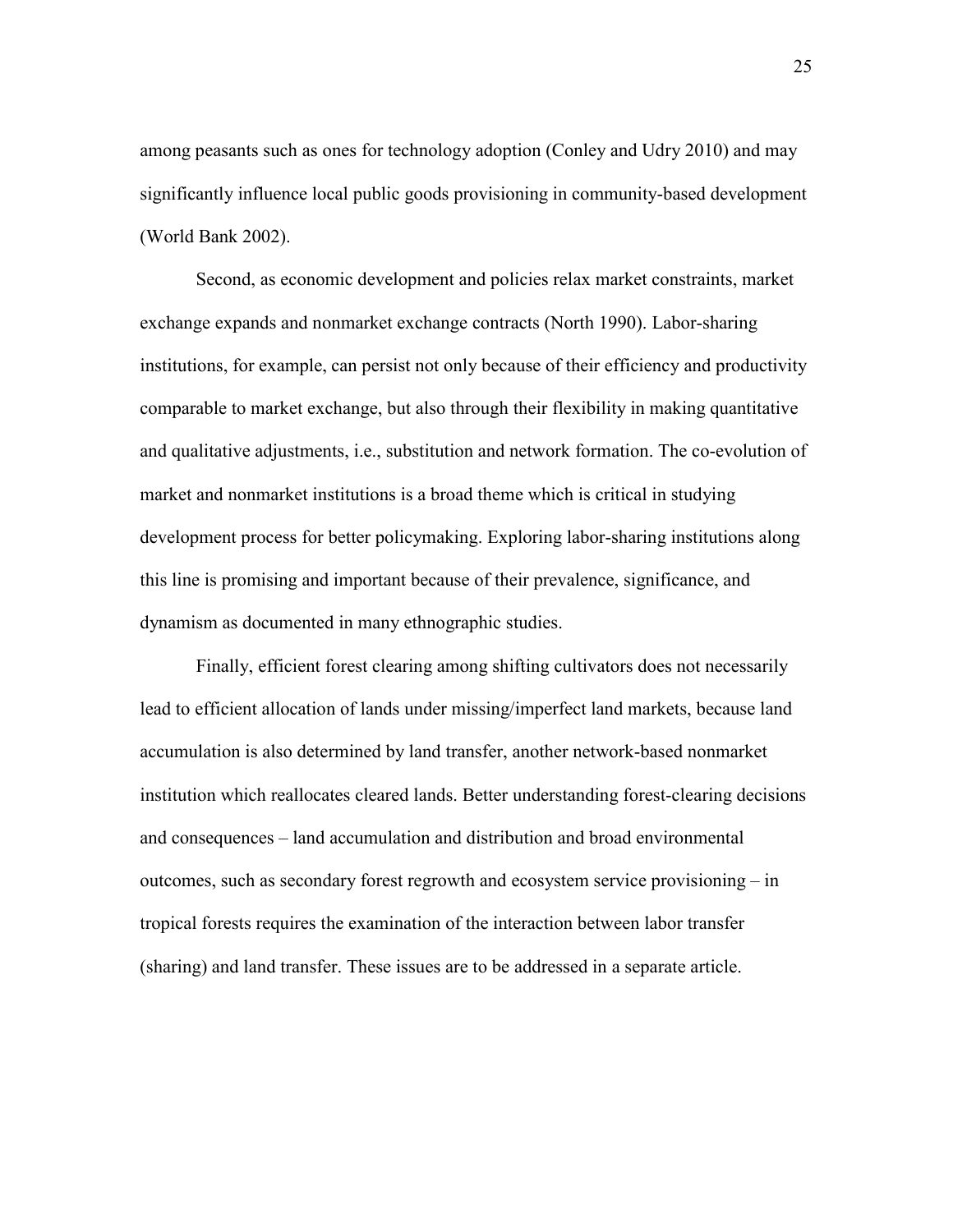# **References**

- Abizaid, C., O.T. Coomes, Y. Takasaki, and S. Brisson. 2012. "Social network analysis and peasant agriculture: cooperative labor as gendered relational networks." Working Paper. Toronto: University of Toronto.
- Bandiera, O., I. Barankay, and I. Rasul. 2010. "Social incentives in the workplace." *Review of Economic Studies* 77(2):417-458.
- Bandiera, O., and I. Rasul. 2006. "Social networks and technology adoption in northern Mozambique." *Economic Journal* 116(514):869-902.
- Bardhan, P.K., ed. 1989. *The Economic Theory of Agrarian Institutions*. Oxford: Oxford University Press.
- ---. 1973. "Size, productivity, and returns to scale: an analysis of farm-level data in Indian agriculture." *Journal of Political Economy* 81(6):1370-1386.
- Benjamin, D. 1992. "Household composition, labor markets and labor demand: testing for separation in agricultural household models." *Econometrica* 60(2):287-322.
- Besley, T., S. Coate, and G. Loury. 1993. "The economics of rotating savings and credit associations." *American Economic Review* 83(4):792-810.
- Brisson, S. 2003. "Labor access and unequal land holdings among peasant farmers in a lowland and upland community of the Peruvian Amazon." Master Thesis, McGill University.
- Brown, J.A.J., and J.S. Salkin. 1974. "Underemployment in Rural South Vietnam: A Comment and a Discussion of Family Labor." *Economic Development and Cultural Change* 23(1):151-160.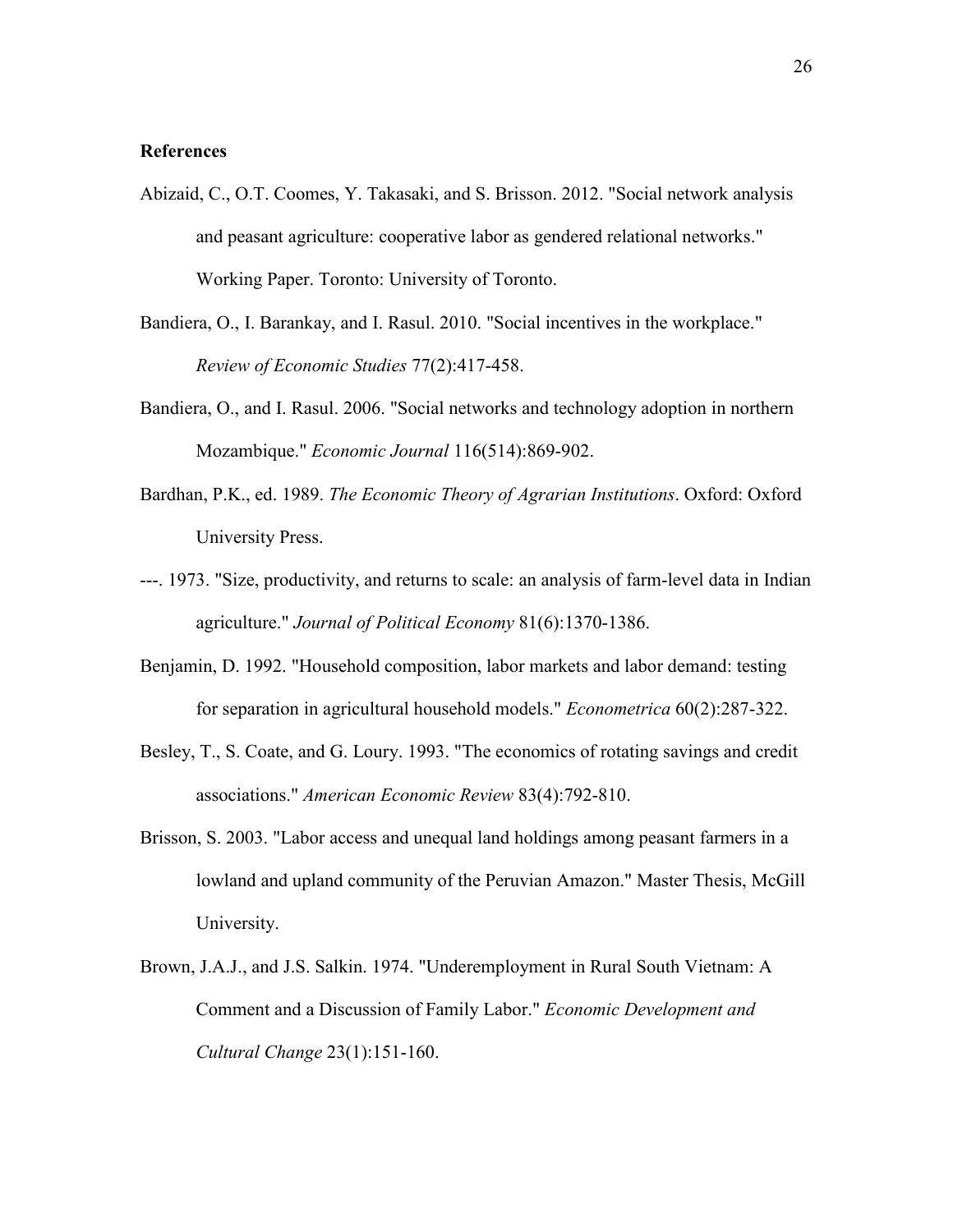- Chibnik, M., and W. de Jong. 1989. "Agricultural labor organization in ribereño communities of the Peruvian Amazon." *Ethnology* 28(1):75-95.
- Coate, S., and M. Ravallion. 1993. "Reciprocity without commitment: characterization and performance of informal insurance arrangements." *Journal of Development Economics* 40(1):1-24.
- Conley, T.G., and C.R. Udry. 2010. "Learning about new technology: pineapple in Ghana." *American Economic Review* 100(1):35-69.
- Coomes, O.T. 1996. "State credit programs and the peasantry under populist regimes: lessons from the APRA experience in the Peruvian Amazon." *World Development* 24(8):1333-1346.
- Coomes, O.T., F. Grimard, and G.J. Burt. 2000. "Tropical forests and shifting cultivation: secondary forest fallow dynamics among traditional farmers of the Peruvian Amazon." *Ecological Economics* 32(1):109-124.
- Coomes, O.T., Y. Takasaki, and J. Rhemtulla. 2011. "Land-use poverty traps identified in shifting cultivation systems shape long-term tropical forest cover." *Proceedings of the National Academy of Sciences of the United States of America* 108(34):13925- 13930.
- de Janvry, A., M. Fafchamps, and E. Sadoulet. 1991. "Peasant household behavior with missing markets: some paradoxes explained." *The Economic Journal* 101(409):1400-1417.
- De Weerdt, J., and S. Dercon. 2006. "Risk-Sharing Networks and Insurance against Illness." *Journal of Development Economics* 81(2):337-356.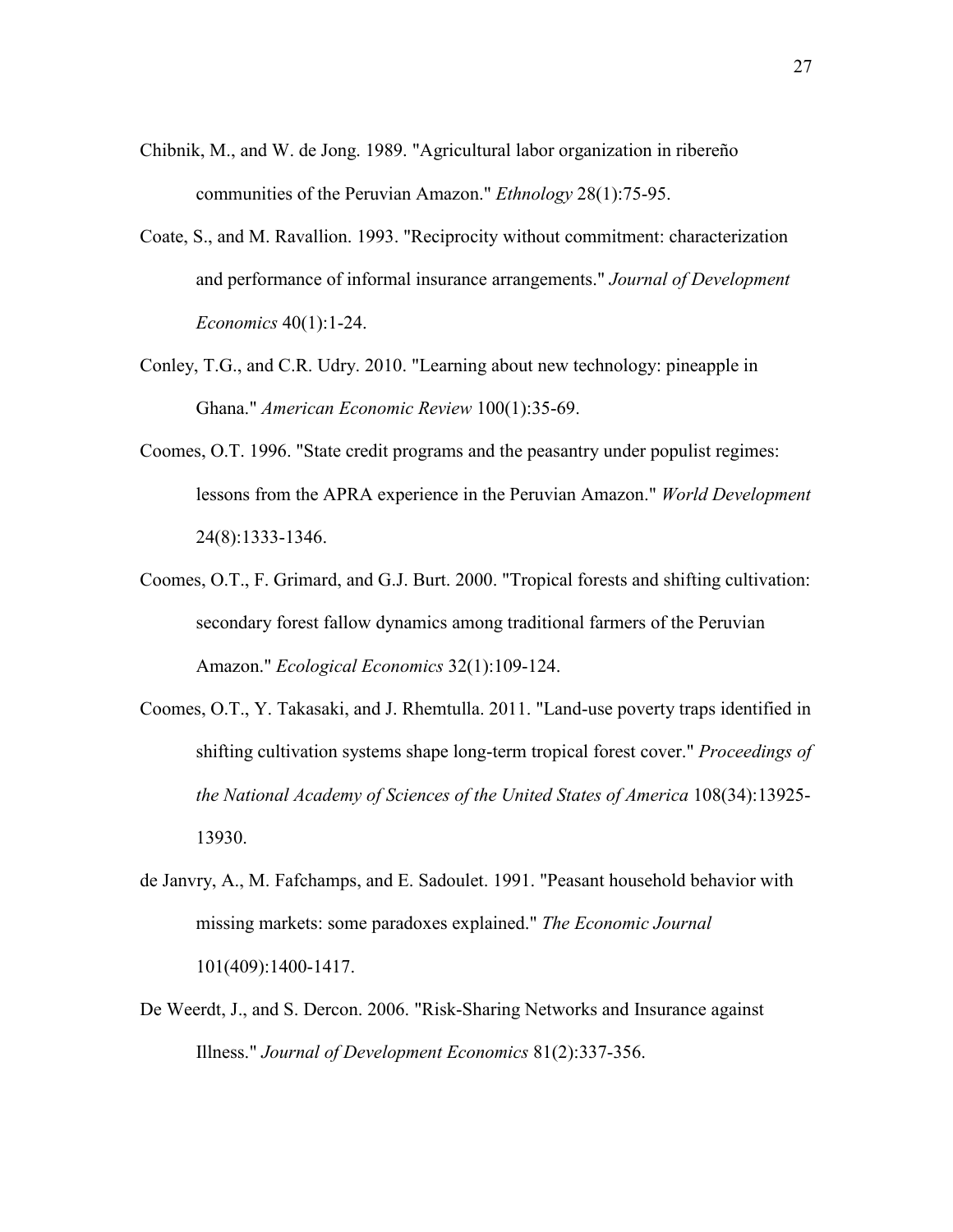- Deolalikar, A.B., and W.P. Vijvergerg. 1983. "The heterogeneity of family and hired labor in agricultural production: a test using direct-level data from India." *Journal of Economic Development* 8(2):45-69.
- ---. 1987. "A test of heterogeneity of family and hired labour in Asian agriculture." *Oxford Bulletin of Economics and Statistics* 49(3):291-305.
- Dercon, S., and J. De Weerdt. 2006. "Risk-sharing networks and insurance against illness." *Journal of Development Economics* 81(2):337-356.
- Desai, M., and D. Mazumdar. 1970. "A test of the hypothesis of disguised unemployment." *Economica* 37(145):39-53.
- Donaldson, S.M. 2011. "From neighbors to migrants: the shifting organization of agricultural labor in East Tennessee." *Anthropology of Work Review* XXXII(1):9- 20.
- Downey, S.S. 2010. "Can properties of labor-exchange networks explain the resilience of swidden agriculture?" *Ecology and Society* 15(4):15 [on line: URL: www.ecologyandsociety.org/vol15/iss14/art15].
- Duffy, J., and C. Parageorgiou. 2000. "A cross-country empirical investigation of the aggregate production function specification." *Journal of Economic Growth* 5(1):87-120.
- Duffy, J., C. Parageorgiou, and F. Perez-Sebastian. 2004. "Capital-skill complementarity? Evidence from a panel of countries." *Review of Economics and Statistics* 86(1):327-344.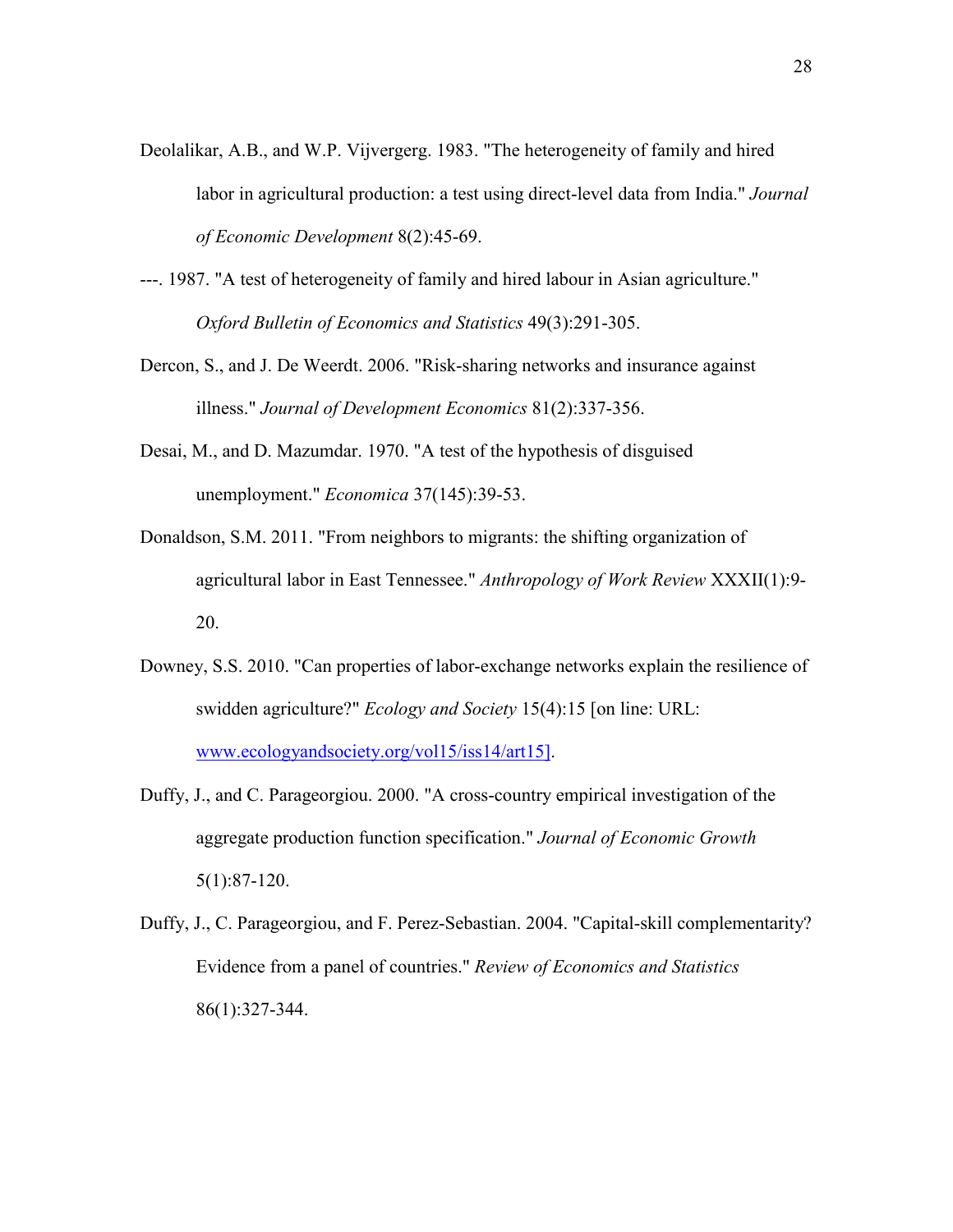- Dutta, B., D. Ray, and K. Sengupta. 1989. "Contracts with eviction in infinitely repeated principal-agent relationships", In P. Bardhan, ed. *The economic theory of agrarian institutions*. Oxford: Clarendon Press.
- Erasmus, C.J. 1956. "Culture Structure and Process: The Occurrence and Disappearance of Reciprocal Farm Labor." *Southwestern Journal of Anthropology* 12(4):444-469.
- Ernst, F., S. Gächter, and G. Kirchsteiger. 1997. "Reciprocity as a contract enforcement device: experimental evidence." *Econometrica* 65(4):833-860.
- Fafchamps, M., and F. Gubert. 2007. "The formation of risk sharing networks." *Journal of Development Economics* 83(2):326-350.
- Fafchamps, M., and S. Lund. 2003. "Risk-sharing networks in rural Philippines." *Journal of Development Economics* 71(2):261-287.
- Frisvold, G.B. 1994. "Does supervision matter? Some hypothesis tests using Indian farmlevel data." *Jounal of Development Economics* 43(2):217-238.
- Geschiere, P. 1995. "Working groups or wage labour? Cash-crops, reciprocity and money among the Maka of Southeastern Cameroon." *Development and Change* 26(3):503-523.
- Gilligan, D.O. 2004. "The economics of agricultural labor exchange with evidence from Indonesia." Ph.D. Dissertation, University of Maryland.
- Guillet, D. 1980. "Reciprocal labor and peripheral capitalism in the Central Andes." *Ethnology* 19(2):151-167.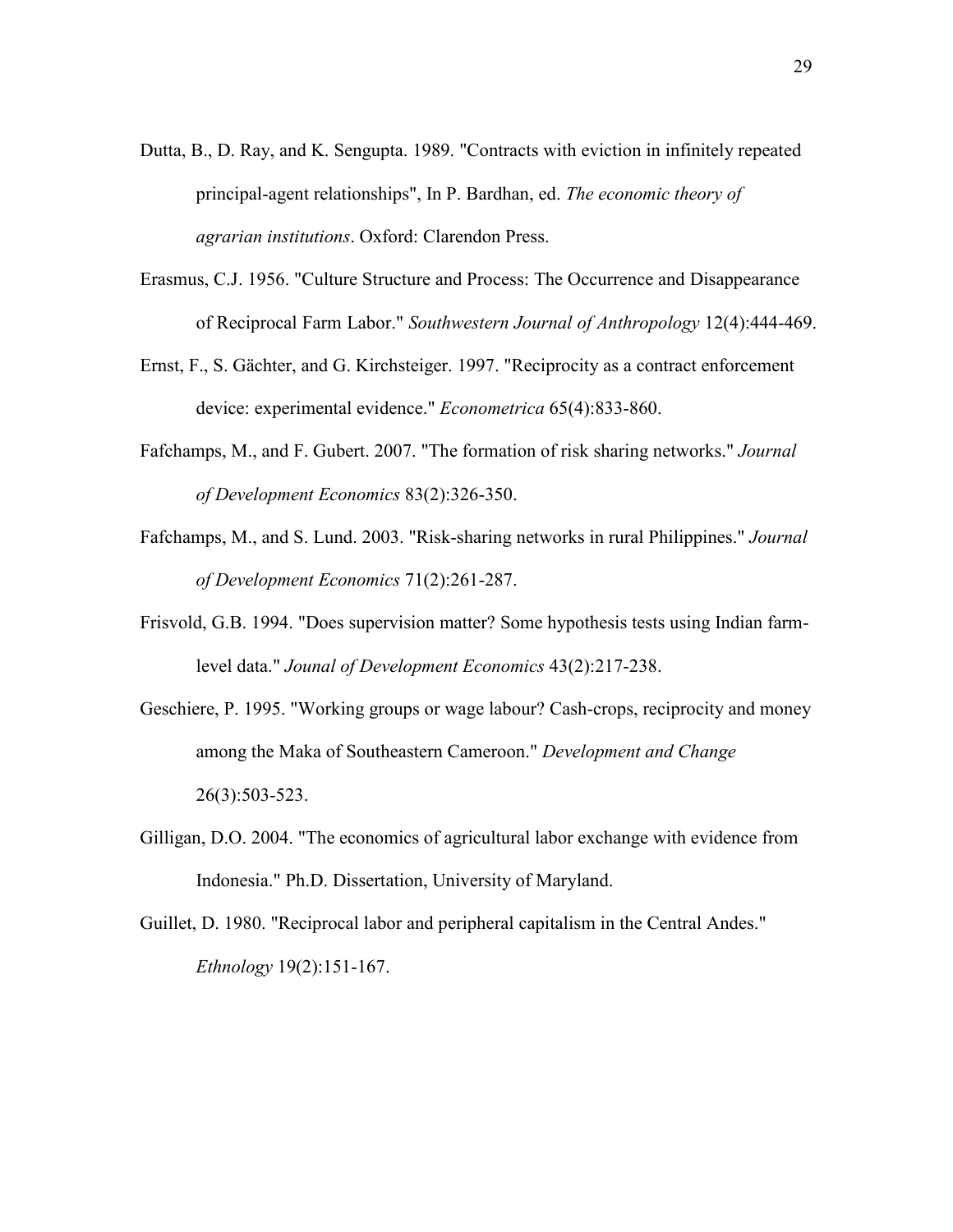- Hamilton, B.H., J.H. Nickerson, and H. Owan. 2003. "Team incentives and worker heterogeneity: an empirical analysis of the impact of teams on productivity and participation." *Journal of Political Economy* 111(3):465-497.
- Jacoby, H.G. 1991. "Productivity of men and women and the sexual division of labor in peasant agriculture of the Peruvian Sierra." *Journal of Development Economics* 37(1-2):265-287.
- ---. 1993. "Shadow wages and peasant family labour supply: an econometric application to the Peruvian Sierra." *Review of Economic Studies* 60(4):903-921.
- Kandel, E., and E.P. Lazear. 1992. "Peer pressure and partnerships." *Journal of Political Economy* 100(4):801-817.
- Kevane, M. 1996. "Agrarian structure and agricultural practice: typology and application to Western Sudan." *American Journal of Agricultural Economics* 78(1):236-245.
- ---. 1994. "Village labor markets in Shikan District, Sudan." *World Development* 22(6):839-857.
- Kranton, R.E. 1996. "Reciprocal Exchange: A Self-Sustaining System." *American Economic Review* 86(4):830-851.
- Krishnan, P., and E. Sciubba. 2009. "Links and architecture in village networks " *The Economic Journal* 119(537):917-949.
- Ligon, E., J.P. Thomas, and T. Worrall. 2002. "Informal Insurance Arrangements with Limited Commitment: Theory and Evidence from Village Economies." *Review of Economic Studies* 69(1):209-244.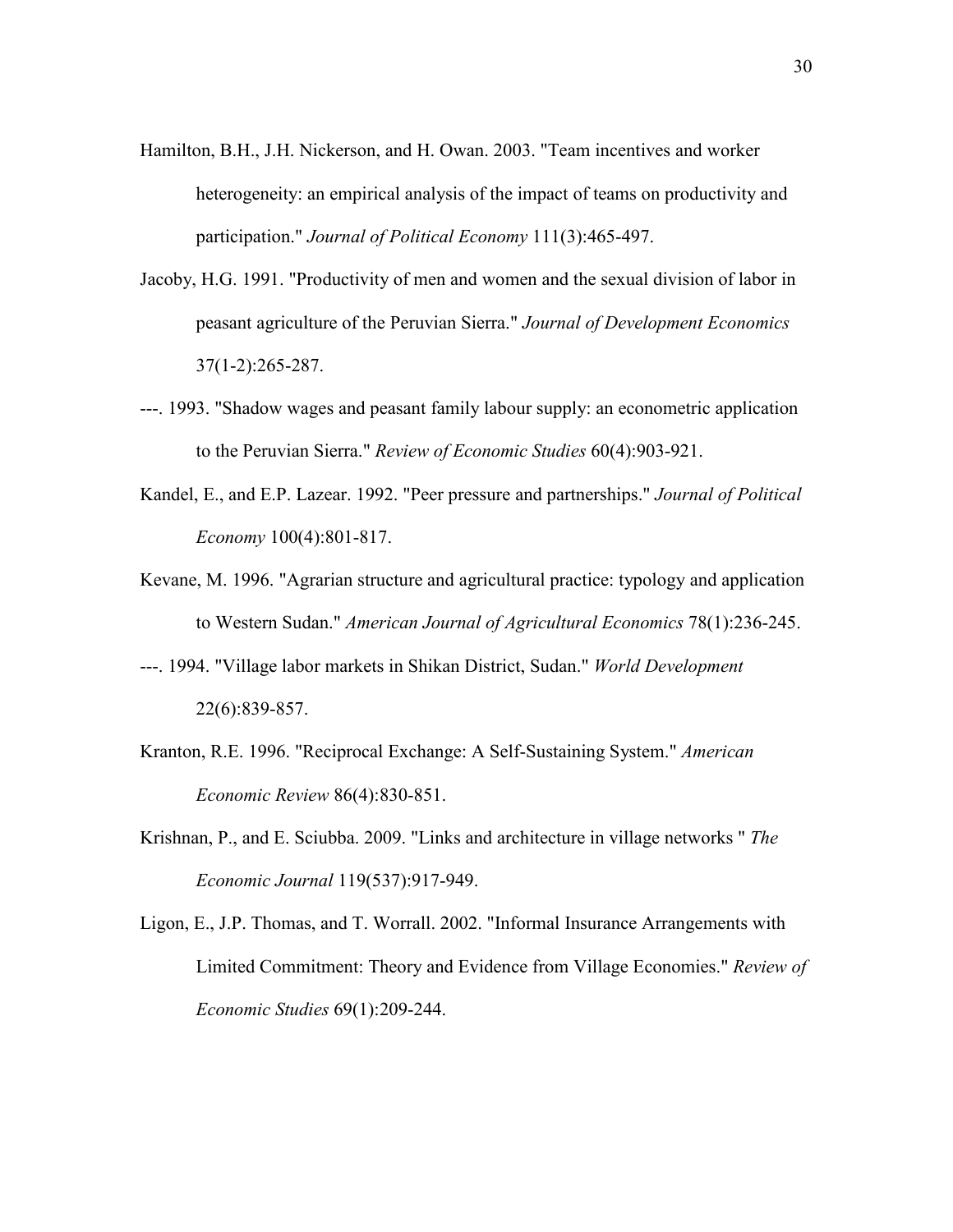- López, R.E. 1986. "Structural models of the farm household that allow for interdependent utility and profit maximization decisions", In I. Singh, L. Squire, and J. Strauss, eds. *Agricultural Household Models: Extensions, Applications, and Policies*. Baltimore: Johns Hopkins University Press.
- Mas, A., and E. Moretti. 2009. "Peer at work." *American Economic Review* 99(1):112- 145.
- Moore, M.P. 1975. "Co-operative labour in peasant agriculture." *Journal of Peasant Studies* 2(3):270-291.
- Munshi, K., and M. Rosenzweig. 2006. "Traditional Institutions Meet the Modern World: Caste, Gender, and Schooling Choice in a Globalizing Economy." *American Economic Review* 96(4):1225-1252.
- North, D.C. 1990. *Institutions, institutional change, and economic performance*. Cambridge: Cambridge University Press.
- Pierre, Y.-F. 2005. "A test of some hypotheses on agrarian exchange labour in Haiti." *Social and Economic Studies* 54(1):43-66.
- Pitt, M.M., and M.R. Rosenzweig. 1986. "Agricultural prices, food consumption, and the health and productivity of farmers", In I. Singh, L. Squire, and J. Strauss, eds. *Agricultural Household Models: Extensions, Applications, and Policies*. Baltimore: Johns Hopkins University Press.
- Sajor, E., E. 2000. "Are they incompatible? Modern farming and non-market labour in the northern Philippine uplands." CLARA Working Paper, 9. Amsterdam: IIAS/IISG.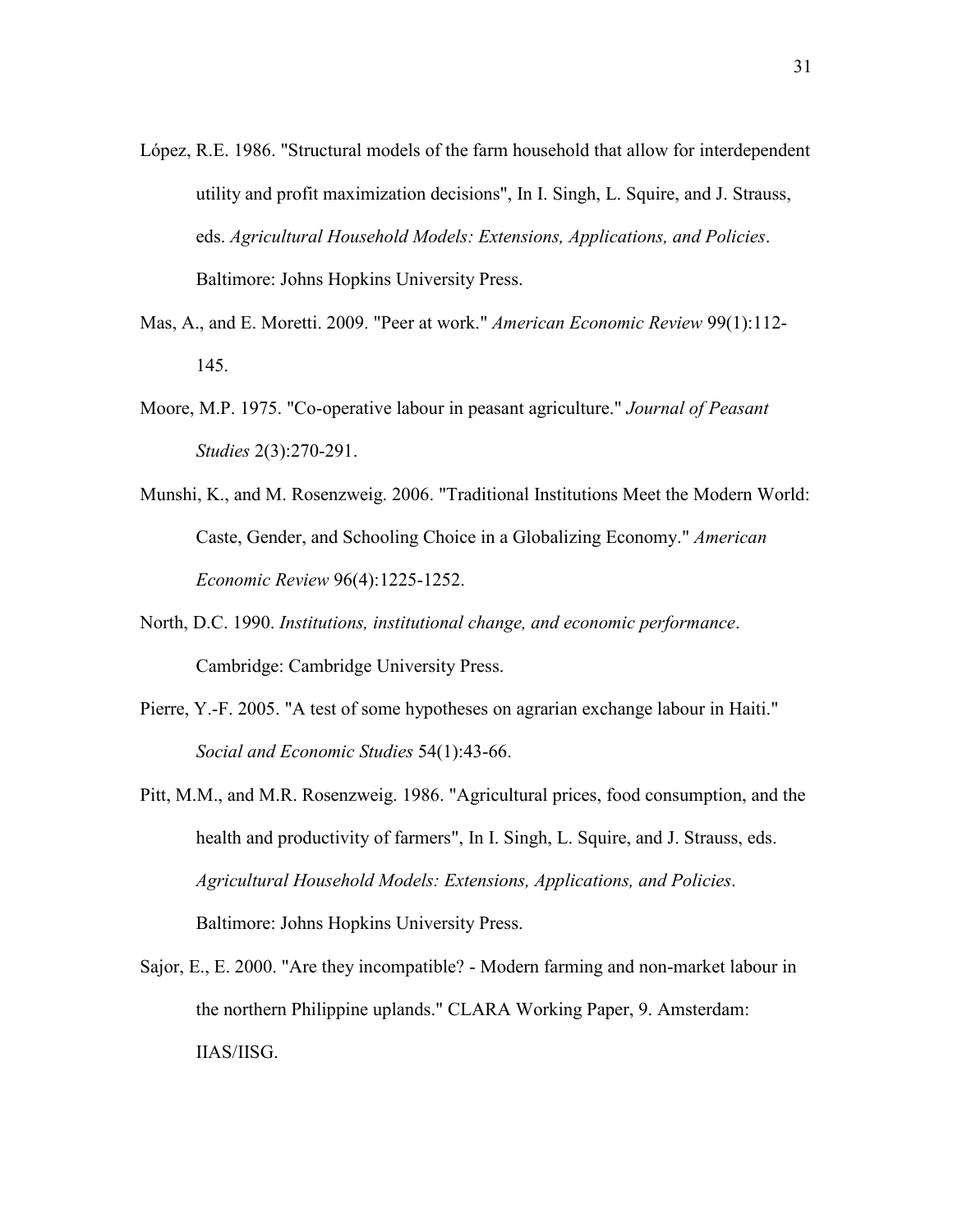- Sato, K. 1967. "A two-level constant-elasticity-of-substitution production function." *Review of Economic Studies* 34(2):201-218.
- Saul, M. 1983. "Work parties, wages, and accumulation in a Voltaic village." *American Ethnologist* 10(1):77-96.
- Singh, I., L. Squire, and J. Strauss, eds. 1986. *Agricultural Household Models: Extensions, Applications, and Policy*. Baltimore: The John Hopkins University Press.
- Skoufias, E. 1994. "Using shadow wages to estimate labor supply of agricultural households." *American Journal of Agricultural Economics* 76(2):215-227.
- Taylor, J.E., and I. Adelman. 2003. "Agricultural household models: genesis, evolution, and extensions." *Review of Economics of the Household* 1(1/2):33-58.
- Worby, E. 1995. "What does agrarian wage-labour signify? Cotton, commoditisation and social form in Gokwe, Zimbabwe." *Journal of Peasant Studies* 23(1):1-29.
- World Bank. 2002. *Reaching the poor: a renewed strategy for rural development*. Washington, D.C.: World Bank.

# **Notes**

 $<sup>1</sup>$  As exceptions, Kevane (1994) describes work parties in comparison to labor markets in</sup> Sudan, Gilligan (2004) examines determinants of exchange labor in Indonesia, and Krishnan and Sciubba (2009) analyze the structure of labor-sharing networks in Ethiopia; none of them systematically compare labor sharing with other forms of labor or examine the substitutability, productivity, or efficiency of labor sharing.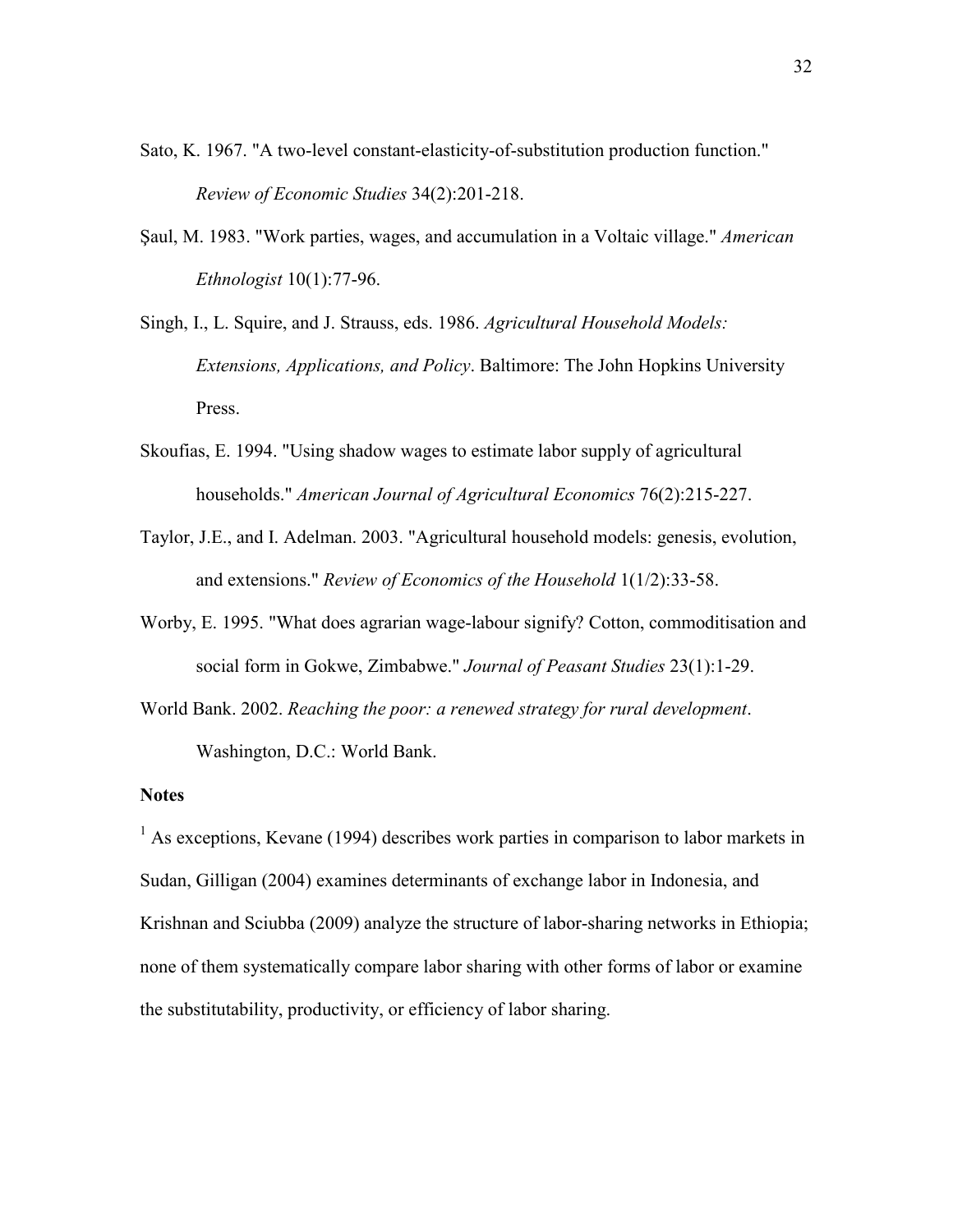$2$  Although Jacoby (1991) compares family labor with extra-family labor which consists of hired and shared labor in the Peruvian Andes, he does not distinguish between the two. <sup>3</sup> Social networks in development have recently received considerable attention, especially in technology adoption (Bandiera and Rasul 2006, Conley and Udry 2010) and risk sharing (De Weerdt and Dercon 2006, Fafchamps and Gubert 2007, Fafchamps and Lund 2003). Munshi and Rosenzweig (2006) examine caste labor network in India. Social network has not yet been combined with agricultural household models. <sup>4</sup> In both villages agriculture and fishing are two main livelihood activities, counting for about 90% of total income. Local labor markets are thin, and thus, wage income is minimal; although the largest employment opportunities emerge for harvesting rice (with liquidity), due to the synchronicity rice farmers hire labor mostly from other villages. The mean annual income per capita is \$314 (3.5S/. = US\$1); most households are poor (almost 90% according to \$2-per-day poverty line).

<sup>5</sup> Coomes, Grimard, and Burt (2000) and Coomes, Takasaki, and Rhemtulla (2011) employ the same retrospective data collection in another village in the area to examine the evolution of land holdings/portfolios and land use.

 $6$  Depending on land types which determine possible cropping duration, flood vulnerability, and soil fertility, farmers employ distinct agricultural strategies using very rudimentary technologies. In upland agroforestry, plantain and manioc (main food crops) are planted first, followed by tree crops; at any moment in the crop rotation the plot may be left in fallow. Lowland agroforestry sequences on the high and low levees depend on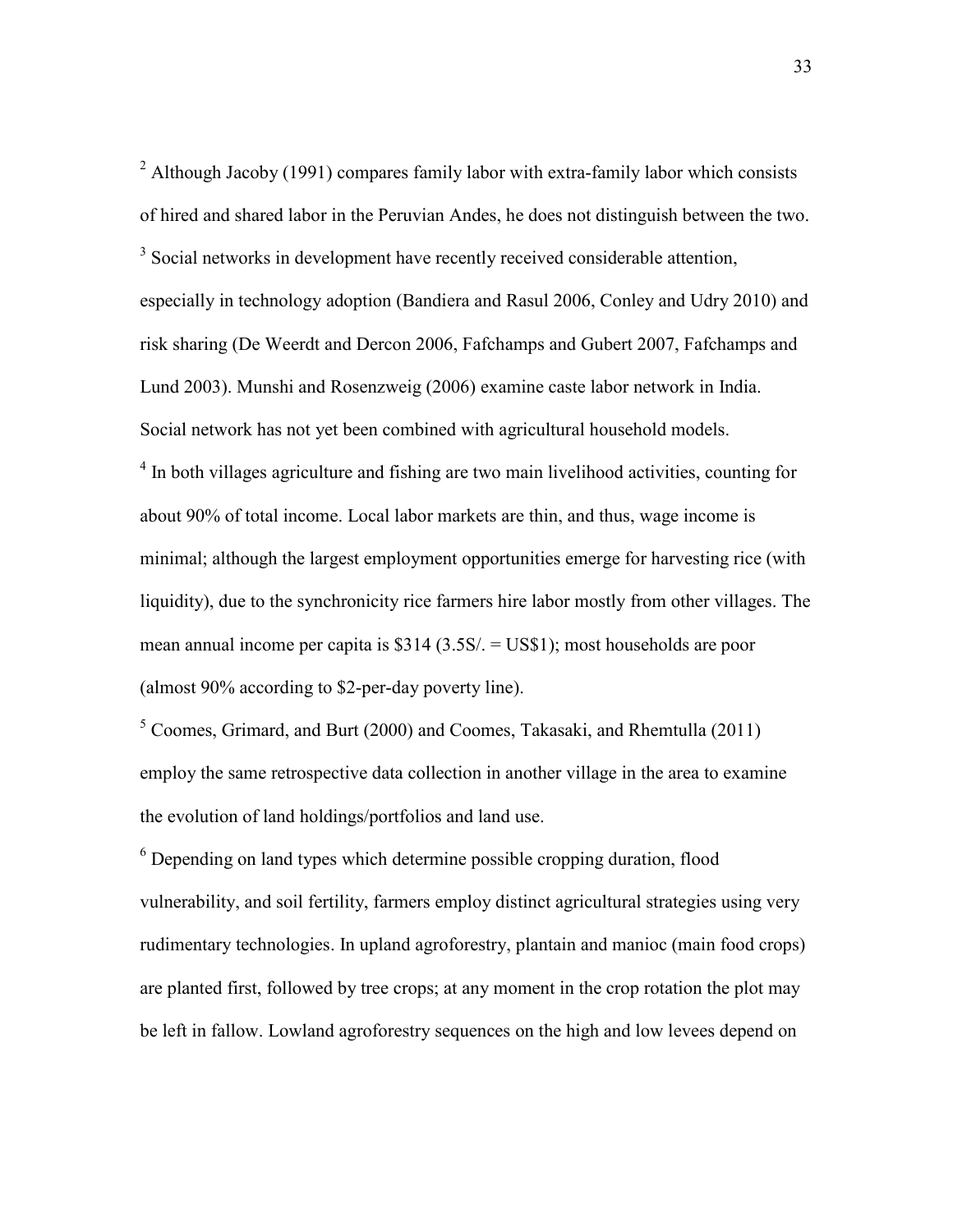soil conditions determined by the annual flood; manioc as well as maize to a lesser extent is cropped annually, whereas plantain may be harvested over several seasons. On the mudflats and sandbars, farmers grow rice and cowpea, respectively.

 $<sup>7</sup>$  Although early works by Erasmus (1956) and Moore (1975) sharply distinguish</sup> between exchange and festive labor according to the existence/absence of reciprocity, the form of cooperative labor examined here presents some elements of the two. When festive labor events are organized by any households for regular activities (cf. special event organized by the wealthy), they serve as flexible exchange-labor contract in which recruitment and participation are endogenously determined based on implicit reciprocity. <sup>8</sup> Mañaneo is cheaper and easier to recruit workers than minga. Rough estimates of direct cost per cooperative worker – value of food/drink evaluated at the market price, plus opportunity cost of labor for preparation evaluated at market wage, ignoring reciprocation cost – for all agricultural tasks in 2001 are \$2.22 for minga and \$.91 for mañaneo (cf. \$.2.86 market wage rate without food) (Brisson 2003). Two other types – *media-minga* with a half day of work (4 hours) with one meal and drink and *ayuda*, a variation of the minga with smaller size and without drink – also exist but are very rare.

 $9$ <sup>9</sup> With lack of complete data on labor offered to others' forest clearing, we are unable to measure the degree of reciprocity. Lack of data about crop production and income through time also precludes us from estimating the value marginal product of clearing labor, i.e., shadow wage, as Jacoby (1993) and Skoufias (1994) do.

 $10$  Krishnan and Sciubba (2009) find that both size and structure of networks matter.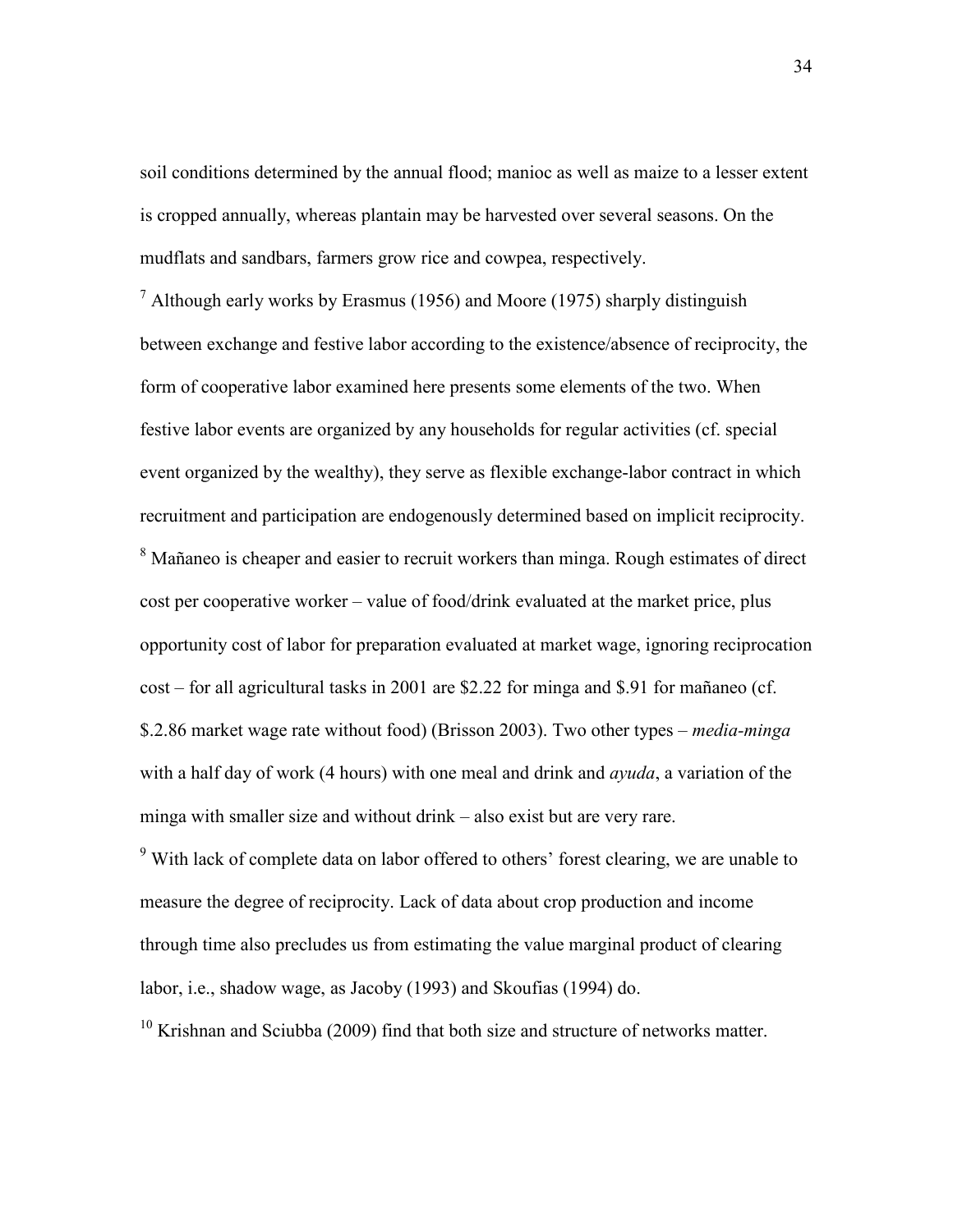<sup>11</sup> Different from extant empirical work, our model does not control for land size because it is endogenous as a determinant of forest clearing; land holdings in year *t* are the cumulative outcome of historical forest clearing as well as land transfers.

 $12$  How household labor endowments affect labor supply (family labor) depends on its utility function and is generally ambiguous (Benjamin 1992). Similarly, how network endowments affect family labor is also ambiguous.

 $13$  Zero inputs are not permitted in the two-level CES production function (1) with nonpositive  $\theta$  and  $\phi$  and in the CES production function (2) with non-positive  $\rho$ . The NLLS results reported in Table 3 are robust to empirically plausible initial parameter values. <sup>14</sup> With fixed-effects controlled for, no village-period dummies are statistically significant, suggesting lack of technological progress and limited productivity difference between minga and mañaneo.

 $15$  There are two weak exceptions for the weighted total labor to clear low levee. First, kin group dummies in the lowland village are jointly, not individually, statistically significant at a 10% significance level. Second, the share, not number, of female adults in the kin group is statistically significant at a 10% significance level.

<sup>16</sup> The estimated impacts of village-period dummies are largely consistent with our descriptive findings above: cooperative labor is less common and smaller during the 1980s and the 1990s or later, with no significant across-village difference (results are statistically significant for upland/high levee/low levee); correspondingly, family labor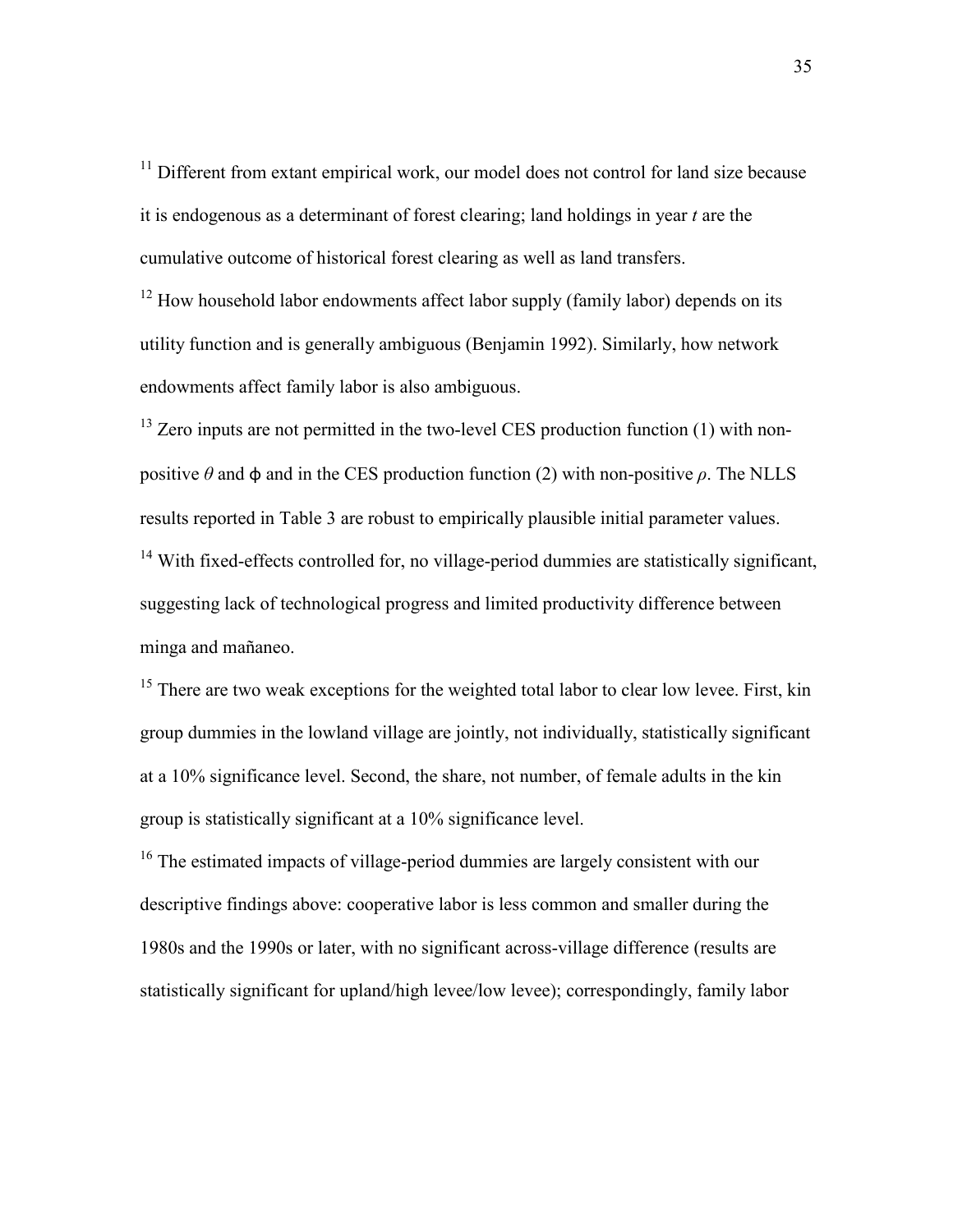becomes larger especially in the 1990s, though hired labor does not show significant change.

<sup>17</sup> In almost all cases, disaggregated labor endowments are neutral to weighted/unweighted total labor use (results not shown), buttressing the separability. The only exception is that the share, not number, of older male working adults in the kin group negatively affects weighted total labor for clearing upland/high levee/low levee.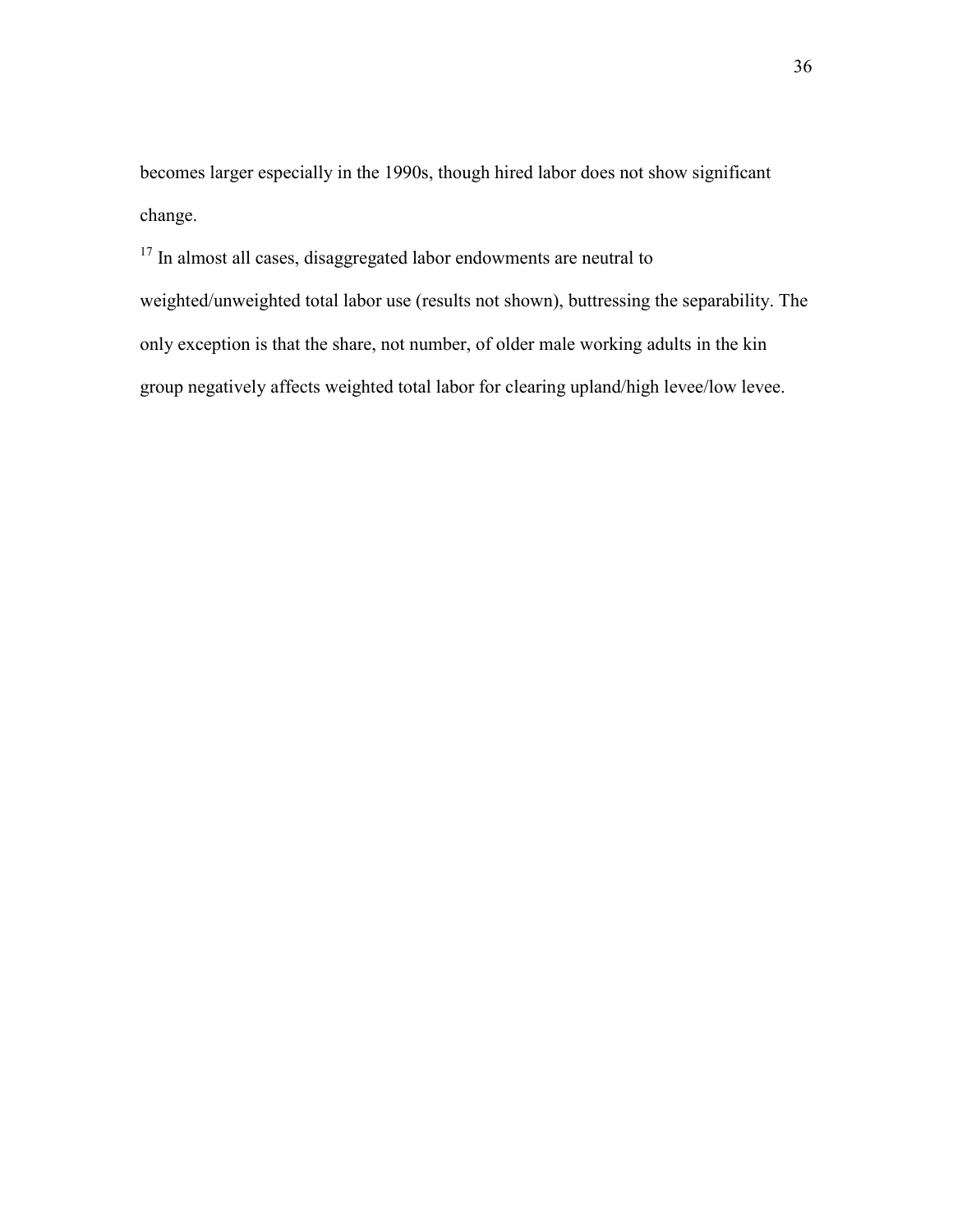# **Table 1. Land holdings and portfolios in 2001**

|                  | Lowland village ( $n = 34$ ) |                                            |                    |                   | Upland village $(n = 40)$ |                                                   |                    |                   |  |  |
|------------------|------------------------------|--------------------------------------------|--------------------|-------------------|---------------------------|---------------------------------------------------|--------------------|-------------------|--|--|
|                  | Total<br>no.<br>fields       | Holds<br>at least<br>one<br>field<br>(0/1) | Mean no.<br>fields | Mean area<br>(ha) | Total<br>no.<br>fields    | <b>Holds</b><br>at least<br>one<br>field<br>(0/1) | Mean no.<br>fields | Mean area<br>(ha) |  |  |
| All land         | 212                          | 1.00                                       | 6.24(2.72)         | 6.25(3.6)         | 187                       | 1.00                                              | 4.55(2.55)         | 9.49(15.6)        |  |  |
| Upland           | 0                            | 0.00                                       | 0.00 n.a.          | $0.00$ n.a.       | 59                        | 0.68                                              | 1.45(1.43)         | 4.91 (12.9)       |  |  |
| High levee       | 11                           | 0.32                                       | 0.32(0.47)         | 0.14(0.25)        | 25                        | 0.33                                              | 0.60(1.17)         | 0.78(2.10)        |  |  |
| Low levee        | 123                          | 1.00                                       | 3.62(2.24)         | 3.74(2.61)        | 78                        | 0.83                                              | 1.90(1.41)         | 2.89(4.52)        |  |  |
| Mudflat          | 61                           | 0.94                                       | 1.79(0.98)         | 1.78(1.45)        | 16                        | 0.33                                              | 0.40(0.63)         | 0.39(0.89)        |  |  |
| Sandbar          | 9                            | 0.24                                       | 0.26(0.51)         | 0.27(0.65)        | 5                         | 0.10                                              | 0.13(0.40)         | 0.11(0.50)        |  |  |
| Cleared land     | 124                          | 0.97                                       | 3.65(1.97)         | 3.49(2.08)        | 130                       | 1.00                                              | 3.18(1.57)         | 3.43(3.00)        |  |  |
| Non-cleared land | 74                           | 0.85                                       | 2.18(1.70)         | 2.53(2.5)         | 51                        | 0.63                                              | 1.25(1.61)         | 5.75(13.6)        |  |  |

Note: Standard deviations are in parentheses.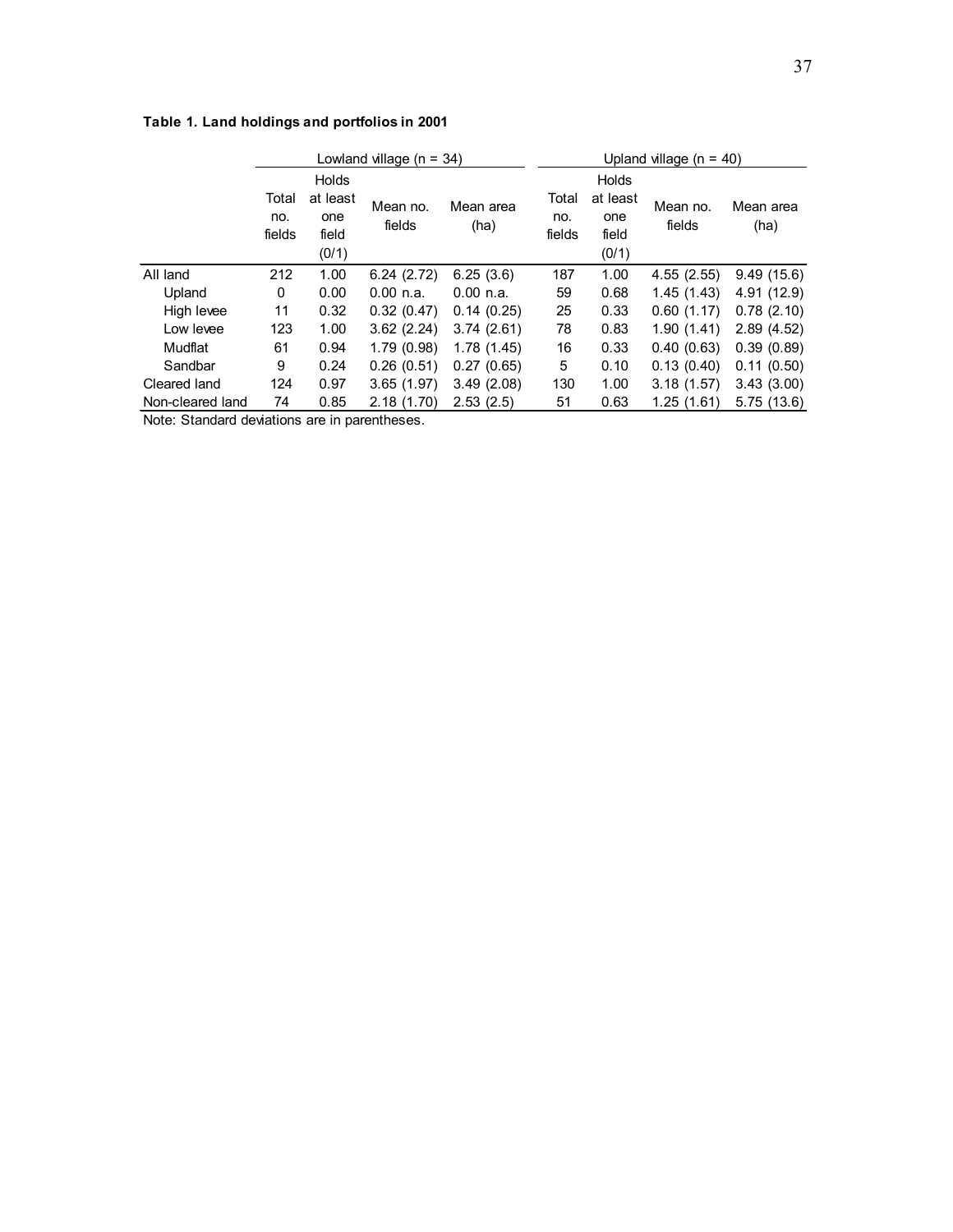|                                           |                             | Lowland village     |                       | Upland village                         |                      |                      |                      |
|-------------------------------------------|-----------------------------|---------------------|-----------------------|----------------------------------------|----------------------|----------------------|----------------------|
|                                           | High<br>levee/<br>low levee | High<br>levee       | Low levee             | Upland/<br>high<br>levee/<br>low levee | Upland               | High<br>levee        | Low levee            |
| A. Cleared fields.                        |                             |                     |                       |                                        |                      |                      |                      |
| No. fields<br>Mean area (ha)              | 121<br>1.02<br>(0.79)       | 8<br>0.74<br>(0.74) | 113<br>1.04<br>(0.81) | 139<br>0.99<br>(0.90)                  | 56<br>1.13<br>(0.86) | 17<br>1.02<br>(1.13) | 66<br>0.87<br>(0.87) |
| B. Forest clearing labor.                 |                             |                     |                       |                                        |                      |                      |                      |
| Employment (0/1):                         |                             |                     |                       |                                        |                      |                      |                      |
| Family labor<br>Hired labor               | 0.68<br>0.16                | 0.63<br>0.13        | 0.68<br>0.16          | 0.63<br>0.12                           | 0.57<br>0.09         | 0.59<br>0.29         | 0.68<br>0.11         |
| Cooperative labor                         | 0.54                        | 0.38                | 0.55                  | 0.50                                   | 0.54                 | 0.29                 | 0.52                 |
| Minga                                     | 0.20                        | 0.25                | 0.19                  | 0.40                                   | 0.45                 | 0.24                 | 0.39                 |
| Mañaneo                                   | 0.35                        | 0.13                | 0.36                  | 0.07                                   | 0.09                 | 0.06                 | 0.06                 |
| Labor composition (proportion):           |                             |                     |                       |                                        |                      |                      |                      |
| Family labor only                         | 0.36                        | 0.50                | 0.35                  | 0.40                                   | 0.38                 | 0.41                 | 0.41                 |
| Hired labor only                          | 0.06                        | 0.13                | 0.05                  | 0.07                                   | 0.09                 | 0.18                 | 0.03                 |
| Cooperative labor only                    | 0.25                        | 0.25                | 0.25                  | 0.29                                   | 0.34                 | 0.24                 | 0.27                 |
| Family and hired labor                    | 0.04                        | 0.00                | 0.04                  | 0.04                                   | 0.00                 | 0.12                 | 0.05                 |
| Hired and cooperative labor               | 0.02                        | 0.00                | 0.02                  | 0.01                                   | 0.00                 | 0.00                 | 0.02                 |
| Cooperative and family labor              | 0.23                        | 0.13                | 0.24                  | 0.19                                   | 0.20                 | 0.06                 | 0.21                 |
| Family, hired, and cooperative labor      | 0.04                        | 0.00                | 0.04                  | 0.01                                   | 0.00                 | 0.00                 | 0.02                 |
| Mean amount (labor-day):<br>Total         | 27.3                        | 19.0                | 27.9                  | 30.4                                   | 35.3                 | 30.7                 | 26.1                 |
|                                           | (20.8)                      | (13.0)              | (21.2)                | (27.8)                                 | (32.6)               | (28.3)               | (22.5)               |
| Per hectare                               | 26.7                        | 25.7                | 26.7                  | 30.7                                   | 31.3                 | 30.1                 | 30.2                 |
| Family labor                              | 15.2                        | 4.9                 | 15.9                  | 11.6                                   | 12.1                 | 9.6                  | 11.7                 |
|                                           | (20.5)                      | (5.4)               | (20.9)                | (15.6)                                 | (17.6)               | (14.9)               | (14.2)               |
| Hired labor                               | 2.9                         | 3.8                 | 2.9                   | 7.4                                    | 9.6                  | 13.5                 | 4.1                  |
|                                           | (9.9)                       | (10.6)              | (9.9)                 | (28.2)                                 | (34.0)               | (32.2)               | (20.7)               |
| Cooperative labor                         | 9.1                         | 10.4                | 9.0                   | 11.3                                   | 13.7                 | 7.6                  | 10.3                 |
|                                           | (12.8)                      | (16.1)              | (12.6)                | (16.1)                                 | (19.0)               | (13.3)               | (13.7)               |
| Minga                                     | 5.8                         | 8.8                 | 5.6                   | 9.9                                    | 12.4                 | 7.2                  | 8.5                  |
| Mañaneo                                   | 3.3                         | 1.6                 | 3.4                   | 0.4                                    | 0.5                  | 0.4                  | 0.3                  |
| Mean no. workers per event                |                             |                     |                       |                                        |                      |                      |                      |
| Minga                                     | 25.4                        | 35.0                | 24.5                  | 16.8                                   | 16.6                 | 19.0                 | 16.7                 |
| Mañaneo<br>C. Employment (0/1) by period. | 20.6                        | 30.0                | 20.4                  | 12.7                                   | 13.2                 | 15.0                 | 11.5                 |
| 1949-1979:                                |                             |                     |                       |                                        |                      |                      |                      |
| Family labor                              | 0.48                        |                     | 0.50                  | 0.57                                   | 0.50                 | 0.83                 | 0.45                 |
| Hired labor                               | 0.16                        |                     | 0.17                  | 0.17                                   | 0.17                 | 0.17                 | 0.18                 |
| Cooperative labor                         | 0.72                        |                     | 0.71                  | 0.57                                   | 0.67                 | 0.17                 | 0.73                 |
| Minga                                     | 0.52                        |                     | 0.50                  | 0.57                                   | 0.67                 | 0.17                 | 0.73                 |
| Mañaneo                                   | 0.20                        |                     | 0.21                  | 0.00                                   | 0.00                 | 0.00                 | 0.00                 |
| No. fields                                | 25                          |                     | 24                    | 23                                     | 6                    | 6                    | 11                   |
| 1980-1989:                                |                             |                     |                       |                                        |                      |                      |                      |
| Family labor                              | 0.62                        |                     | 0.65                  | 0.55                                   | 0.67                 | 0.00                 | 0.67                 |
| Hired labor                               | 0.08                        |                     | 0.04                  | 0.21                                   | 0.22                 | 0.50                 | 0.11                 |
| Cooperative labor<br>Minga                | 0.54<br>0.38                |                     | 0.57<br>0.39          | 0.39<br>0.27                           | 0.11<br>0.11         | 0.50<br>0.50         | 0.50<br>0.28         |
| Mañaneo                                   | 0.15                        |                     | 0.17                  | 0.06                                   | 0.00                 | 0.00                 | 0.11                 |
| No. fields                                | 26                          |                     | 23                    | 33                                     | 9                    | 6                    | 18                   |
| 1990-2001:                                |                             |                     |                       |                                        |                      |                      |                      |
| Family labor                              | 0.77                        |                     | 0.76                  | 0.67                                   | 0.56                 | 1.00                 | 0.76                 |
| Hired labor                               | 0.19                        |                     | 0.20                  | 0.07                                   | 0.05                 | 0.20                 | 0.08                 |
| Cooperative labor                         | 0.47                        |                     | 0.48                  | 0.52                                   | 0.61                 | 0.20                 | 0.46                 |
| Minga                                     | 0.01                        |                     | 0.02                  | 0.40                                   | 0.49                 | 0.00                 | 0.35                 |
| Mañaneo                                   | 0.47                        |                     | 0.48                  | 0.10                                   | 0.12                 | 0.20                 | 0.05                 |
| No. fields                                | 70                          |                     | 66                    | 83                                     | 41                   | 5                    | 37                   |

Note: The sample consists of cleared fields held in 2001 and fields cleared at the time of household formation and not held in 2001, excluding fields cleared after household formation and not held in 2001. Fields with incomplete labor data are also excluded. Panel C does not report data for high levee in the lowland village due to the small number of observations. Standard deviations are in parentheses.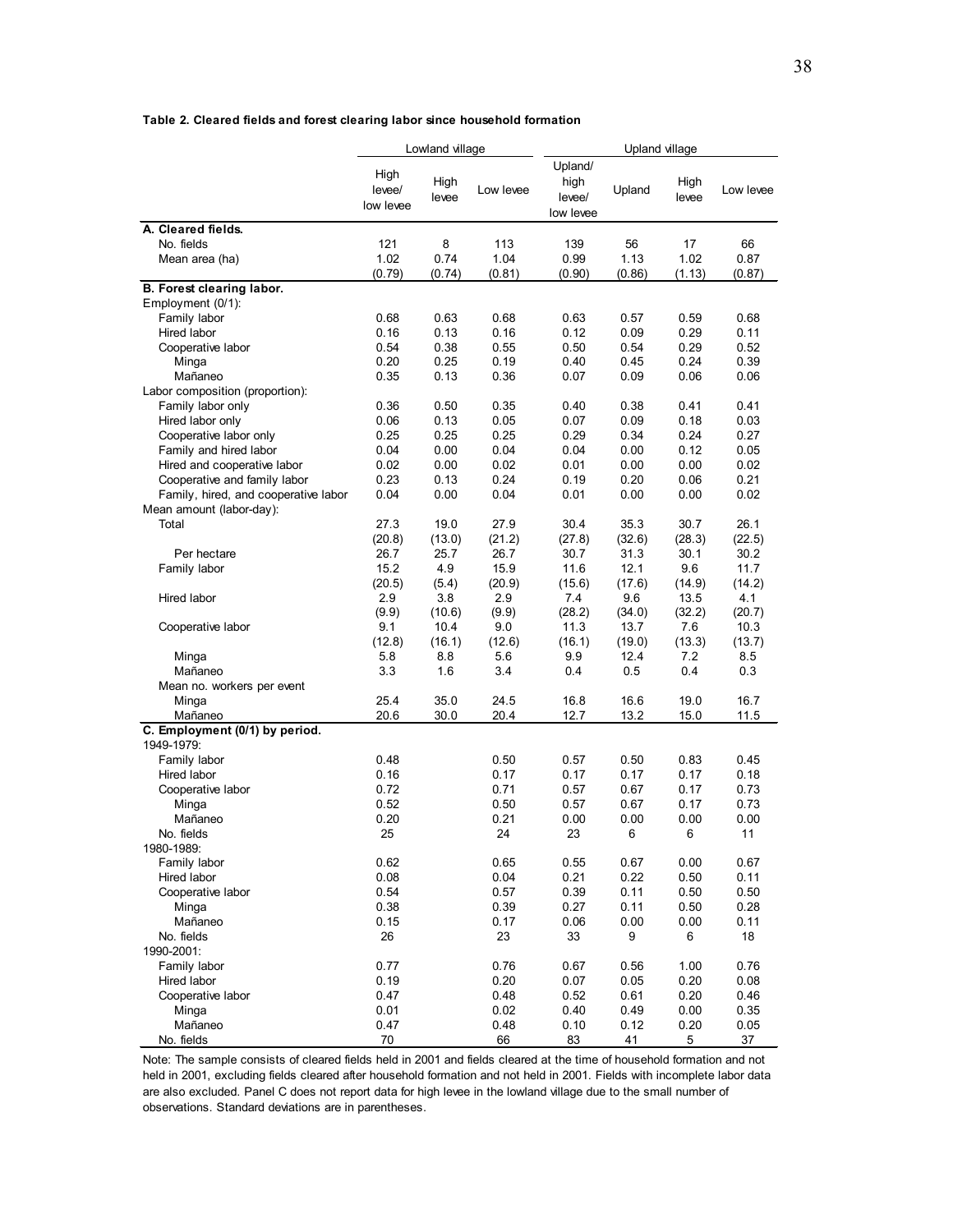#### **Table 3. Forest clearing functions**

|                                | Upland/high levee/low levee          |                          |             |                          | Low levee                            |                    |             |                      |
|--------------------------------|--------------------------------------|--------------------------|-------------|--------------------------|--------------------------------------|--------------------|-------------|----------------------|
|                                | <b>NLLS</b><br>First-difference NLLS |                          |             |                          | <b>NLLS</b><br>First-difference NLLS |                    |             |                      |
|                                |                                      | $(n=260)$                |             | $(n=186)$                | $(n=179)$                            |                    |             | $(n=114)$            |
|                                | (1)                                  | (2)                      | (3)         | (4)                      | (5)                                  | (6)                | (7)         | (8)                  |
| A. Two-level CES               |                                      |                          |             |                          |                                      |                    |             |                      |
| θ                              | $1.136**$                            | 1.000 <sup>a</sup>       | 1.508 **    | $1.000$ <sup>a</sup>     | $1.267**$                            | 1.000 <sup>a</sup> | $1.479**$   | $1.000$ <sup>a</sup> |
|                                | (0.461)                              |                          | (0.731)     |                          | (0.544)                              |                    | (0.736)     |                      |
| φ                              | $0.906$ ***                          | $0.907$ ***              | $1.154$ *** | $1.000$ <sup>a</sup>     | $1.094$ ***                          | 1.000 <sup>a</sup> | $1.175***$  | 1.000 <sup>a</sup>   |
|                                | (0.145)                              | (0.145)                  | (0.276)     |                          | (0.248)                              |                    | (0.368)     |                      |
| κ                              | $0.493$ ***                          | $0.492$ ***              | $0.381***$  | $0.420$ ***              | $0.507$ ***                          | $0.500$ ***        | $0.579$ *** | $0.548$ ***          |
|                                | (0.053)                              | (0.046)                  | (0.102)     | (0.074)                  | (0.063)                              | (0.049)            | (0.171)     | (0.086)              |
| η                              | $0.755$ ***                          | $0.768$ ***              | $0.783$ *** | $0.788$ ***              | $0.814***$                           | $0.813***$         | $0.852$ *** | $0.841***$           |
|                                | (0.055)                              | (0.040)                  | (0.058)     | (0.025)                  | (0.066)                              | (0.023)            | (0.073)     | (0.027)              |
| Constraints                    | No                                   | $\theta$ , $\phi \leq 1$ | No          | $\theta$ , $\phi \leq 1$ | No                                   | $θ$ , $φ ≤ 1$      | No          | $θ$ , $φ ≤ 1$        |
| R squared                      | 0.187                                | 0.187                    | 0.288       | 0.285                    | 0.237                                | 0.236              | 0.383       | 0.378                |
| $F$ (p-value):                 |                                      |                          |             |                          |                                      |                    |             |                      |
| $\theta = 1$                   | 0.769                                |                          | 0.488       |                          | 0.625                                |                    | 0.516       |                      |
| $\phi = 1$                     | 0.517                                | 0.520                    | 0.577       |                          | 0.705                                |                    | 0.635       |                      |
| $K = 1/2$                      | 0.901                                | 0.867                    | 0.243       | 0.276                    | 0.917                                | 0.998              | 0.646       | 0.582                |
| $\eta = 1/2$                   | 0.000                                | 0.000                    | 0.000       | 0.000                    | 0.000                                | 0.000              | 0.000       | 0.000                |
| <b>B. CES</b>                  |                                      |                          |             |                          |                                      |                    |             |                      |
| ρ                              | $0.930$ ***                          | $0.930***$               | $1.212***$  | 1.000 <sup>a</sup>       | $1.119***$                           | 1.000 $a$          | $1.194$ *** | 1.000 <sup>a</sup>   |
|                                | (0.137)                              | (0.137)                  | (0.296)     |                          | (0.227)                              |                    | (0.384)     |                      |
| δ                              | $0.384$ ***                          | $0.384$ ***              | $0.321$ *** | $0.330***$               | $0.416$ ***                          | $0.406$ ***        | $0.465$ *** | $0.461***$           |
|                                | (0.040)                              | (0.040)                  | (0.075)     | (0.063)                  | (0.053)                              | (0.045)            | (0.106)     | (0.083)              |
| λ                              | $0.398$ ***                          | $0.398$ ***              | $0.495***$  | $0.457***$               | $0.413***$                           | $0.406$ ***        | $0.406$ *** | $0.380***$           |
|                                | (0.032)                              | (0.032)                  | (0.084)     | (0.053)                  | (0.046)                              | (0.038)            | (0.089)     | (0.065)              |
| Constraints                    | No                                   | $p \leq 1$               | No          | $p \leq 1$               | No                                   | $p \leq 1$         | No          | $p \leq 1$           |
| R squared                      | 0.187                                | 0.187                    | 0.292       | 0.285                    | 0.237                                | 0.236              | 0.391       | 0.378                |
| $F$ (p-value):                 |                                      |                          |             |                          |                                      |                    |             |                      |
| $p = 1$                        | 0.606                                | 0.606                    | 0.475       |                          | 0.600                                |                    | 0.614       |                      |
| $Q = Y$                        | 0.840                                | 0.840                    | 0.253       | 0.269                    | 0.972                                | 0.998              | 0.752       | 0.586                |
| $\delta = \mu$                 | 0.005                                | 0.005                    | 0.149       | 0.142                    | 0.002                                | 0.000              | 0.025       | 0.005                |
| $\lambda = \mu$                | 0.000                                | 0.000                    | 0.007       | 0.000                    | 0.000                                | 0.000              | 0.014       | 0.000                |
| $\delta$ = $\lambda$ = 2 $\mu$ | 0.780                                | 0.780                    | 0.516       | 0.542                    | 0.734                                | 0.849              | 0.521       | 0.260                |
| C. Linear                      |                                      |                          |             |                          |                                      |                    |             |                      |
| δ                              | $0.388***$                           | $0.657***$               | $0.328$ *** | $0.671***$               | $0.406$ ***                          | $0.684$ ***        | $0.446$ *** | $0.718***$           |
|                                | (0.042)                              | (0.026)                  | (0.062)     | (0.03)                   | (0.045)                              | (0.032)            | (0.087)     | (0.032)              |
| λ                              | $0.403$ ***                          |                          | $0.461***$  |                          | $0.406$ ***                          |                    | $0.396$ *** |                      |
|                                | (0.033)                              |                          | (0.053)     |                          | (0.038)                              |                    | (0.069)     |                      |
| Constraints                    | No                                   | $\lambda = \delta$       | <b>No</b>   | $y = 0$                  | No                                   | $y = 2$            | No          | $y = Q$              |
| R squared                      | 0.186                                | 0.186                    | 0.288       | 0.280                    | 0.236                                | 0.236              | 0.388       | 0.387                |
| $F$ (p-value):                 |                                      |                          |             |                          |                                      |                    |             |                      |
| $\delta = \lambda$             | 0.848                                |                          | 0.236       |                          | 0.998                                |                    | 0.745       |                      |
| $\delta = \mu$                 | 0.002                                |                          | 0.134       |                          | 0.000                                |                    | 0.009       |                      |
| $\lambda = \mu$                | 0.000                                |                          | 0.000       |                          | 0.000                                |                    | 0.000       |                      |
| $\delta = \lambda = 2\mu$      | 0.913                                |                          | 0.494       |                          | 0.849                                |                    | 0.203       |                      |
| $\delta = 1/2$                 |                                      | 0.000                    |             | 0.000                    |                                      | 0.000              |             | 0.000                |
| $\delta = 2/3$                 |                                      | 0.701                    |             | 0.880                    |                                      | 0.576              |             | 0.110                |

\*10% significance, \*\*5% significance, \*\*\*1% significance. <sup>a</sup>boundary value. Note: Dependent variables are log size of field cleared (m<sup>2</sup>) for NLLS and its first difference for first-difference NLLS. Robust standard errors are in parentheses. Other controls not shown here are period dummies and village-period dummies in all columns, plus village dummy and constant in columns (1), (2), (5), and (6).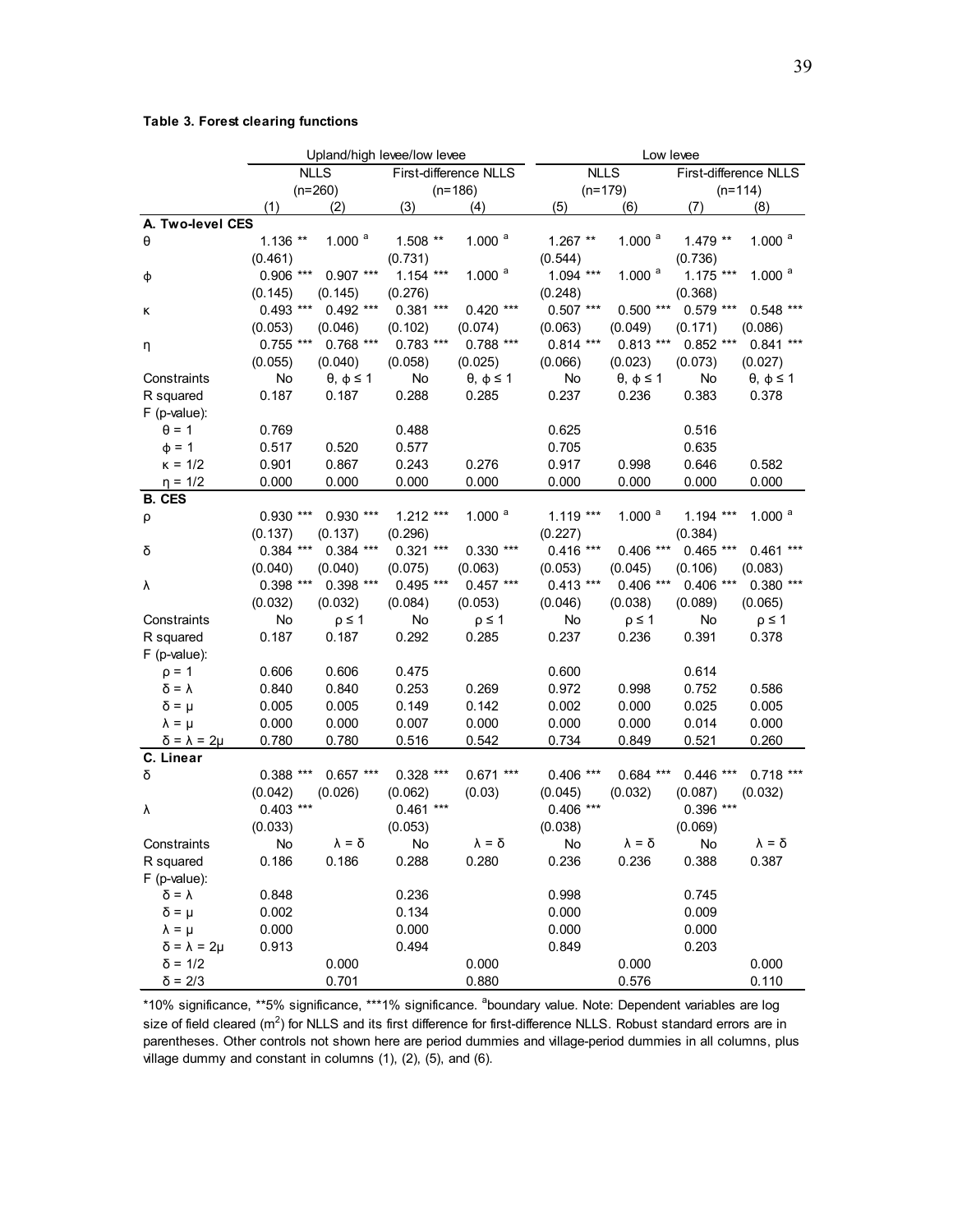#### **Table 4. Labor demand for forest clearing**

|                                                                                    | Upland/high levee/low levee |          | Low levee  |          |  |
|------------------------------------------------------------------------------------|-----------------------------|----------|------------|----------|--|
|                                                                                    | $(n=258)$                   |          | $(n=179)$  |          |  |
|                                                                                    | Unweighted                  | Weighted | Unweighted | Weighted |  |
|                                                                                    | (1)                         | (2)      | (3)        | (4)      |  |
| A. OLS with kin-group dummies.                                                     |                             |          |            |          |  |
| Male adults in household                                                           | 0.051                       | 0.087    | 0.058      | 0.112    |  |
|                                                                                    | (0.062)                     | (0.071)  | (0.066)    | (0.076)  |  |
| Female adults in household                                                         | $-0.043$                    | $-0.022$ | $-0.197$   | $-0.215$ |  |
|                                                                                    | (0.095)                     | (0.099)  | (0.146)    | (0.138)  |  |
| Kin group in lowland village (0/1)                                                 |                             |          |            |          |  |
| Group 1                                                                            | $-0.056$                    | $-0.062$ | $-0.183$   | $-0.262$ |  |
|                                                                                    | (0.204)                     | (0.205)  | (0.226)    | (0.224)  |  |
| Group 2                                                                            | 0.252                       | 0.240    | 0.338      | 0.352    |  |
|                                                                                    | (0.247)                     | (0.267)  | (0.279)    | (0.264)  |  |
| Group 3                                                                            | $-0.250$                    | $-0.253$ | $-0.265$   | $-0.278$ |  |
|                                                                                    | (0.238)                     | (0.248)  | (0.256)    | (0.252)  |  |
| Group 4                                                                            | 0.282                       | 0.177    | 0.377      | 0.274    |  |
|                                                                                    | (0.245)                     | (0.236)  | (0.279)    | (0.262)  |  |
| Kin group in upland village (0/1)                                                  |                             |          |            |          |  |
| Group 5                                                                            | $-0.098$                    | $-0.043$ | $-0.162$   | $-0.015$ |  |
|                                                                                    | (0.189)                     | (0.191)  | (0.250)    | (0.247)  |  |
| Group 6                                                                            | $-0.214$                    | $-0.310$ | $-0.256$   | $-0.312$ |  |
|                                                                                    | (0.175)                     | (0.206)  | (0.238)    | (0.277)  |  |
| Group 7                                                                            | 0.193                       | 0.178    | 0.414      | 0.483    |  |
|                                                                                    | (0.194)                     | (0.235)  | (0.295)    | (0.354)  |  |
| F for kin groups (p-value)                                                         |                             |          |            |          |  |
| Both lowland and upland villages                                                   | 0.240                       | 0.351    | 0.130      | 0.099    |  |
| Lowland village                                                                    | 0.291                       | 0.425    | 0.159      | 0.086    |  |
| Upland village                                                                     | 0.237                       | 0.228    | 0.172      | 0.201    |  |
| R squared                                                                          | 0.134                       | 0.165    | 0.173      | 0.232    |  |
| B. Fixed-effects models with no. of male/female adults (15-64 yrs) in kin group.   |                             |          |            |          |  |
| Male adults in household                                                           | 0.006                       | 0.009    | $-0.033$   | 0.003    |  |
|                                                                                    | (0.085)                     | (0.101)  | (0.094)    | (0.106)  |  |
| Female adults in household                                                         | 0.090                       | 0.127    | $-0.063$   | 0.065    |  |
|                                                                                    | (0.119)                     | (0.123)  | (0.231)    | (0.188)  |  |
| Male adults in kin group                                                           | 0.036                       | 0.036    | 0.053      | 0.042    |  |
|                                                                                    | (0.040)                     | (0.042)  | (0.042)    | (0.044)  |  |
| Female adults in kin group                                                         | $-0.061$                    | $-0.052$ | $-0.088$   | $-0.074$ |  |
|                                                                                    | (0.056)                     | (0.052)  | (0.062)    | (0.053)  |  |
| R squared                                                                          | 0.0518                      | 0.045    | 0.067      | 0.072    |  |
| C. Fixed-effects models with share of male/female adults (15-64 yrs) in kin group. |                             |          |            |          |  |
| Male adults in kin group                                                           | $-0.38$                     | $-0.46$  | $-0.48$    | $-0.73$  |  |
|                                                                                    | (1.46)                      | (1.61)   | (1.54)     | (1.53)   |  |
| Female adults in kin group                                                         | $-1.65$                     | $-1.66$  | $-3.57$    | $-3.90*$ |  |
|                                                                                    | (1.33)                      | (1.48)   | (2.24)     | (2.09)   |  |

\*10% significance, \*\*5% significance, \*\*\*1% significance. Note: Depedent variables are log amount of unweighted/weighted total labor (labor-day). Robust standard errors are in parentheses. Other controls not shown here are no. male/female children (<15 yrs), household age, period dummies, village-period dummies, and constant. Age of household head, male/female head born in the vilage, and village dummy are also included in panel A. Male/female adults (15-64 yrs) in household are also included in panel C. All labor endowments in panels B and C are measured at the time of forest clearing.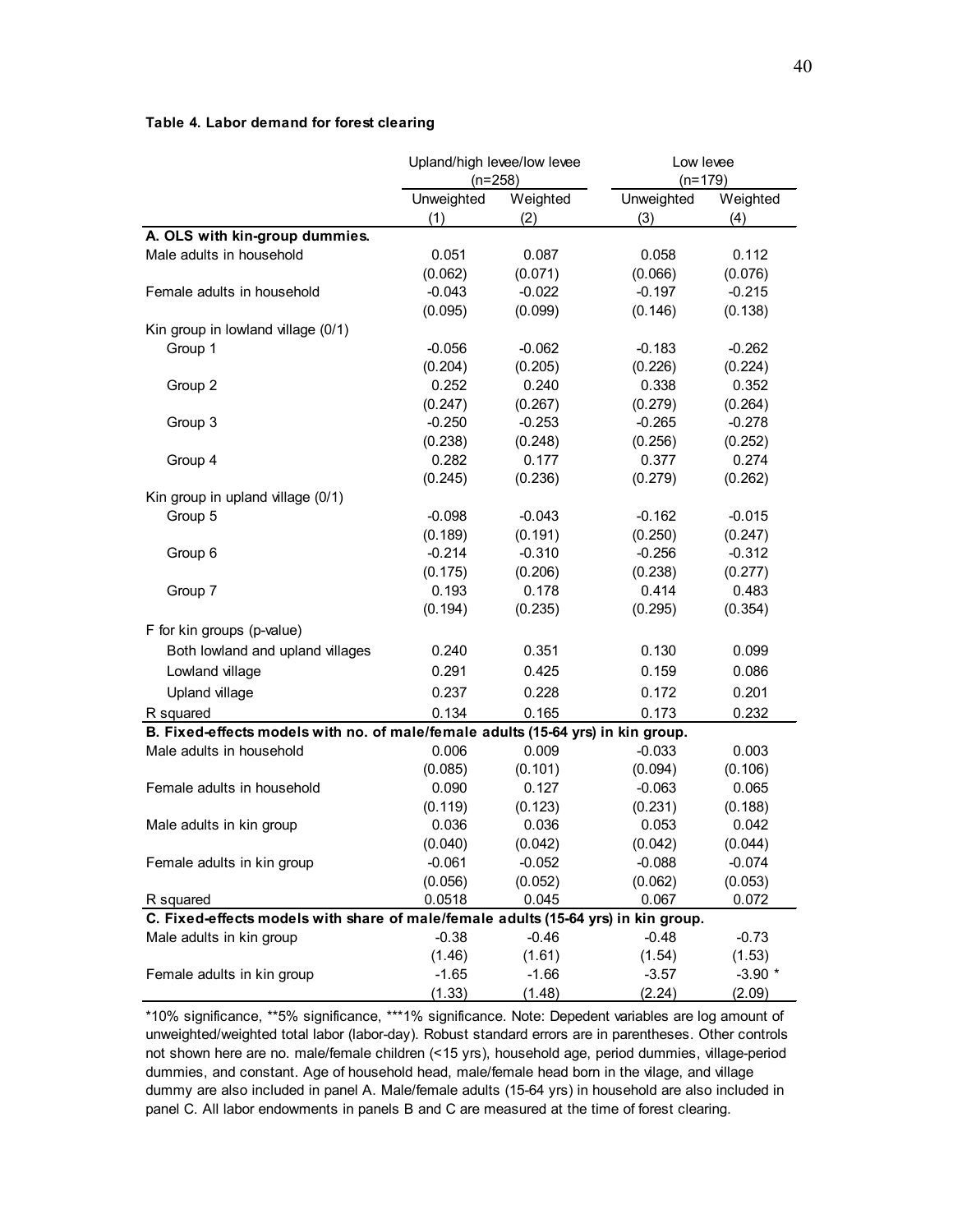#### **Table 5. Labor composition for forest clearing - OLS with kin-group dummies**

|                                                                      | Employment (0/1) |              |             | Log amount (labor-day) |              |             |  |
|----------------------------------------------------------------------|------------------|--------------|-------------|------------------------|--------------|-------------|--|
|                                                                      | Family           | Hired        | Cooperative | Family                 | Hired        | Cooperative |  |
|                                                                      | (1)              | (2)          | (3)         | (4)                    | (5)          | (6)         |  |
| A. Upland/high levee/low levee in lowland & upland villages (n=258). |                  |              |             |                        |              |             |  |
| Kin group in lowland village (0/1)                                   |                  |              |             |                        |              |             |  |
| Group 1                                                              | 0.045            | 0.013        | $-0.021$    | 0.143                  | 0.080        | $-0.106$    |  |
|                                                                      | (0.120)          | (0.103)      | (0.132)     | (0.393)                | (0.298)      | (0.348)     |  |
| Group 2                                                              | 0.085            | $-0.158$ **  | 0.126       | 0.223                  | $-0.619$ *** | 0.759       |  |
|                                                                      | (0.195)          | (0.073)      | (0.183)     | (0.615)                | (0.238)      | (0.539)     |  |
| Group 3                                                              | 0.017            | $-0.142$     | 0.129       | $-0.086$               | $-0.425$     | 0.322       |  |
|                                                                      | (0.162)          | (0.106)      | (0.166)     | (0.456)                | (0.284)      | (0.418)     |  |
| Group 4                                                              | $0.235*$         | $-0.062$     | 0.149       | $1.041**$              | $-0.242$     | 0.286       |  |
|                                                                      | (0.133)          | (0.113)      | (0.139)     | (0.446)                | (0.328)      | (0.380)     |  |
| Kin group in upland village (0/1)                                    |                  |              |             |                        |              |             |  |
| Group 5                                                              | $-0.135$         | $-0.147$ **  | 0.161       | $-0.121$               | $-0.361**$   | 0.195       |  |
|                                                                      | (0.127)          | (0.059)      | (0.113)     | (0.364)                | (0.176)      | (0.351)     |  |
| Group 6                                                              | 0.138            | 0.009        | $-0.075$    | 0.310                  | 0.105        | $-0.503$    |  |
|                                                                      | (0.104)          | (0.074)      | (0.110)     | (0.305)                | (0.236)      | (0.318)     |  |
| Group 7                                                              | $-0.115$         | $-0.045$     | $-0.029$    | $-0.051$               | $-0.190$     | 0.124       |  |
|                                                                      | (0.136)          | (0.096)      | (0.140)     | (0.424)                | (0.305)      | (0.470)     |  |
| F for kin groups (p-value)                                           |                  |              |             |                        |              |             |  |
| Lowland village                                                      | 0.476            | 0.074        | 0.648       | 0.181                  | 0.008        | 0.454       |  |
| Upland village                                                       | 0.082            | 0.020        | 0.303       | 0.593                  | 0.048        | 0.199       |  |
| R squared                                                            | 0.088            | 0.097        | 0.000       | 0.113                  | 0.094        | 0.135       |  |
| B. Low levee in lowland & upland villages (n=179).                   |                  |              |             |                        |              |             |  |
| Kin group in lowland village (0/1)                                   |                  |              |             |                        |              |             |  |
| Group 1                                                              | 0.143            | 0.012        | $-0.117$    | 0.388                  | 0.026        | $-0.371$    |  |
|                                                                      | (0.127)          | (0.108)      | (0.143)     | (0.417)                | (0.306)      | (0.363)     |  |
| Group 2                                                              | 0.108            | $-0.100$     | 0.106       | 0.197                  | $-0.381$ *   | 0.682       |  |
|                                                                      | (0.200)          | (0.084)      | (0.210)     | (0.682)                | (0.225)      | (0.591)     |  |
| Group 3                                                              | 0.049            | $-0.113$     | 0.095       | $-0.028$               | $-0.381$     | 0.242       |  |
|                                                                      | (0.177)          | (0.113)      | (0.173)     | (0.501)                | (0.286)      | (0.450)     |  |
| Group 4                                                              | 0.228            | $-0.070$     | 0.158       | $1.094$ **             | $-0.179$     | 0.371       |  |
|                                                                      | (0.139)          | (0.112)      | (0.140)     | (0.472)                | (0.339)      | (0.378)     |  |
| Kin group in upland village (0/1)                                    |                  |              |             |                        |              |             |  |
| Group 5                                                              | $-0.249$         | $-0.055$     | 0.157       | $-0.578$               | 0.060        | 0.123       |  |
|                                                                      | (0.215)          | (0.065)      | (0.170)     | (0.583)                | (0.134)      | (0.531)     |  |
| Group 6                                                              | 0.062            | 0.069        | $-0.127$    | 0.059                  | 0.349        | $-0.520$    |  |
|                                                                      | (0.129)          | (0.098)      | (0.156)     | (0.393)                | (0.266)      | (0.475)     |  |
| Group 7                                                              | $-0.165$         | 0.226        | $-0.120$    | $-0.160$               | 0.724        | $-0.325$    |  |
|                                                                      | (0.237)          | (0.181)      | (0.251)     | (0.722)                | (0.603)      | (0.763)     |  |
| F for kin groups (p-value)                                           |                  |              |             |                        |              |             |  |
| Lowland village                                                      | 0.563            | 0.452        | 0.361       | 0.212                  | 0.121        | 0.216       |  |
| Upland village                                                       | 0.409            | 0.222        | 0.489       | 0.740                  | 0.357        | 0.638       |  |
| R squared                                                            | 0.183            | 0.093        | 0.000       | 0.133                  | 0.161        | 0.143       |  |
| C. Upland & high leve in upland village (n=72).                      |                  |              |             |                        |              |             |  |
| Kin group in upland village (0/1)                                    |                  |              |             |                        |              |             |  |
| Group 5                                                              | $-0.051$         | $-0.297$ **  | $0.313**$   | 0.199                  | $-1.116**$   | 0.634       |  |
|                                                                      | (0.161)          | (0.126)      | (0.148)     | (0.518)                | (0.489)      | (0.451)     |  |
| Group 6                                                              | $0.261$ *        | -0.140       | 0.062       | 0.649                  | $-0.525$     | $-0.378$    |  |
|                                                                      | (0.149)          | (0.116)      | (0.149)     | (0.415)                | (0.448)      | (0.388)     |  |
| Group 7                                                              | 0.079            | $-0.335$ *** | 0.168       | 0.482                  | $-1.395$ *** | 0.539       |  |
|                                                                      | (0.202)          | (0.120)      | (0.206)     | (0.627)                | (0.501)      | (0.657)     |  |
| F for kin groups (p-value)                                           | 0.151            | 0.029        | 0.191       | 0.452                  | 0.038        | 0.116       |  |
| R squared                                                            | 0.285            | 0.394        | 0.000       | 0.338                  | 0.342        | 0.416       |  |

\*10% significance, \*\*5% significance, \*\*\*1% significance. Note: Robust standard errors are in parentheses. Other controls not shown here are male/female children, household age, age of household head, male/female head born in the vilage, village dummy, period dummies, village-period dummies, and constant.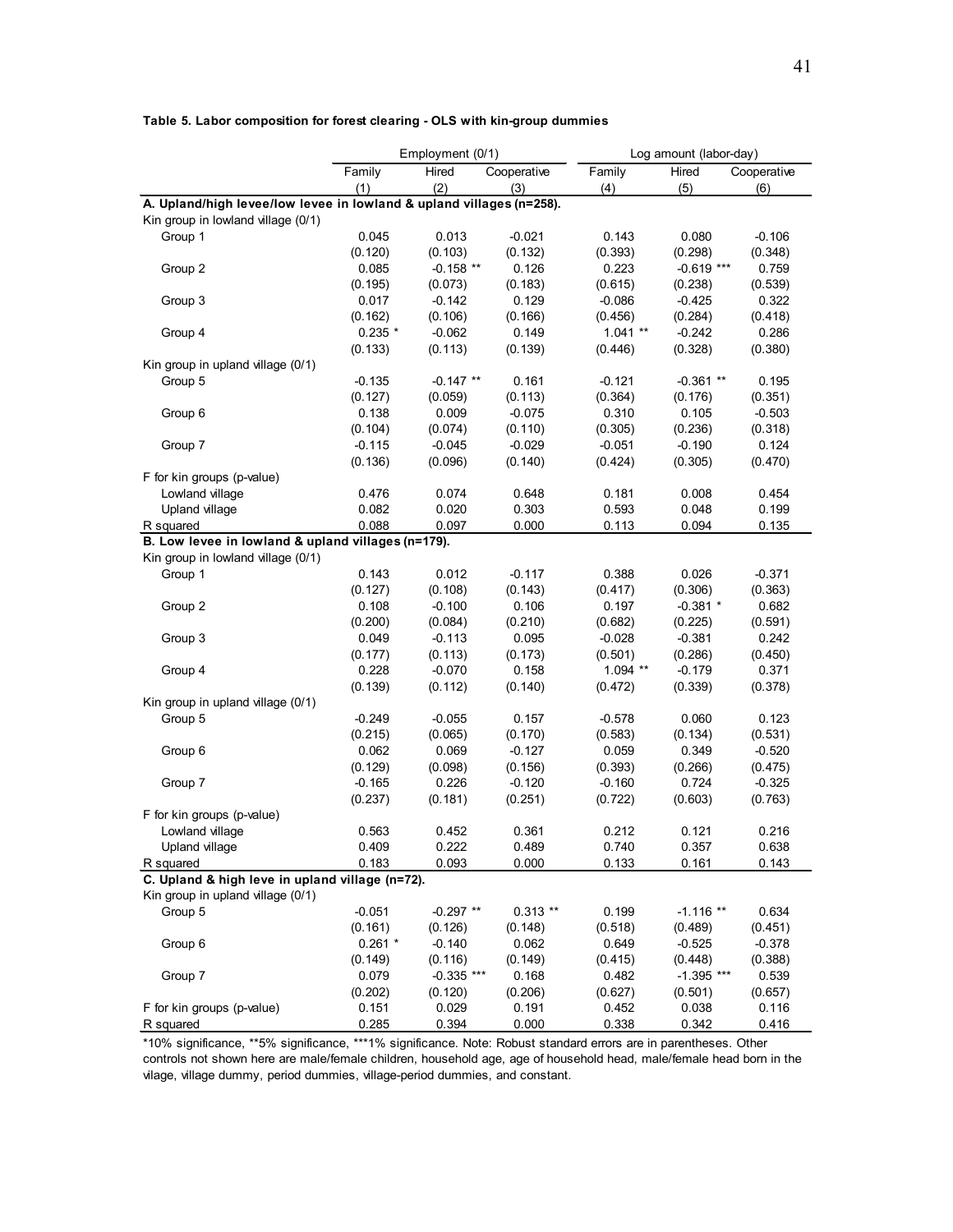|                                                                                                                  |                  | Employment (0/1) |                  | Log amount (labor-day) |                  |                  |
|------------------------------------------------------------------------------------------------------------------|------------------|------------------|------------------|------------------------|------------------|------------------|
|                                                                                                                  | Family           | Hired            | Cooperative      | Family                 | Hired            | Cooperative      |
|                                                                                                                  | (1)              | (2)              | (3)              | (4)                    | (5)              | (6)              |
| A1. Upland/high levee/low levee in lowland & upland villages (n=258) - no. male/female adults in kin group.      |                  |                  |                  |                        |                  |                  |
| Male adults (15-64 yrs) in household                                                                             | 0.021            | 0.002            | 0.056            | $-0.036$               | $-0.209$ *       | 0.212            |
|                                                                                                                  | (0.057)          | (0.041)          | (0.068)          | (0.167)                | (0.125)          | (0.186)          |
| Female adults (15-64 yrs) in household                                                                           | 0.001            | $0.119**$        | $-0.062$         | $-0.081$               | $0.532$ ***      | $-0.209$         |
|                                                                                                                  | (0.101)          | (0.054)          | (0.086)          | (0.259)                | (0.189)          | (0.262)          |
| Male adults in kin group of lowland village                                                                      | $-0.017$         | 0.002            | $-0.033$         | 0.033                  | 0.075            | $-0.045$         |
|                                                                                                                  | (0.033)          | (0.035)          | (0.031)          | (0.102)                | (0.103)          | (0.085)          |
| Male adults in kin group of upland village                                                                       | 0.017            | 0.000            | $-0.025$         | $-0.004$               | $-0.009$         | $-0.046$         |
|                                                                                                                  | (0.052)          | (0.022)          | (0.032)          | (0.129)                | (0.056)          | (0.107)          |
| Female adults in kin group of lowland village                                                                    | 0.043            | $-0.016$         | $0.099**$        | $-0.078$               | $-0.150$         | $0.186*$         |
|                                                                                                                  | (0.045)          | (0.037)          | (0.043)          | (0.129)                | (0.115)          | (0.107)          |
| Female adults in kin group of upland village                                                                     | $-0.004$         | $-0.009$         | $0.053*$         | 0.012                  | $-0.049$         | 0.106            |
|                                                                                                                  | (0.047)          | (0.019)          | (0.031)          | (0.120)                | (0.064)          | (0.087)          |
| R squared                                                                                                        | 0.046            | 0.086            | 0.097            | 0.068                  | 0.075            | 0.094            |
| A2. Upland/high levee/low levee in lowland & upland villages (n=258) - share of male/female adults in kin group. |                  |                  |                  |                        |                  |                  |
| Male adults in kin group of lowland village                                                                      | $-1.27$          | 0.16             | $-1.39$          | 1.30                   | 1.17             | $-4.16$          |
|                                                                                                                  | (1.04)           | (1.00)           | (1.36)           | (2.79)                 | (2.84)           | (3.83)           |
| Male adults in kin group of upland village                                                                       | $-1.10$          | $-1.07$          | 0.44             | $-2.06$                | $-3.58$          | 1.99             |
|                                                                                                                  | (1.97)           | (1.48)           | (1.48)           | (5.47)                 | (5.56)           | (4.42)           |
| Female adults in kin group of lowland village                                                                    | $2.96*$          | $-2.27$ *        | $2.83**$         | 1.75                   | $-9.80**$        | 5.77             |
|                                                                                                                  | (1.66)           | (1.31)           | (1.39)           | (3.79)                 | (4.15)           | (3.76)           |
| Female adults in kin group of upland village                                                                     | $-0.64$          | 0.66             | 0.30             | $-2.37$                | 2.88             | $-0.69$          |
|                                                                                                                  | (1.86)           | (0.72)           | (1.52)           | (5.76)                 | (3.24)           | (4.94)           |
| B1. Low levee in lowland & upland villages (n=179) - no. male/female adults in kin group.                        |                  |                  |                  |                        |                  |                  |
| Male adults in household                                                                                         | $-0.008$         | 0.057            | 0.059            | $-0.239$               | $-0.074$         | 0.188            |
|                                                                                                                  | (0.064)          | (0.038)          | (0.079)          | (0.197)                | (0.123)          | (0.198)          |
| Female adults in household                                                                                       | $-0.056$         | 0.138            | 0.120            | $-0.527$               | 0.570            | 0.211            |
|                                                                                                                  | (0.188)          | (0.108)          | (0.183)          | (0.635)                | (0.357)          | (0.505)          |
| Male adults in kin group of lowland village                                                                      | $-0.018$         | $-0.001$         | $-0.032$         | 0.053                  | 0.065            | $-0.051$         |
|                                                                                                                  | (0.034)          | (0.032)          | (0.031)          | (0.110)                | (0.103)          | (0.078)          |
| Male adults in kin group of upland village                                                                       | 0.047            | $-0.049$         | $-0.029$         | 0.134                  | $-0.130$ *       | $-0.013$         |
|                                                                                                                  | (0.069)          | (0.038)          | (0.052)          | (0.136)                | (0.067)          | (0.175)          |
| Female adults in kin group of lowland village                                                                    | 0.043            | $-0.030$         | $0.092*$         | $-0.011$               | $-0.192$         | 0.178            |
|                                                                                                                  |                  |                  |                  |                        |                  | (0.136)          |
|                                                                                                                  | (0.053)          | (0.040)          | (0.055)          | (0.171)                | (0.132)          |                  |
| Female adults in kin group of upland village                                                                     | $-0.038$         | $-0.006$         | 0.100            | $-0.119$               | $-0.055$         | 0.172            |
|                                                                                                                  | (0.080)<br>0.135 | (0.033)<br>0.173 | (0.060)<br>0.113 | (0.177)<br>0.134       | (0.084)<br>0.126 | (0.182)<br>0.115 |
| R squared<br>B2. Low levee in lowland & upland villages (n=179) - share of male/female adults in kin group.      |                  |                  |                  |                        |                  |                  |
| Male adults in kin group of lowland village                                                                      | $-1.27$          | 0.11             | $-0.97$          | 1.44                   | 1.03             | $-3.54$          |
|                                                                                                                  | (0.98)           | (0.84)           | (1.24)           | (3.07)                 | (2.43)           | (3.70)           |
| Male adults in kin group of upland village                                                                       | $-2.42$          | $-2.05$          | $-0.04$          | $-8.91$                | $-4.81$          | 1.32             |
|                                                                                                                  | (2.45)           | (1.98)           | (2.46)           | (5.62)                 | (3.47)           | (7.19)           |
| Female adults in kin group of lowland village                                                                    | $3.17**$         | $-2.59$ *        | $2.45*$          | 2.67                   | $-10.87**$       | 4.76             |
|                                                                                                                  | (1.52)           | (1.42)           | (1.36)           | (4.42)                 | (4.40)           | (3.96)           |
| Female adults in kin group of upland village                                                                     | $-2.52$          | $-1.49$          | $4.34*$          | $-11.62$ *             | $-4.60$          | 8.11             |
|                                                                                                                  | (3.05)           | (1.63)           | (2.33)           | (6.03)                 | (4.28)           | (6.41)           |
| C1. Upland & high levee in upland village (n=73) - no. male/female adults in kin group.                          |                  |                  |                  |                        |                  |                  |
| Male adults in kin group                                                                                         | 0.022            | $-0.001$         | $-0.073$ **      | 0.032                  | 0.034            | $-0.213$ **      |
|                                                                                                                  | (0.038)          | (0.027)          | (0.028)          | (0.154)                | (0.109)          | (0.098)          |
| Female adults in kin group                                                                                       | $0.055**$        | $-0.003$         | 0.016            | 0.209                  | 0.002            | 0.034            |
|                                                                                                                  | (0.024)          | (0.027)          | (0.026)          | (0.125)                | (0.106)          | (0.087)          |
| R squared                                                                                                        | 0.224            | 0.087            | 0.336            | 0.196                  | 0.120            | 0.316            |
| C2. Upland & high levee in upland village (n=72) - share of male/female adults in kin group.                     |                  |                  |                  |                        |                  |                  |
| Male adults in kin group                                                                                         | 1.68             | $-1.39$          | 2.15             | 5.43                   | $-8.53$          | 6.29             |
|                                                                                                                  | (1.75)           | (1.87)           | (2.33)           | (7.22)                 | (8.21)           | (6.64)           |
| Female adults in kin group                                                                                       | $-2.24$ *        | 1.42             | 0.56             | $-7.57$ *              | 7.58             | 1.82             |
|                                                                                                                  | (1.22)           | (1.39)           | (1.44)           |                        | (6.00)           | (3.50)           |
|                                                                                                                  |                  |                  |                  | (3.72)                 |                  |                  |

**Table 6. Labor compositon for forest clearing - fixed-effects models with network endowments**

\*10% significance, \*\*5% significance, \*\*\*1% significance. Note: Robust standard errors are in parentheses. Other controls not shown here are no. male/female children (<15 yrs), household age, period dummies, village-period dummies, and constant. All labor endowments are measured at the time of forest clearing.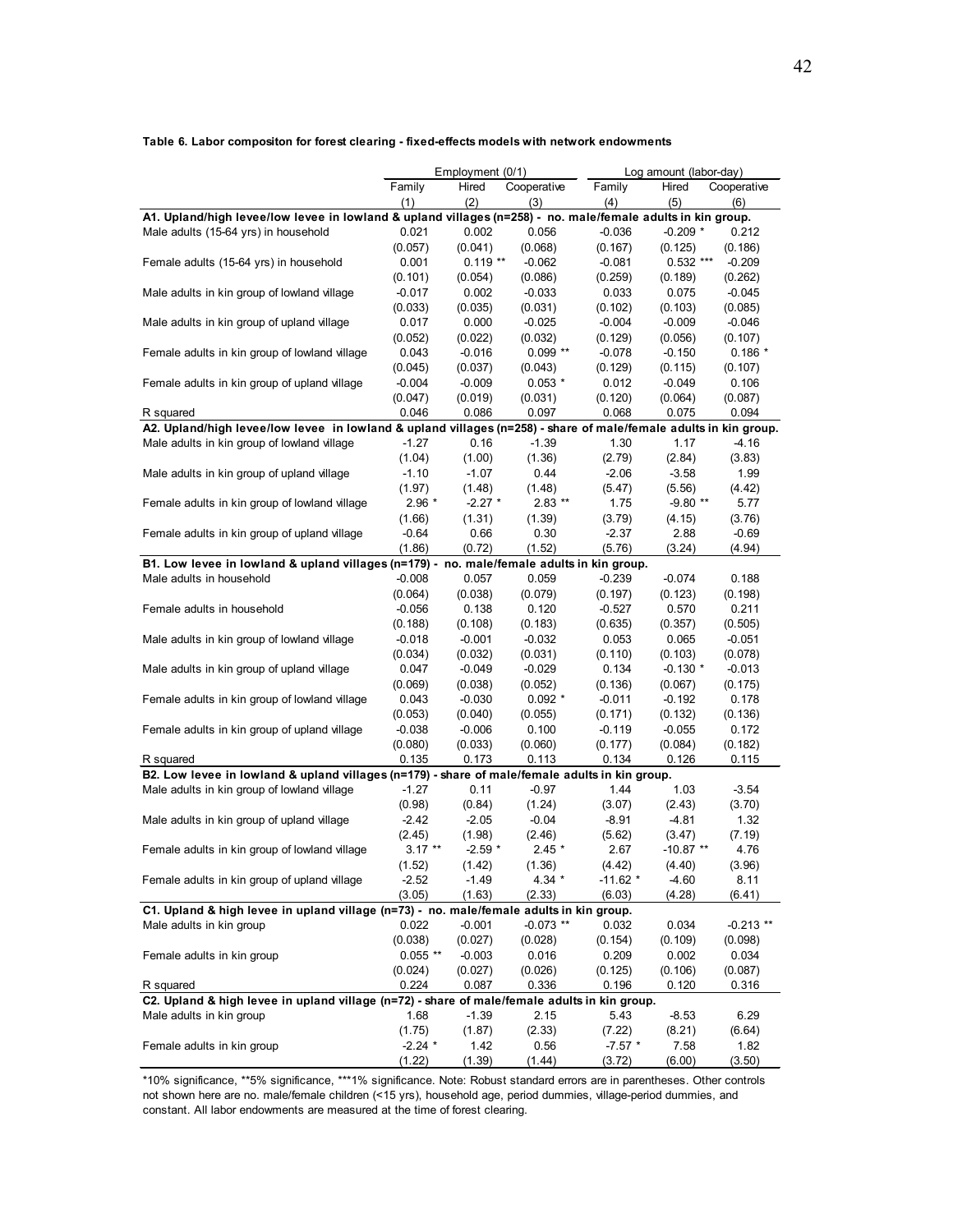**Table 7. Adult-lifecycle effects on labor compositon for forest clearing - fixed-effects models with disaggregated labor endowments**

|                                                                                                                  | Employment (0/1)<br>Log amount (labor-day) |            |             |          |             |             |
|------------------------------------------------------------------------------------------------------------------|--------------------------------------------|------------|-------------|----------|-------------|-------------|
|                                                                                                                  | Family                                     | Hired      | Cooperative | Family   | Hired       | Cooperative |
|                                                                                                                  | (1)                                        | (2)        | (3)         | (4)      | (5)         | (6)         |
| A1. Upland/high levee/low levee in lowland & upland villages (n=258) - no. male/female adults in kin group.      |                                            |            |             |          |             |             |
| Young male adults (15-29 yrs) in household                                                                       | 0.020                                      | $-0.009$   | 0.068       | $-0.034$ | $-0.250$ ** | 0.252       |
|                                                                                                                  | (0.062)                                    | (0.039)    | (0.072)     | (0.187)  | (0.117)     | (0.193)     |
| Older male adults (30-64 yrs) in household                                                                       | $-0.075$                                   | 0.106      | $-0.032$    | $-0.207$ | 0.111       | 0.100       |
|                                                                                                                  | (0.105)                                    | (0.082)    | (0.088)     | (0.295)  | (0.233)     | (0.276)     |
| Young female adults (15-29 yrs) in household                                                                     | 0.030                                      | $0.098**$  | $-0.018$    | $-0.104$ | $0.421**$   | $-0.105$    |
|                                                                                                                  | (0.097)                                    | (0.045)    | (0.079)     | (0.253)  | (0.164)     | (0.251)     |
| Older female adults (30-64 yrs) in household                                                                     | $-0.029$                                   | 0.108      | 0.032       | $-0.093$ | $0.575*$    | $-0.150$    |
|                                                                                                                  | (0.153)                                    | (0.092)    | (0.183)     | (0.501)  | (0.325)     | (0.528)     |
| Young male adults in kin group                                                                                   | $-0.017$                                   | $-0.006$   | 0.000       | $-0.032$ | $-0.002$    | 0.038       |
|                                                                                                                  | (0.037)                                    | (0.021)    | (0.031)     | (0.105)  | (0.063)     | (0.092)     |
| Older male adults in kin group                                                                                   | 0.055                                      | 0.002      | $-0.100**$  | 0.148    | 0.064       | $-0.257$ *  |
|                                                                                                                  | (0.062)                                    | (0.035)    | (0.045)     | (0.151)  | (0.085)     | (0.136)     |
| Young female adults in kin group                                                                                 | 0.019                                      | $-0.025$   | $0.080**$   | $-0.026$ | $-0.119$    | 0.147       |
|                                                                                                                  | (0.051)                                    | (0.024)    | (0.036)     | (0.124)  | (0.077)     | (0.097)     |
| Older female adults in kin group                                                                                 | $-0.026$                                   | 0.007      | $0.121**$   | $-0.115$ | $-0.084$    | $0.294*$    |
|                                                                                                                  | (0.046)                                    | (0.039)    | (0.056)     | (0.133)  | (0.095)     | (0.152)     |
| R squared                                                                                                        | 0.062                                      | 0.103      | 0.105       | 0.075    | 0.090       | 0.104       |
| A2. Upland/high levee/low levee in lowland & upland villages (n=258) - share of male/female adults in kin group. |                                            |            |             |          |             |             |
| Young male adults in kin group                                                                                   | $-0.56$                                    | $-0.13$    | 0.02        | $-0.31$  | $-0.36$     | 0.29        |
|                                                                                                                  | (0.43)                                     | (0.39)     | (0.43)      | (1.17)   | (1.25)      | (1.23)      |
| Older male adults in kin group                                                                                   | 0.59                                       | $-0.33$    | $-2.24$ *   | 4.77     | $-1.75$     | $-6.91**$   |
|                                                                                                                  | (1.18)                                     | (1.02)     | (1.13)      | (3.46)   | (3.76)      | (3.04)      |
| Young female adults in kin group                                                                                 | 0.66                                       | $-0.60$    | $1.12**$    | $-0.25$  | $-2.16$     | $2.61*$     |
|                                                                                                                  | (0.95)                                     | (0.44)     | (0.52)      | (1.94)   | (1.59)      | (1.47)      |
| Older female adults in kin group                                                                                 | $-0.41$                                    | 0.40       | 0.85        | $-2.36$  | 1.59        | 2.00        |
|                                                                                                                  | (0.57)                                     | (0.53)     | (0.67)      | (1.91)   | (2.19)      | (1.80)      |
| B1. Low levee in lowland & upland villages (n=179) - no. male/female adults in kin group.                        |                                            |            |             |          |             |             |
| Young male adults in household                                                                                   | 0.005                                      | 0.030      | 0.068       | $-0.231$ | $-0.200*$   | 0.244       |
|                                                                                                                  | (0.071)                                    | (0.037)    | (0.084)     | (0.224)  | (0.115)     | (0.211)     |
| Older male adults in household                                                                                   | $-0.103$                                   | $0.224$ ** | $-0.121$    | $-0.303$ | 0.319       | $-0.005$    |
|                                                                                                                  | (0.121)                                    | (0.096)    | (0.117)     | (0.392)  | (0.254)     | (0.373)     |
| Young female adults in household                                                                                 | 0.030                                      | 0.014      | 0.204       | $-0.448$ | 0.133       | 0.385       |
|                                                                                                                  | (0.190)                                    | (0.102)    | (0.204)     | (0.679)  | (0.298)     | (0.563)     |
| Older female adults in household                                                                                 | $-0.092$                                   | 0.049      | 0.430       | $-0.863$ | 0.517       | 0.625       |
|                                                                                                                  | (0.242)                                    | (0.136)    | (0.319)     | (0.865)  | (0.407)     | (0.875)     |
| Young male adults in kin group                                                                                   | $-0.003$                                   | $-0.037$   | $-0.005$    | 0.024    | $-0.114$    | 0.066       |
|                                                                                                                  | (0.038)                                    | (0.027)    | (0.038)     | (0.103)  | (0.079)     | (0.104)     |
| Older male adults in kin group                                                                                   | 0.062                                      | $-0.024$   | $-0.056$    | 0.256    | 0.097       | $-0.232$    |
|                                                                                                                  | (0.072)                                    | (0.053)    | (0.065)     | (0.176)  | (0.128)     | (0.206)     |
| Young female adults in kin group                                                                                 | 0.022                                      | $-0.011$   | $0.095$ **  | $-0.055$ | $-0.103$    | 0.153       |
|                                                                                                                  | (0.061)                                    | (0.029)    | (0.045)     | (0.157)  | (0.100)     | (0.133)     |
| Older female adults in kin group                                                                                 | $-0.044$                                   | $-0.022$   | 0.114       | $-0.128$ | $-0.135$    | 0.276       |
|                                                                                                                  | (0.058)                                    | (0.043)    | (0.076)     | (0.179)  | (0.123)     | (0.191)     |
| R squared                                                                                                        | 0.152                                      | 0.200      | 0.137       | 0.147    | 0.150       | 0.129       |
| B2. Low levee in lowland & upland villages (n=179) - share of male/female adults in kin group.                   |                                            |            |             |          |             |             |
| Young male adults in kin group                                                                                   | $-0.08$                                    | $-0.24$    | $-0.42$     | 1.15     | $-1.06$     | $-1.26$     |
|                                                                                                                  | (0.44)                                     | (0.41)     | (0.45)      | (1.60)   | (1.08)      | (1.36)      |
| Older male adults in kin group                                                                                   | $-0.90$                                    | $-0.16$    | $-2.01$     | 2.81     | 2.87        | $-7.28$ **  |
|                                                                                                                  | (1.21)                                     | (1.26)     | (1.26)      | (4.34)   | (3.44)      | (3.39)      |
| Young female adults in kin group                                                                                 | 1.05                                       | $-0.96$    | $1.78***$   | $-0.17$  | $-4.26$ **  | $4.04***$   |
|                                                                                                                  | (1.05)                                     | (0.65)     | (0.60)      | (2.38)   | (1.91)      | (1.97)      |
| Older female adults in kin group                                                                                 | $-0.75$                                    | $-1.43$    | 3.92 ***    | $-4.96$  | $-4.19$     | $9.71***$   |
|                                                                                                                  | (1.06)                                     | (0.94)     | (1.23)      | (3.30)   | (2.62)      | (3.41)      |

\*10% significance, \*\*5% significance, \*\*\*1% significance. Note: Robust standard errors are in parentheses. Other controls not shown here are no. male/female children (<15 yrs), household age, period dummies, village-period dummies, and constant. All labor endowments are measured at the time of forest clearing.